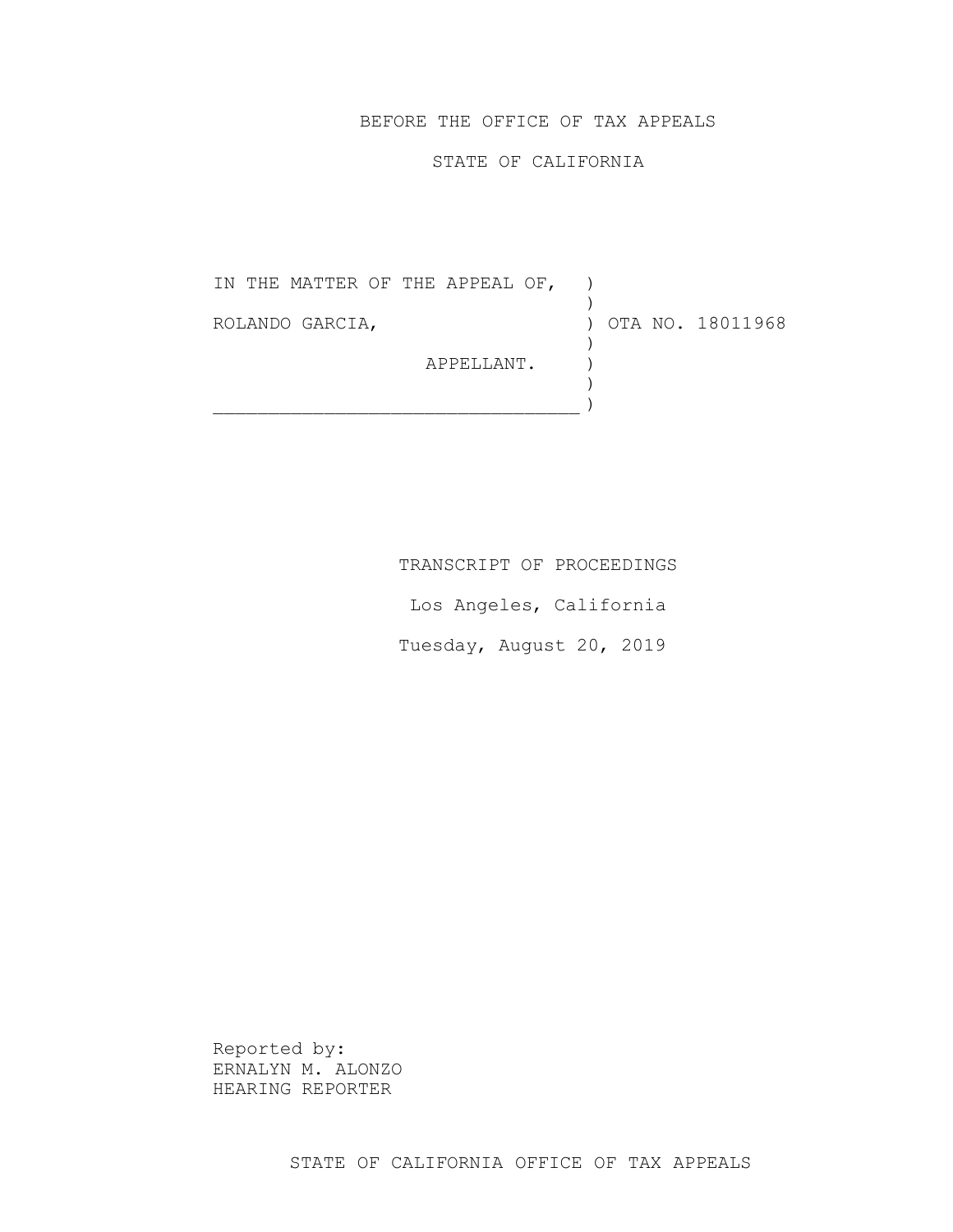| $\mathbf 1$   | BEFORE THE OFFICE OF TAX APPEALS                 |
|---------------|--------------------------------------------------|
| $\mathbf{2}$  | STATE OF CALIFORNIA                              |
| 3             |                                                  |
| 4             |                                                  |
| 5             | IN THE MATTER OF THE OF,<br>$\left( \right)$     |
| 6             | OTA NO. 18011968<br>ROLANDO GARCIA,              |
| 7             | APPELLANT.                                       |
| 8             |                                                  |
| $\mathcal{G}$ |                                                  |
| 10            |                                                  |
| 11            |                                                  |
| 12            |                                                  |
| 13            | Transcript of Proceedings, taken at              |
| 14            | 355 South Grand Avenue, South Tower, 23rd Floor, |
| 15            | Los Angeles, California, 91401,                  |
| 16            | commencing at 1:02 p.m. and concluding           |
| 17            | at 2:16 p.m. on Tuesday, August 20, 2019,        |
| 18            | reported by Ernalyn M. Alonzo, Hearing Reporter, |
| 19            | in and for the State of California.              |
| 20            |                                                  |
| 21            |                                                  |
| 22            |                                                  |
| 23            |                                                  |
| 24            |                                                  |
| 25            |                                                  |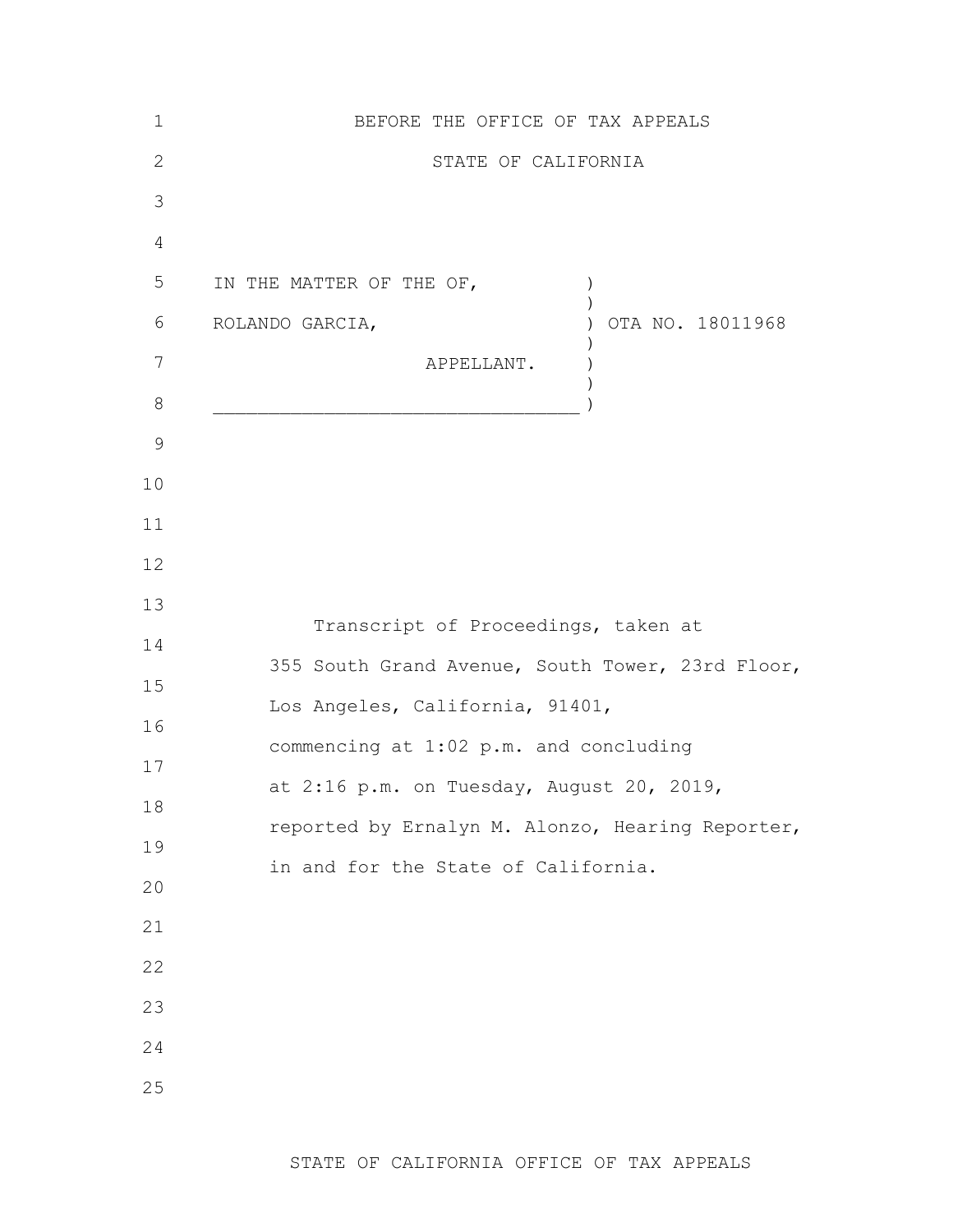| $\mathbf 1$    | APPEARANCES:        |                                                |
|----------------|---------------------|------------------------------------------------|
| $\mathbf{2}$   |                     |                                                |
| 3              | Panel Lead:         | Hon. NGUYEN DANG                               |
| 4              | Panel Members:      | Hon. ANDREW KWEE                               |
| 5              |                     | DOUGLAS BRAMHALL<br>Hon.                       |
| 6              | For the Appellant:  | ROLANDO GARCIA                                 |
| $\overline{7}$ |                     | TIMOTHY CREYAUFMILLER                          |
| $\,8\,$        | For the Respondent: | STATE OF CALIFORNIA                            |
| $\mathcal{G}$  |                     | DEPARTMENT OF TAX AND<br>FEE ADMINISTRATION    |
| 10             |                     | By: JOSHUA ALDRICH<br>SCOTT CLAREMON           |
| 11<br>12       |                     | LISA RENATI                                    |
| 13             |                     | TAX COUNSEL<br>Legal Division<br>P.O. Box 1720 |
| 14             |                     | Rancho Cordova, CA 95741<br>916-845-2498       |
| 15             |                     |                                                |
| 16             |                     |                                                |
| 17             |                     |                                                |
| 18             |                     |                                                |
| 19             |                     |                                                |
| 20             |                     |                                                |
| 21             |                     |                                                |
| 22             |                     |                                                |
| 23             |                     |                                                |
| 24             |                     |                                                |
| 25             |                     |                                                |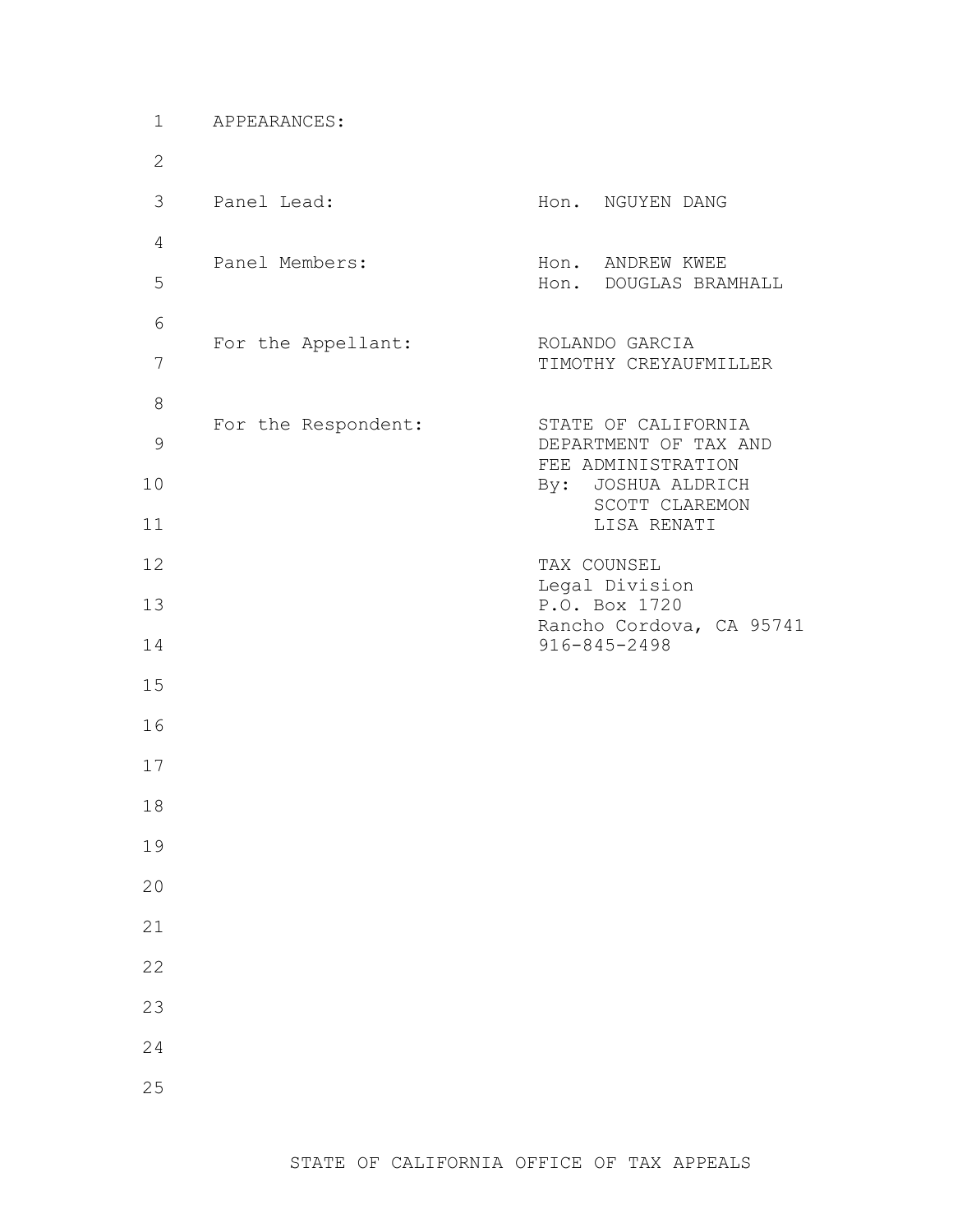| $1\,$         | I N D E X                                           |        |                   |          |                |  |  |  |  |
|---------------|-----------------------------------------------------|--------|-------------------|----------|----------------|--|--|--|--|
| $\mathbf{2}$  |                                                     |        |                   |          |                |  |  |  |  |
| 3             |                                                     |        | OPENING STATEMENT |          |                |  |  |  |  |
| 4             |                                                     |        |                   | PAGE     |                |  |  |  |  |
| 5             | By Mr. Aldrich                                      |        |                   |          |                |  |  |  |  |
| 6             |                                                     |        | $8\,$<br>19       |          |                |  |  |  |  |
| 7             | By Mr. Creyaufmiller                                |        |                   |          |                |  |  |  |  |
| 8             |                                                     |        |                   |          |                |  |  |  |  |
| $\mathcal{G}$ | DEPARTMENT'S<br>WITNESSES:                          | DIRECT | CROSS             | REDIRECT | RECROSS        |  |  |  |  |
| 10            | (None Offered)                                      |        |                   |          |                |  |  |  |  |
| 11            |                                                     |        |                   |          |                |  |  |  |  |
| 12            |                                                     |        |                   |          |                |  |  |  |  |
| 13            | <b>APPELLANT'S</b><br>WITNESSES:                    | DIRECT | CROSS             | REDIRECT | <b>RECROSS</b> |  |  |  |  |
| 14            | Mr. Garcia                                          | 30     |                   |          |                |  |  |  |  |
| 15            |                                                     |        |                   |          |                |  |  |  |  |
| 16            |                                                     | Ε      | X H I B I T S     |          |                |  |  |  |  |
| 17            |                                                     |        |                   |          |                |  |  |  |  |
| 18            | (The Electron Exhibt file was received at page 13.) |        |                   |          |                |  |  |  |  |
| 19            |                                                     |        |                   |          |                |  |  |  |  |
| 20            |                                                     |        | CLOSING STATEMENT |          |                |  |  |  |  |
| 21            |                                                     |        |                   |          |                |  |  |  |  |
| 22            |                                                     |        |                   | PAGE     |                |  |  |  |  |
| 23            | By Mr. Aldrich                                      |        |                   | 51       |                |  |  |  |  |
| 24            | By Mr. Creyaufmiller                                |        |                   | 54       |                |  |  |  |  |
| 25            |                                                     |        |                   |          |                |  |  |  |  |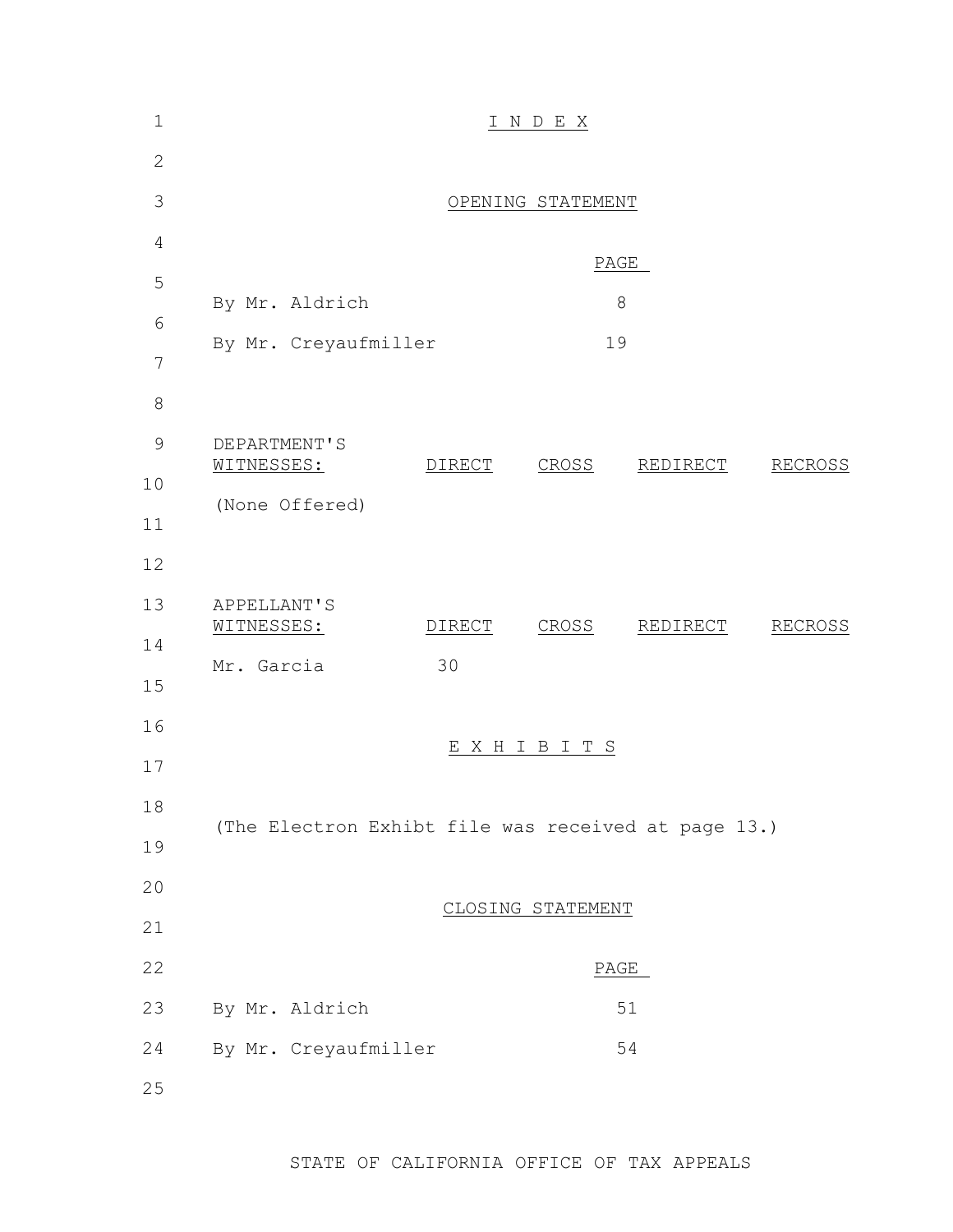1 2 3 4 5 6 7 8 9 10 11 12 13 14 15 16 17 18 19 20 21 22 23 24 25 Los Angeles, California; Tuesday, August 20, 2019 1:02 p.m. ADMINISTRATIVE LAW JUDGE DANG: Good afternoon, everyone. We're opening the record in the appeal of Rolando Garcia before the Office of Tax Appeals. The Case Number is 18011968. This hearing being convened in Los Angeles on August 20th at 1:02 p.m. Today's case is being heard and will be decided equally by a panel of three judges. My name is Nguyen Dang, and I'll be the lead judge for purposes of conducting this hearing. Also, on the panel with me today is Judge Douglas Bramhall to my right, and Judge Andrew Kwee to my left. At this time, will the parties please introduce themselves for the record, beginning with the Appellant. MR. CREYAUFMILLER: My name is Tim Creyaufmiller appearing on behalf of the Appellant. MR. GARCIA: My name is Rolando Garcia. ADMINISTRATIVE LAW JUDGE DANG: Thank you. CDTFA? MR. ALDRICH: I'm Josh Aldrich from the CDTFA's legal department, together with Scott Claremon and Lisa Renati. ADMINISTRATIVE LAW JUDGE DANG: Thank you.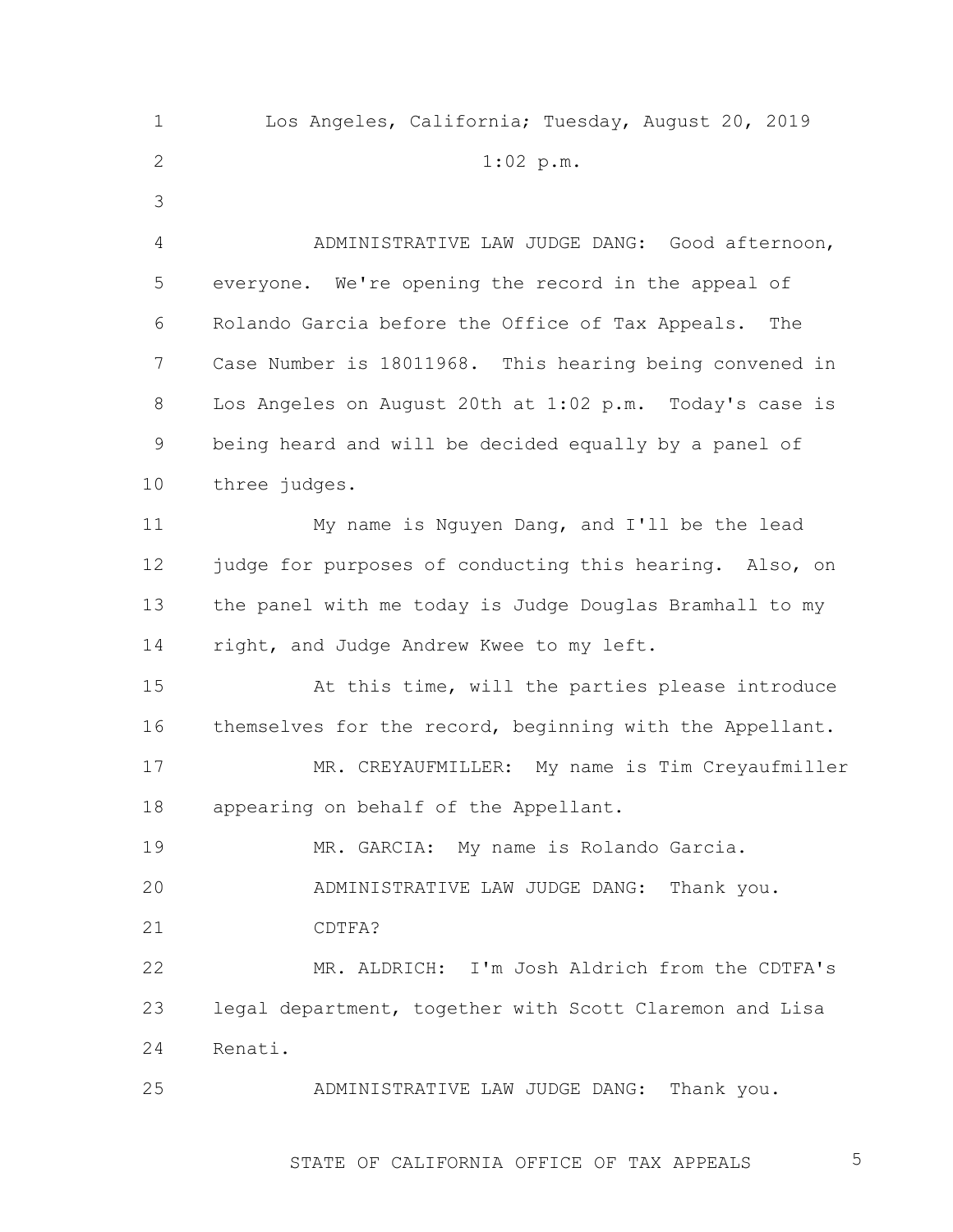1 2 3 4 5 6 7 8 9 10 11 12 13 14 15 16 17 18 19 20 21 22 23 24 25 The issue I have before us today is whether CDTFA has established that Appellant is personally liable for the unpaid tax liabilities of Caribbean BBQ Islands, Inc., for the period July 14, 2006, through September 30th, 2007. Does that sound correct to you, Appellant? MR. CREYAUFMILLER: That's correct. ADMINISTRATIVE LAW JUDGE DANG: Thank you. And CDTFA? MR. ALDRICH: Yes. ADMINISTRATIVE LAW JUDGE DANG: Thank you. Prior to the hearing at the prehearing conference, the parties had stated that they intended to submit, as evidence in this matter, the exhibits attached in their briefs. We've combined those exhibits into an electronic file, which was sent to the parties prior to this hearing. Appellant, did you receive this file, and does it look correct to you? MR. CREYAUFMILLER: Yes, I did, and it looked correct, Your Honor. ADMINISTRATIVE LAW JUDGE DANG: Okay. Thank you. And CDTFA, same questions. MR. ALDRICH: Yes, we did, and it appears correct.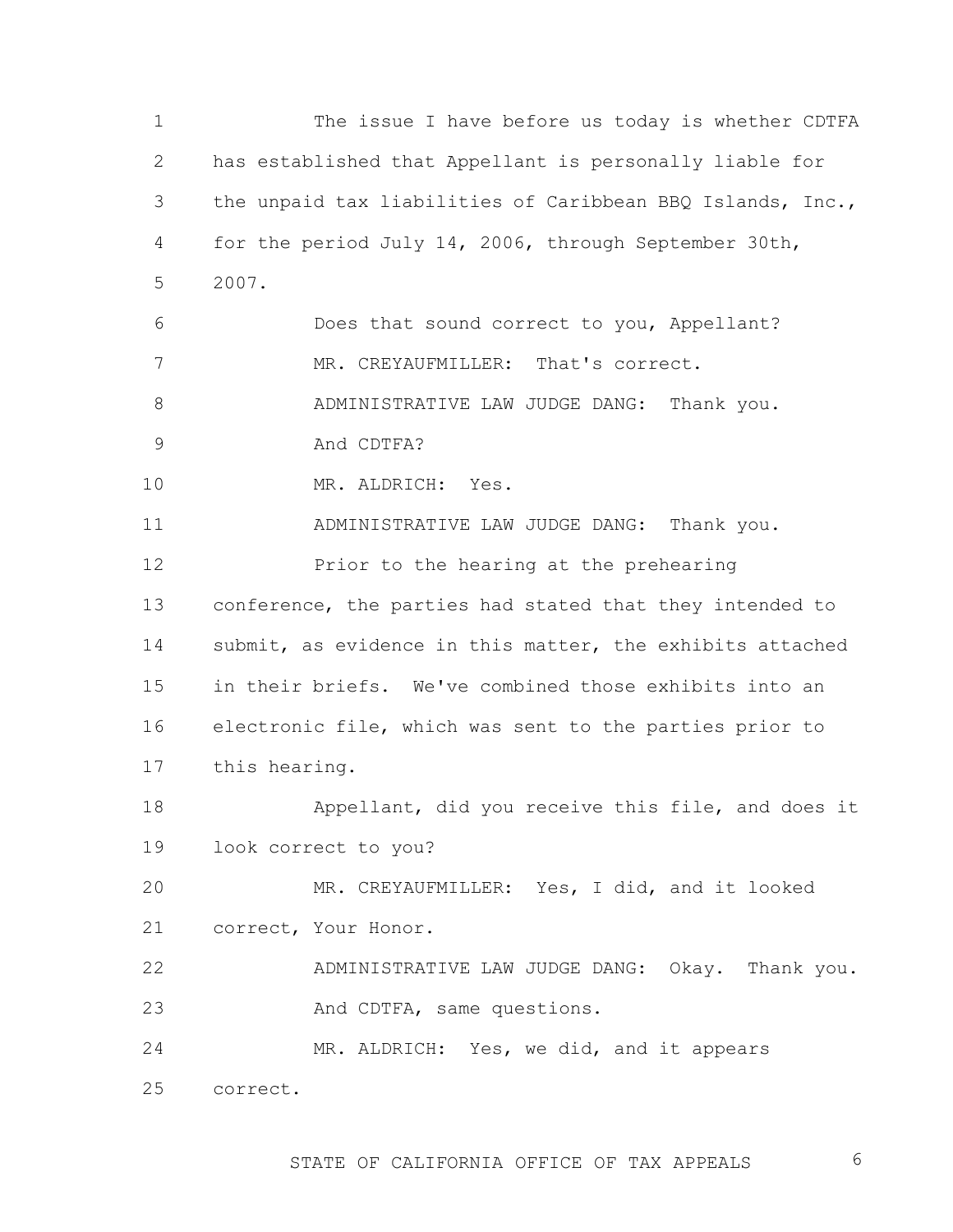1 2 3 4 5 6 7 8 9 10 11 12 13 14 15 16 17 18 19 20 21 22 23 24 25 ADMINISTRATIVE LAW JUDGE DANG: Thank you. And does anyone have any objections as this file being admitted as evidence? MR. CREYAUFMILLER: None from Appellant. MR. ALDRICH: None from us either. ADMINISTRATIVE LAW JUDGE DANG: Great. Thank you. Mr. Garcia, it's my understanding that you'll be testifying today at this hearing? MR. GARCIA: Yes. ADMINISTRATIVE LAW JUDGE DANG: Would you have any objection to being sworn in at this time prior to your testimony? MR. GARCIA: No. ADMINISTRATIVE LAW JUDGE DANG: Okay. Please stand. Raise your right hand. ROLANDO GARCIA, produced as a witness, and having been first duly sworn by the Hearing Officer, was examined and testified as follows: ADMINISTRATIVE LAW JUDGE DANG: Thank you. You may be seated. As I mentioned at the prehearing conference,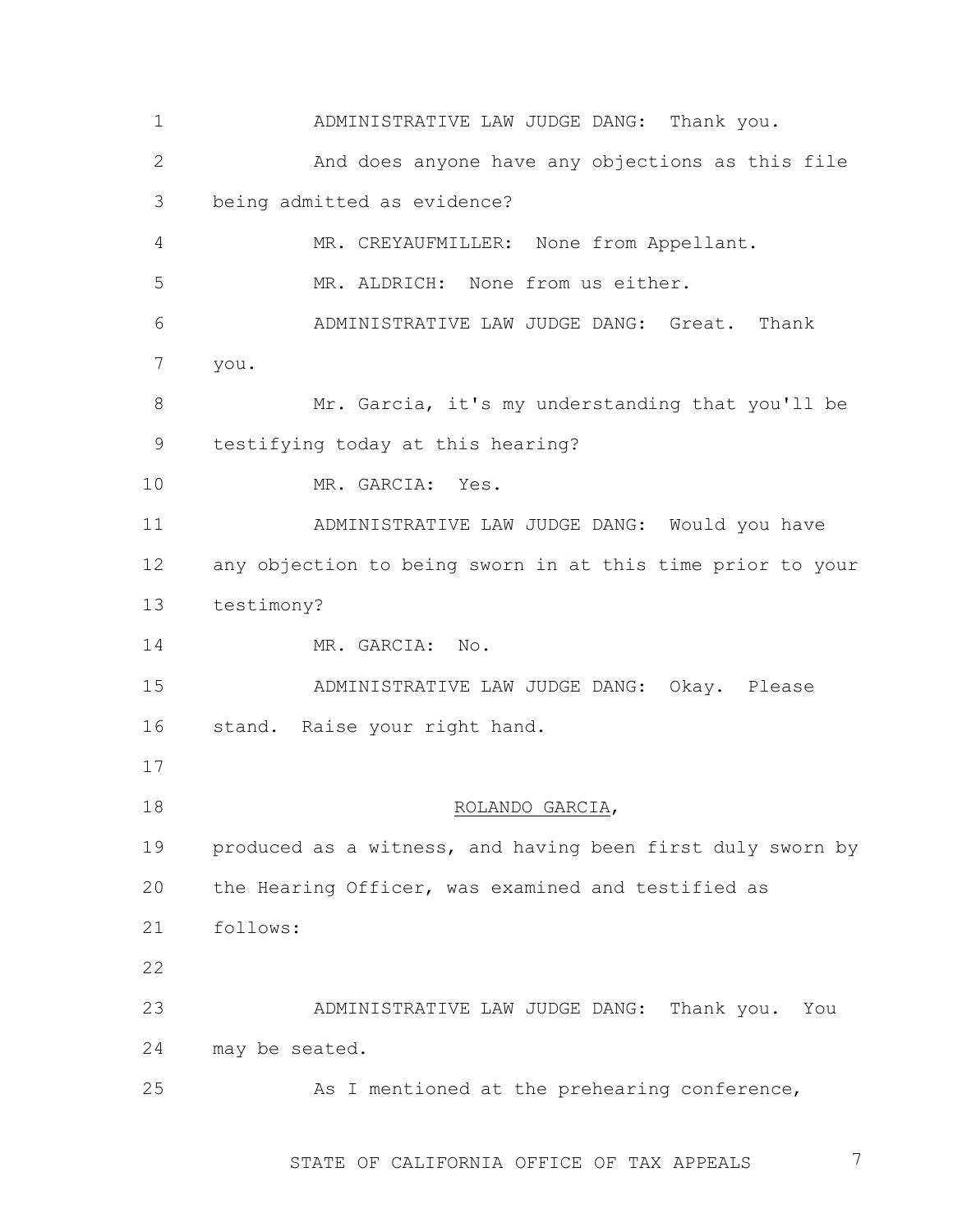1 2 CDTFA carries the burden in this case. So they will be presenting first.

3 4 Mr. Aldrich, if you're ready, you have 15 minutes for your presentation.

5

6

OPENING STATEMENT

7 8 9 10 11 MR. ALDRICH: Good afternoon. I'm Josh Aldrich from the California Department of Tax and Fee Administration's legal department. With me today are Scott Claremon and Lisa Renati who will be representing staff.

12 13 14 15 16 17 Remaining issues are whether Appellant is personally liable as a responsible person for the unpaid liabilities of Caribbean BBQ Islands, Inc., under Revenue and Taxation Code, Sections 6829; whether Caribbean was negligent and whether a finality penalty should be imposed.

18 19 20 21 22 23 There are four elements required to impose Section 6829 liability: The corporation was terminated; the corporation collected tax reimbursement; the Appellant was a responsible person for the corporation sales and use tax matters; and the taxpayer willfully failed or caused to be failed the taxes due from the corporation.

24 25 As explained here after, the Appellant is personally liable for the unpaid Taxes within the meaning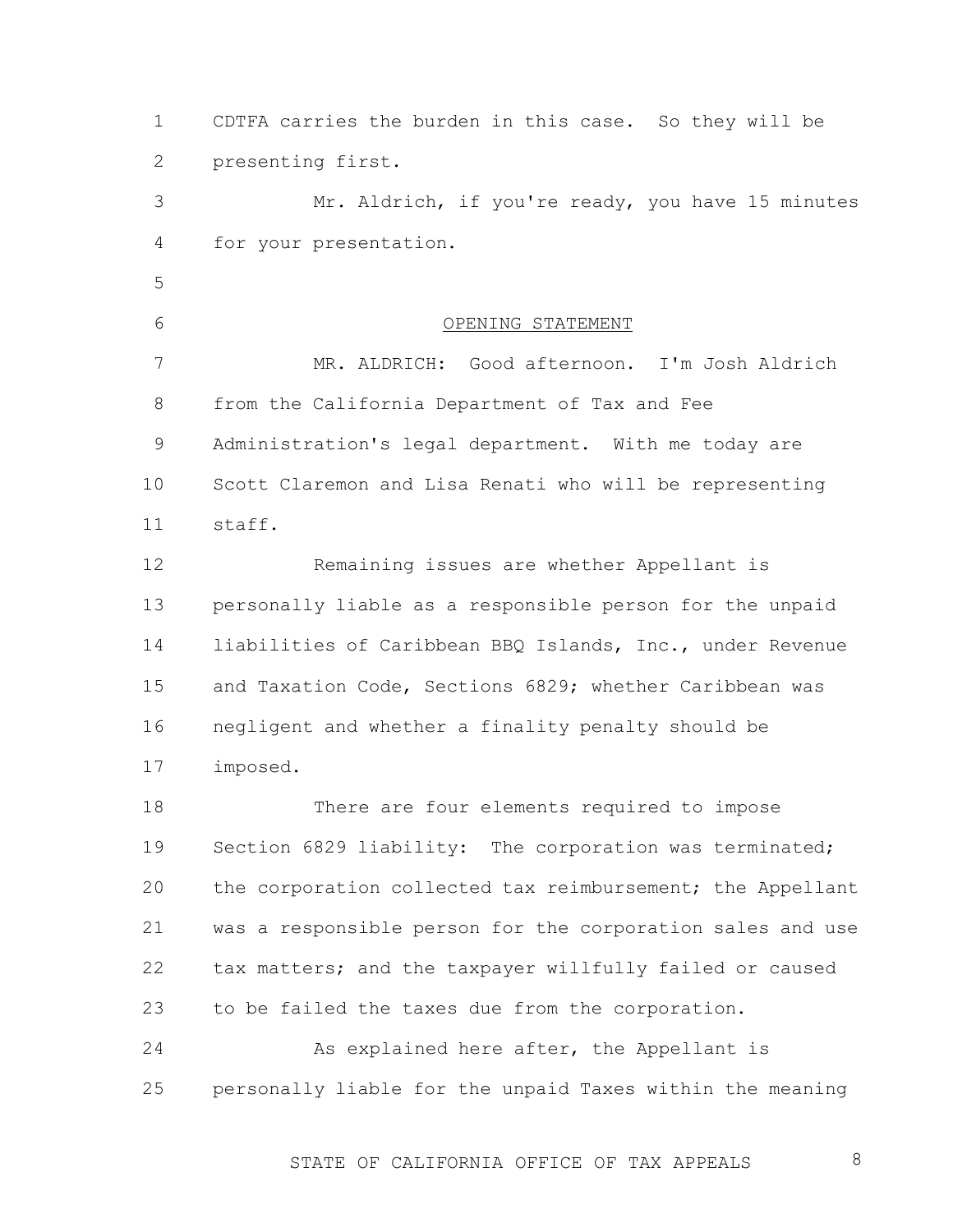1 2 3 4 of Section 6829. Regulation 1702.5 further clarify Section 6829, including the four required elements: Determination; collection of reimbursement; responsible person; and willfulness.

5 6 7 8 9 10 11 12 1702.5(b)(3) provides an impertinent part that termination of the business of a corporation includes discontinuance or cessation of all the business activities for which the corporation was required to hold a seller's permit or certificate of registration for the collection of sales and use tax. There's no dispute that the corporation is terminated, but for reference, the Exhibits Bates stamped at 125, 127, and 208 support this element.

13 14 15 16 17 18 19 20 21 Pursuant to 1702.5 (a)(1), Caribbean BBQ Island or CBI collected tax reimbursement. CBI sold tangible personal property or TPP, and the conduct of its business and collected sales tax reimbursements on the sale price of TPP. CBI failed to remit sales tax reimbursement when due. The sales invoices, Bates stamped at 186 through 196, and the responsible person's questionnaire, Bates stamped at 140 and 142, demonstrate that sales tax reimbursement was collected.

22 23 24 25 A responsible person is defined by 1702.5(b)(1) as a person with control or supervision of/or responsibility for the filing of returns or the payment of tax or who otherwise has a duty to act for the corporation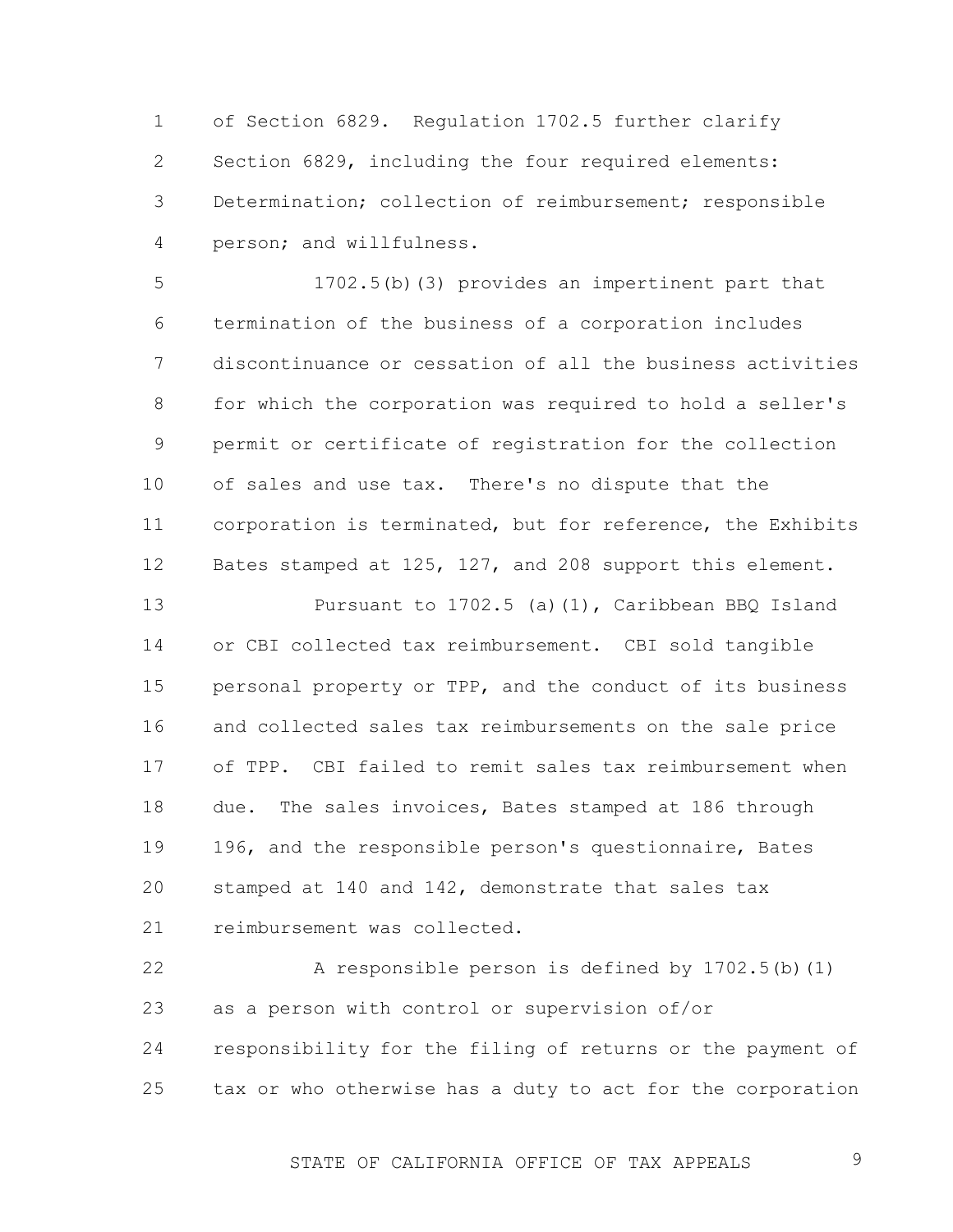1 2 3 4 with respect to compliance with the sales and use tax law. Responsible person includes an officer or other person who is under the duty to act for the company and comply with its sales and use tax obligations.

5 6 7 8 9 10 11 12 13 Appellant had a duty to act for the company in ensuring that CBI paid its obligations, because he and his wife, Mrs. Garcia, were the only two corporate officers during the liability period. Likewise, they were the only two authorized signatories on CBI's bank account. Not only was Appellant a corporate officer, but he consistently acted within that scope by filing corporate documents, including sales tax returns, which are Bates stamped 144 through 148.

14 15 16 17 18 19 20 Appellant admitted in the questionnaire, Bates stamped at 140, that it was his duty to maintain financial records. The exhibits, Bates stamped at 7, 25 through 32, 129, 130, 132 through 134, 140, 142, 211 through 218, 220, 228, and 239 also support a finding that Appellant was a responsible person. Thus Appellant was a responsible person within the meaning of 68.29.

21 22 23 24 25 Regulation 1702.5(b)(2) defines willfulness. Responsible person must willfully pay or to cause to be paid taxes from a corporation. Willfully failing to pay or caused to be paid, means the failure was due to a voluntary, conscience, and intentional course of action,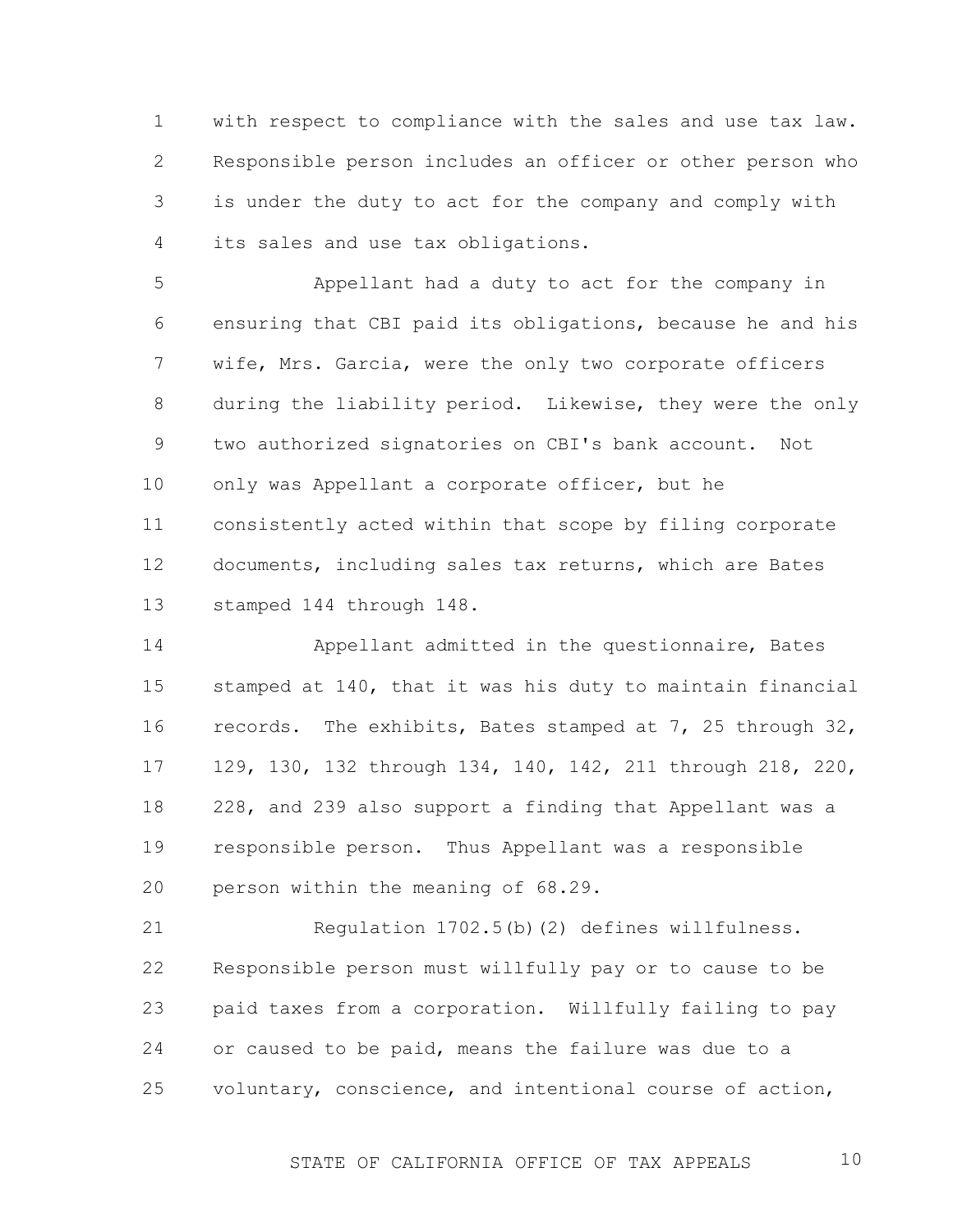1 2 3 4 5 although, it may not be done with bad purpose or equal motive. Willfulness can be established if a responsible person has knowledge that the taxes were not being paid the authority to pay the taxes, or cause them to be paid if the taxes were not paid.

6 7 8 9 10 11 12 Appellant had the knowledge that taxes were being collected and not being paid. Appellant signed the seller's permit, wherein, he indicated 40 percent of the sales would be taxable, Bates stamped at 129. Appellant signed the sales and use tax returns, Bates stamped at 144 through 148, as he was aware of what CBI was reporting to the Department.

13 14 15 16 17 18 19 20 21 During the liability period there's also sales-related deposits of over \$2.2 million into CBI's bank account. Appellant and his wife were the only two authorized signatories for CBI's bank. For example, CBI reported zero taxable sales in the first quarter of '07, but made over \$250,000 in deposits for the same quarter. We also note that there were significant discrepancies between what was being reported on the sales and use tax returns versus the FIT returns reported to the FTB.

22 23 24 25 In sum, the Appellant knew that the bank deposits were 10 times greater than the reported tax during the liability period, which is sufficient to establish that he knew that the taxes were not being paid during the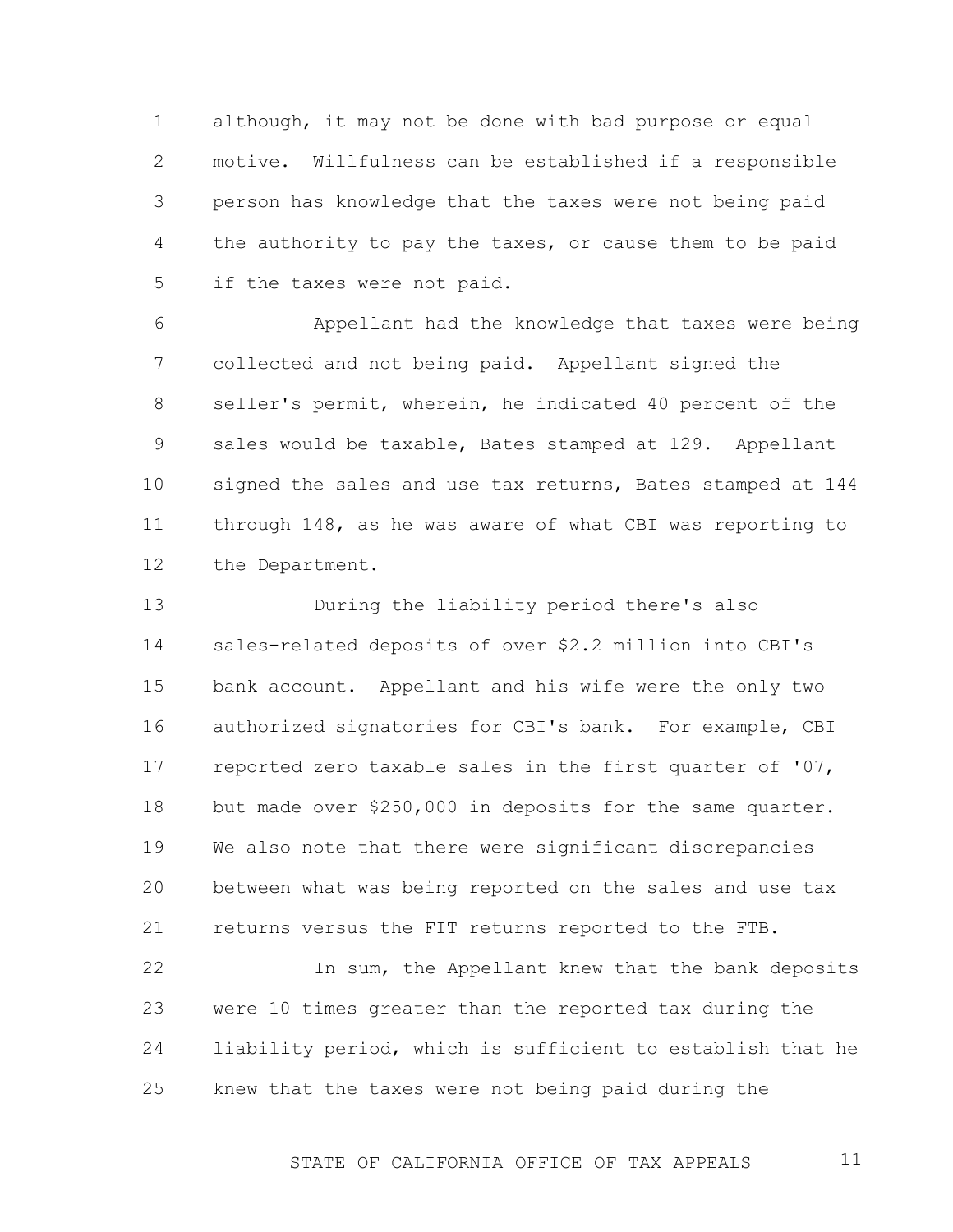1 2 3 4 5 liability period. Appellant previously conceded that he had the authority to pay CBI's taxes to the Department. There were funds available to pay the tax liability for the entire period. CBI had total deposits of \$2.8 million.

6 7 8 9 10 11 12 13 EDD indicates that wages were paid from 1st Quarter of '07 through 1st Quarter of '08. We note that in the 4th Quarter of 2007, which is after the liability period, there were over \$360,000 worth of deposits. The negligence penalty is warranted in this case because the error ratio between the reported taxable sales and the actual taxable sales was almost 8,000 percent, and the business failed to maintain accurate books and records.

14 15 16 17 18 19 20 21 22 In summary, all four elements to impose a 6829 liability on the Appellant are present in this case. Caribbean BBQ, Incorporated, was terminated. It collected sales tax reimbursement and failed to remit the sales tax reimbursement to the Department. Appellant was a responsible person because he and his wife were the only corporate officers during the liability period. He signed the seller's permit. He signed the sales and use tax returns. He participated in the audit.

23 24 25 Appellant and his wife had check writing -- had the sole check-writing authority. And Appellant willfully failed to pay the sales tax reimbursement when he had the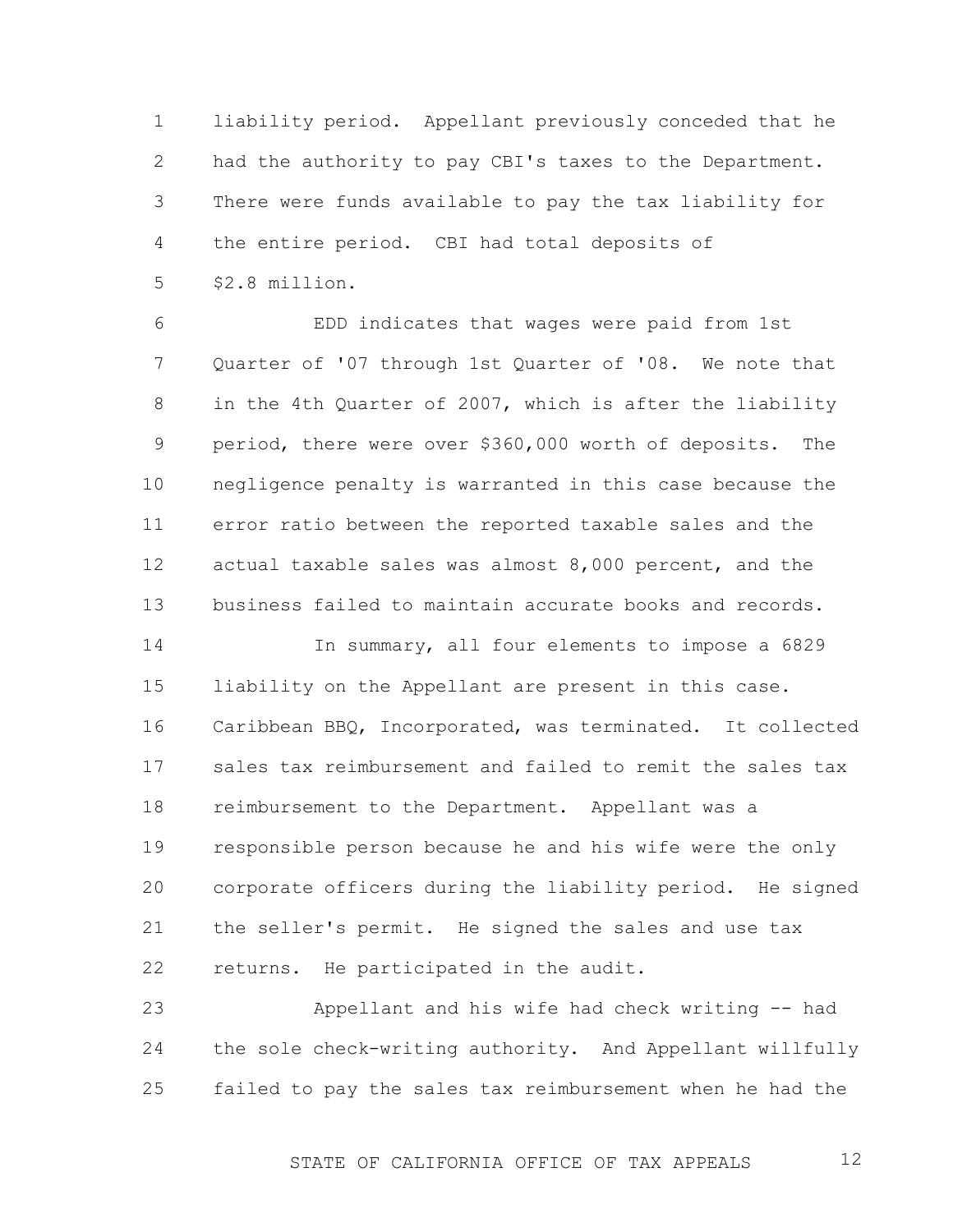1 2 3 4 knowledge that there were sales-related deposits of over 2.2 million dollars while also knowing that they only reported \$23,915 in taxable sales during the liability period.

5 6 7 Accordingly, based on the evidence in the record, Appellant is liable as a responsible person. Therefore, we respectfully request you deny the appeal.

8 9 10 11 ADMINISTRATIVE LAW JUDGE DANG: Thank you. And before we continue, I'd just like to mention, or I should say, we state that the electronic exhibit file is being entered into evidence.

12 (The electronic file of Exhibits

13 was received in evidence by the

14 Administrative Law Judge.)

15 16 ADMINISTRATIVE LAW JUDGE DANG: Let me ask my panelist at this time, are there any questions.

17 Judge Bramhall, do you have any questions?

18 ADMINISTRATIVE LAW JUDGE BRAMHALL: No. Not

19 right now. Thank you.

20 21 22 23 ADMINISTRATIVE LAW JUDGE DANG: Judge Kwee? ADMINISTRATIVE LAW JUDGE KWEE: I have questions, but I'll wait until after the taxpayer's presentation. ADMINISTRATIVE LAW JUDGE DANG: Okay. I just

24 25 have one brief question for CDTFA. Is there any evidence in this case that Appellant was directly aware of the --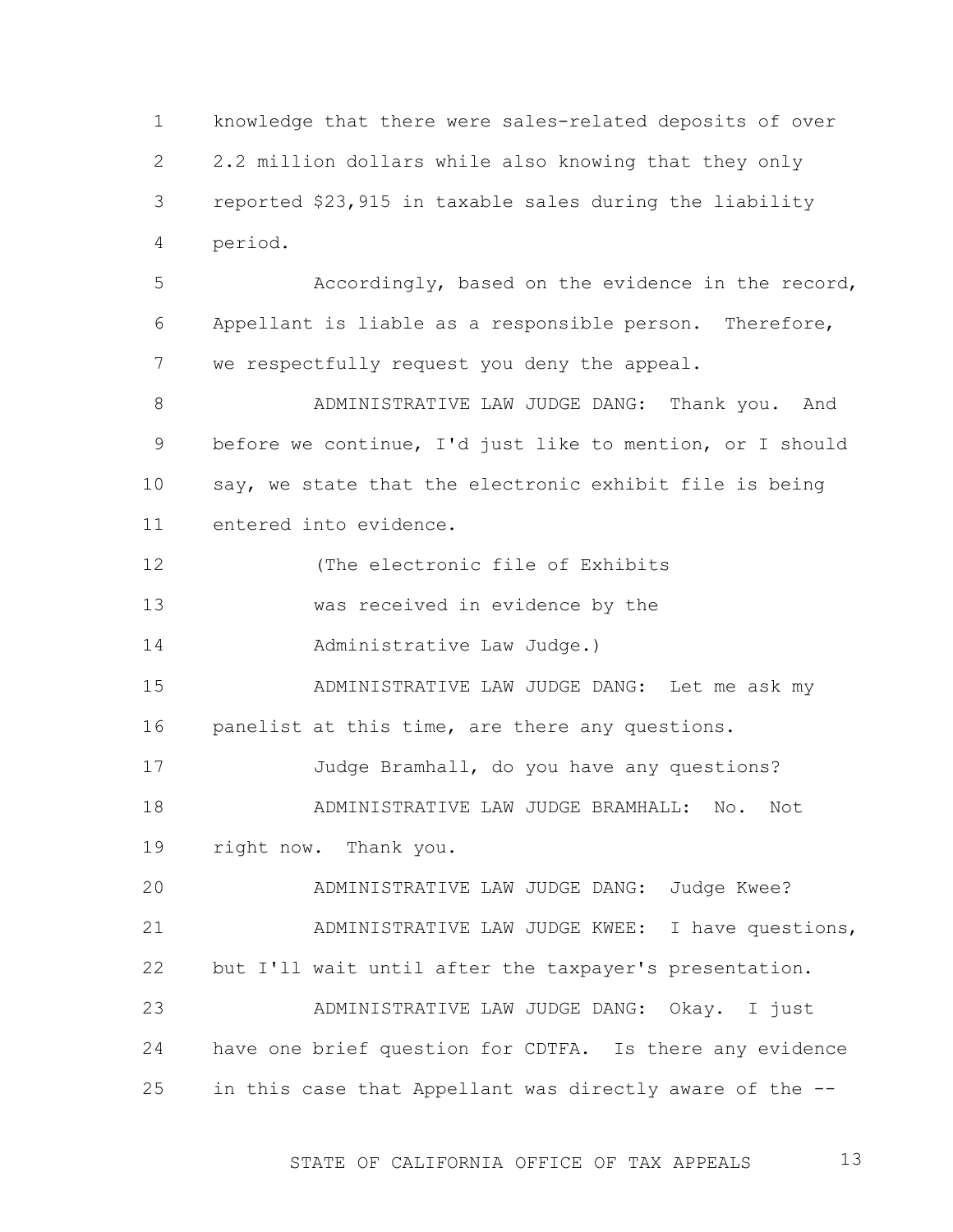1 2 3 of either the corporation's sales and use tax reporting responsibilities, or either of the tax that had been collect by the corporation?

4 5 6 7 8 9 MR. ALDRICH: Well, in addition to the exhibits referenced during the presentation, there was a police report filed by Appellant. I think that was in September of 2007. And prior to that, he had fired -- I'm not sure how to pronounce this -- but Mr. Tariche or Teriche -- or something like that -- and Mr. Simpson.

10 11 12 13 14 15 So no later of September of '07, petitioner would have gone through his records and been able to determine the outstanding tax obligations. He submitted a number, I think it was 17 invoices, something like that, to the - for the police report, which indicates they had gone through his accounts.

16 17 18 19 20 21 ADMINISTRATIVE LAW JUDGE DANG: Okay. If I could ask for just some clarification. When you say he reviewed the records, are you saying that he reviewed, say, a tax accrual account statement, or that he reviewed all of the invoices that such he would have been aware that there were tax charges on a substantial number of sales?

22 23 24 25 MR. CLAREMON: Well, again, the average that was found in the audit was that 85 percent of sales were taxable. So he certainly would have seen that on any records he -- that on any records that he was examining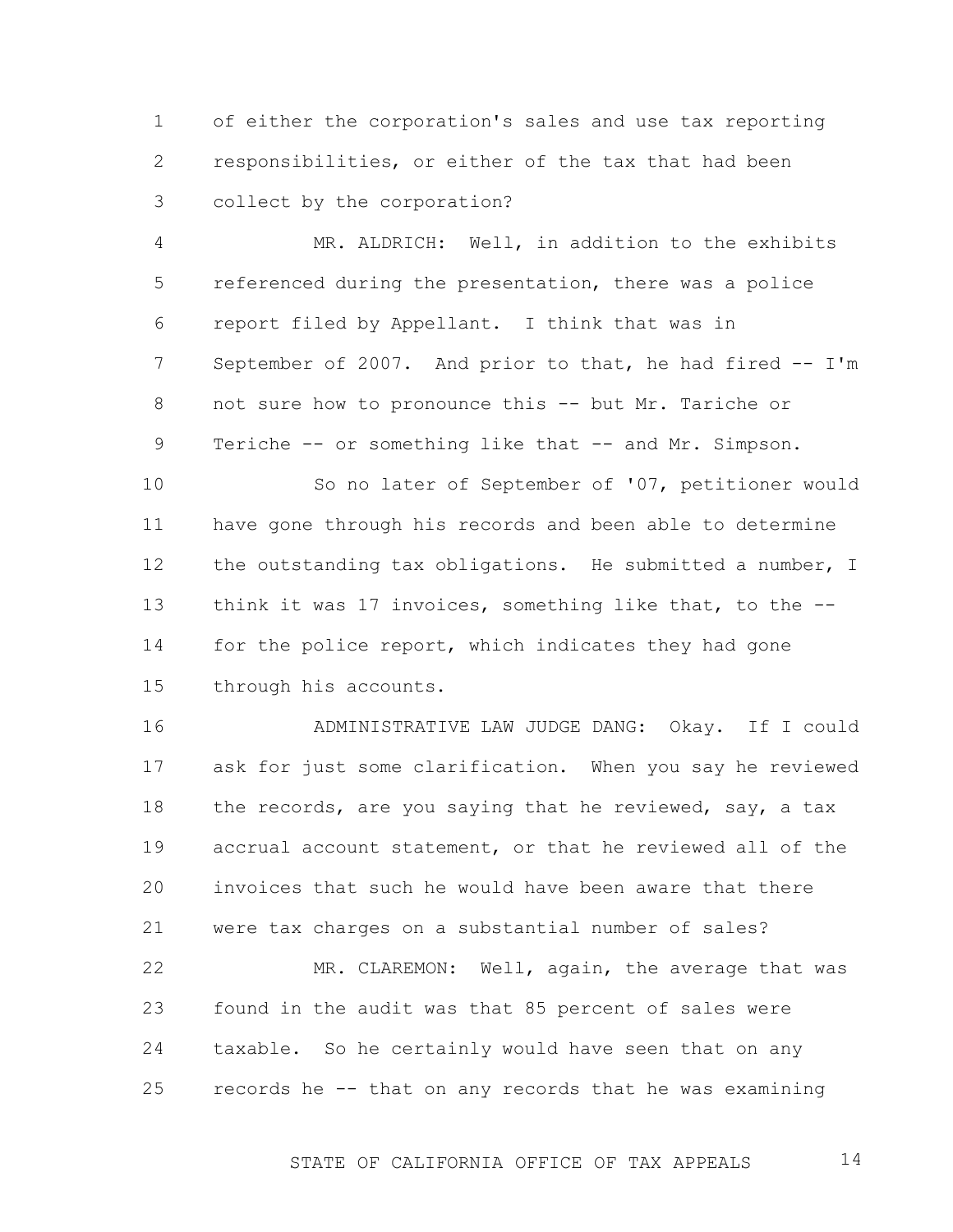1 2 3 4 5 6 that something close to that average would occur, that 85 percent of sales tax or any invoices he's looking at or any accrual accounts. Obviously, we don't have record of what he looked at. But we do know that would have occurred when this issue arose during this liability period.

7 8 9 10 11 12 13 14 And as Mr. Aldrich also pointed out, his initial estimate, when he opened this business, was at least 40 percent of sales would be taxable, and that's under by half. But right there when he compares that with what he's reporting with what's in the bank account, and he's reporting essentially 1 percent of sales and taxable, there's a significant discrepancy with just his low estimate.

15 16 17 18 19 MR. ALDRICH: And if I may clarify? ADMINISTRATIVE LAW JUDGE DANG: Certainly. MR. ALDRICH: I made a mistake during my presentation. The bank deposits were 100 times, not 10 times greater than the reported tax.

20 21 22 ADMINISTRATIVE LAW JUDGE DANG: As far as the 40 percent that you had just referenced, is that in the record in a report?

23 24 MR. ALDRICH: Yes. It's on the seller's permit on the bottom of the page, right-hand side.

25 ADMINISTRATIVE LAW JUDGE DANG: Okay. Thank you.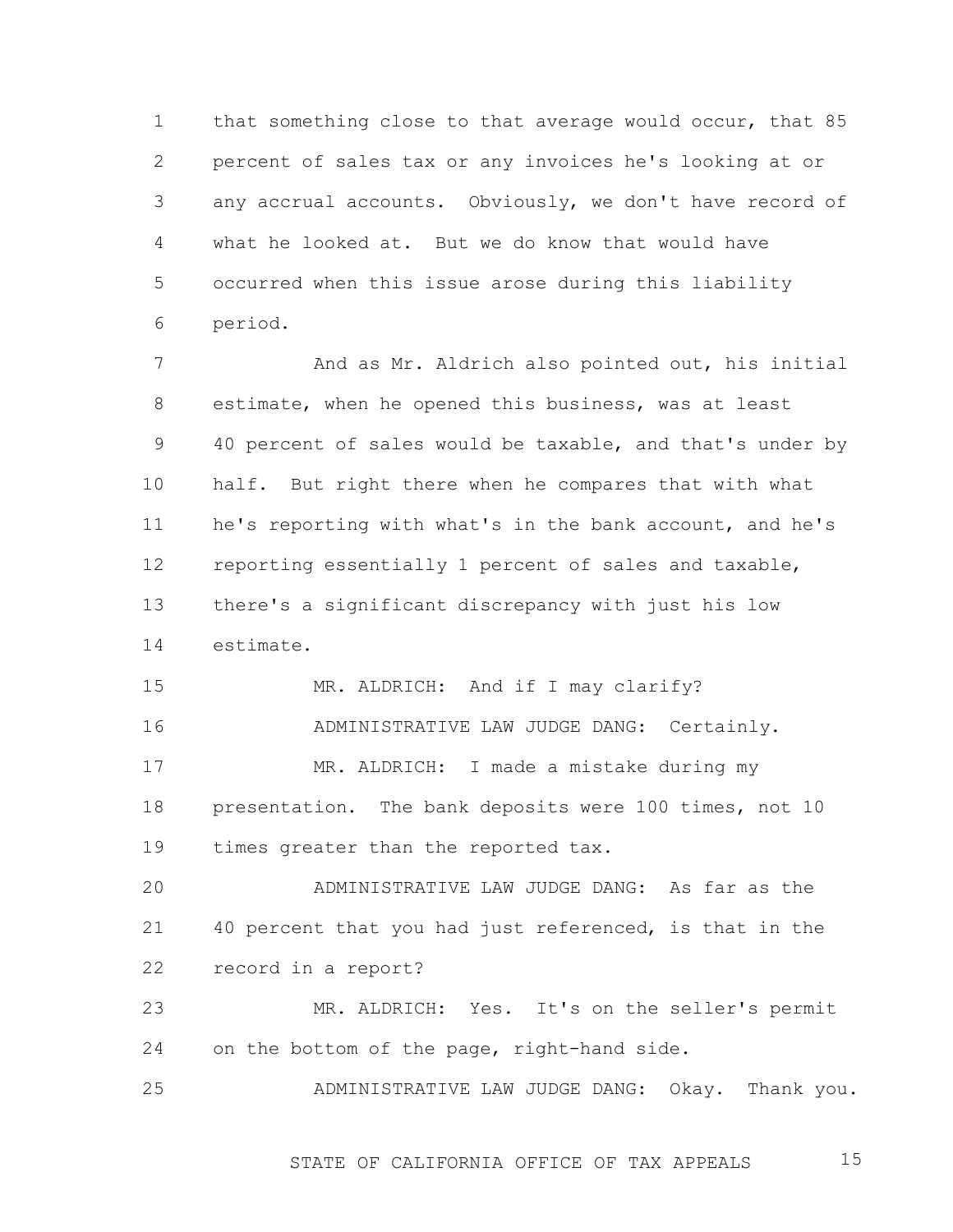1 2 MR. CLAREMON: And that's based on the estimates of taxable sales versus gross sales.

3 4 5 6 7 8 9 10 11 12 13 ADMINISTRATIVE LAW JUDGE DANG: Okay. Thank you. ADMINISTRATIVE LAW JUDGE BRAMHALL: Let me just follow up with some questions. Is it equally possible that he was looking for theft as opposed to a thorough investigation of each invoice and its contents? What I heard -- so correct me if I misheard -- is that because they looked at records, you're assuming that he looked at them for sales tax purposes as opposed to for the police report? As I read the police report -- as I read the summary of exchange between he and the investigating officers, he was focused on missing product, not taxes.

14 15 16 17 So that's how I read it, and now ---but I'm hearing you say that he was reading it, and you're assuming, for sales tax compliance purposes too. Is that what you're asserting? That's all I'm asking.

18 19 20 21 22 23 MR. ALDRICH: Well, I wouldn't purport to know what's in his mind at that time. However, if embezzlement or theft were a concern, it seems credible to review your accounts to make sure they're accurate, or to determine what exactly is going on, is the point I was trying to make.

24 25 ADMINISTRATIVE LAW JUDGE BRAMHALL: So I didn't hear any direct evidence. That was your question; right?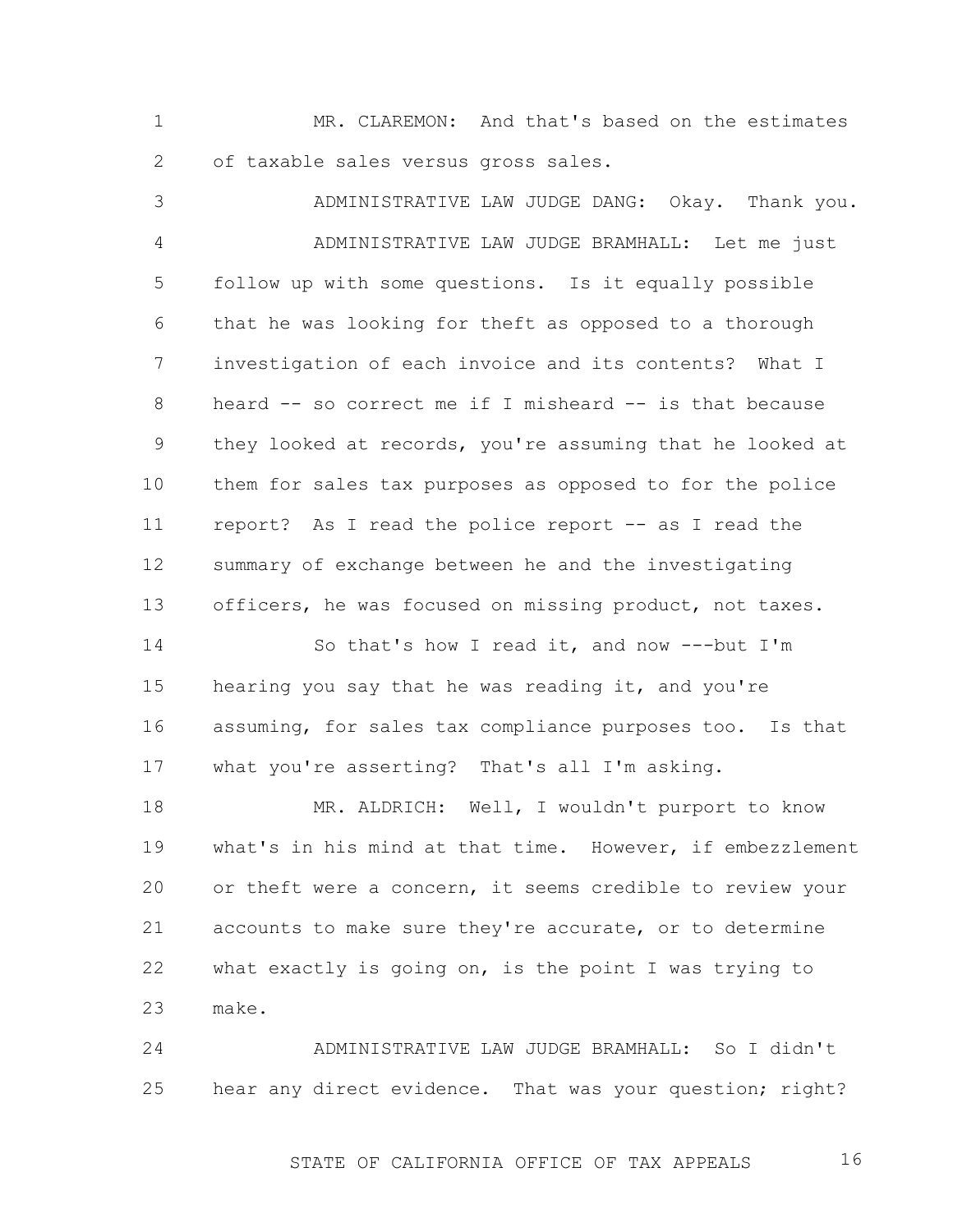1 2 ADMINISTRATIVE LAW JUDGE DANG: That was my question.

3 4 5 6 7 8 9 10 11 12 13 14 ADMINISTRATIVE LAW JUDGE KWEE: Well, I guess I'll ask a question too at this point. Just to clarify, does CDTFA dispute at all that there was this -- that the theft did occur? The embezzlement did occur around this time frame of September of '07, or is this conceded? MR. CLAREMON: I don't think we dispute it. We don't -- since the audit and the liability is based on the money that was in the bank account, that we don't think it affects the liability of the corporation or of the Appellant. ADMINISTRATIVE LAW JUDGE KWEE: Okay. So as far as the police report, it also mentioned that there were

16 17 18 19 there were invoices for sales which did not occur. And I understand that in looking at the 2 million in bank deposits. The CDTFA applied an analysis of the invoices which they determined a taxable ratio.

phantom sales, which I guess my understanding was that

15

20 21 22 23 And I'm just wondering what efforts were taken to ensure that the invoices examined reflected actual sales as opposed to phantom sales or sales that did not occur when determining the taxable ration?

24 25 MR. CLAREMON: I'm not sure if we have an answer to that question.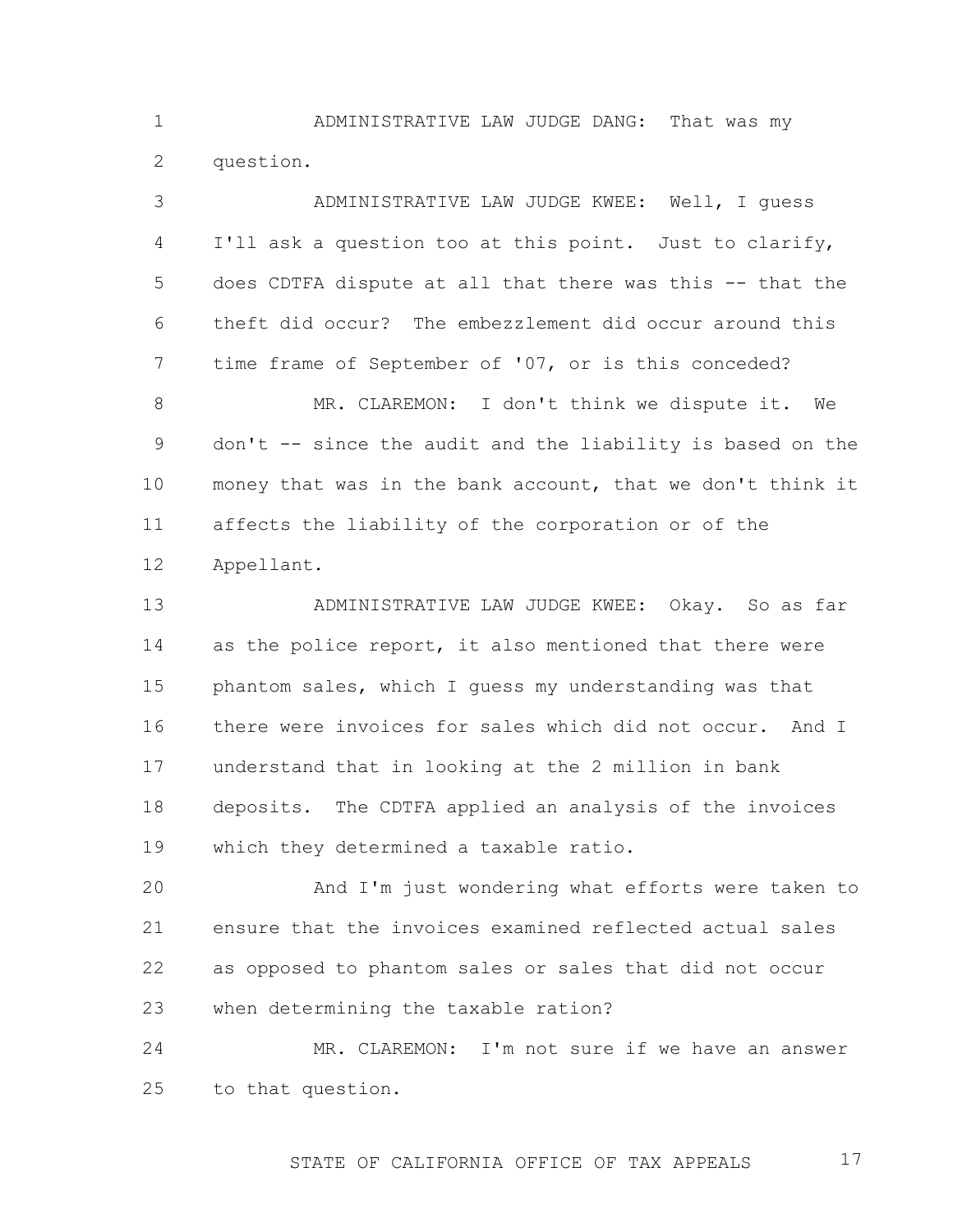1 2 3 4 5 6 7 8 9 10 11 12 13 14 15 16 17 18 19 20 21 22 ADMINISTRATIVE LAW JUDGE KWEE: Okay. So I guess in other words, CDTFA isn't certain that the phantom sales invoices were included in determining the taxable ratio? MR. CLAREMON: Yeah. I'm not -- we're not sure. ADMINISTRATIVE LAW JUDGE KWEE: Okay. I did have one additional follow-up question at this point. So if the taxpayer discovered the embezzlement in September of '07 or August of '07, around that time period, that period appears to be -- or the liability period issue appears to have ended, you know, shortly thereafter, December 31st of '07. I'm wondering if any analyses were done of the bank accounts to determine the ability to pay. Like, how much money was flowing through the bank accounts after the period that embezzlement was discovered and, you know, by the time the audit-period closed, was the 2 million in bank receipts, was that, prior to the discovery of embezzlement, or do you know how much it was before or after? Or is that something that CDTFA has considered in connection with the ability to pay? MR. ALDRICH: So there was 300 -- over \$360,000 in deposits after that. So that was the 4th Quarter of '07. They did analyze each quarter for the bank deposits

23 regarding ability to pay.

24 25 ADMINISTRATIVE LAW JUDGE KWEE: Okay. Thank you. MR. CLAREMON: I mean, the one thing we can point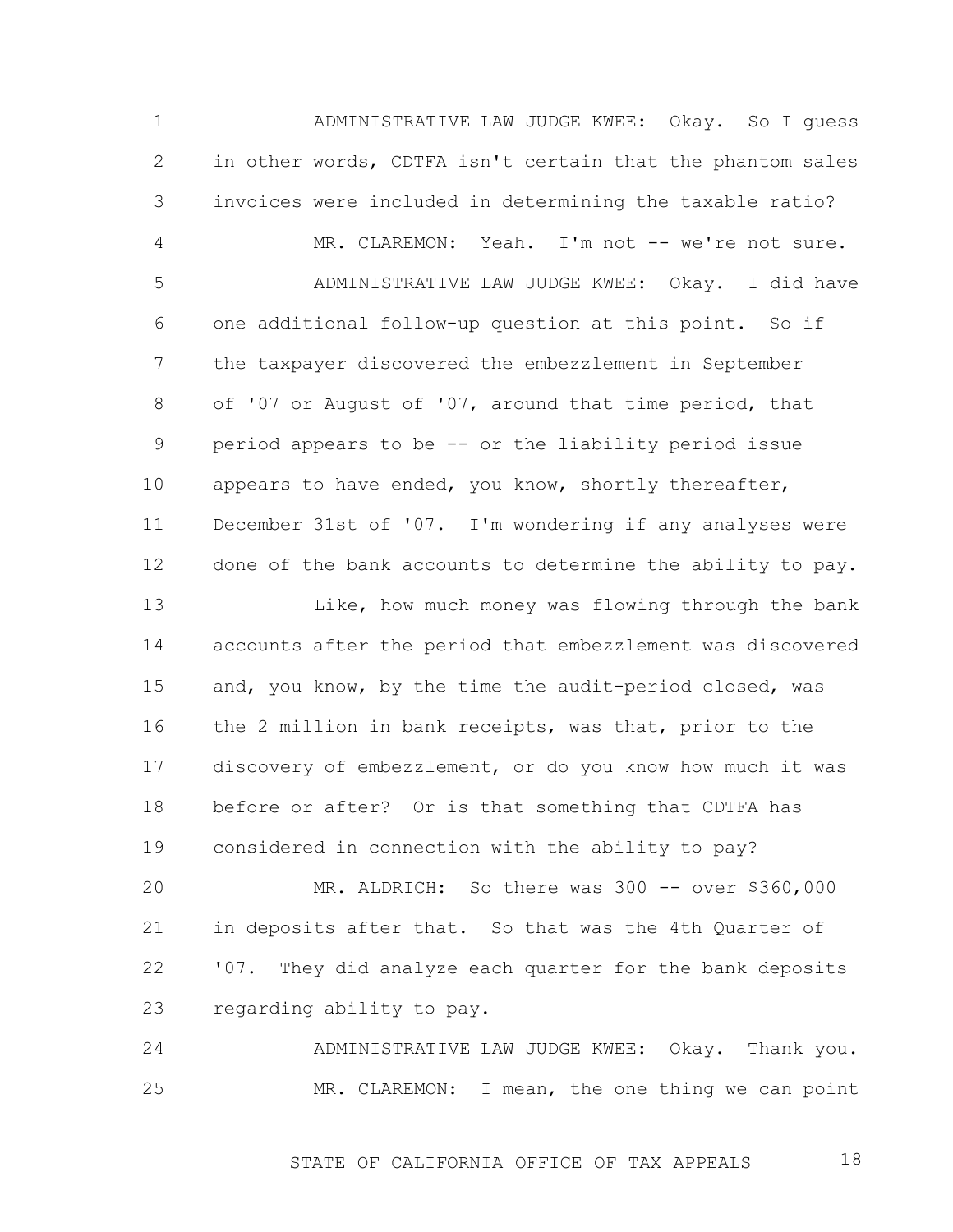1 2 3 4 5 6 7 8 9 10 11 12 13 14 15 16 17 18 19 20 21 22 23 24 25 out is that the Appellant did assist the audit staff in the audit. So we don't have any specific information as to whether phantom deposits got in, but presumably the Appellant would have been aware when they were picking sample audit -- sample invoices to pick of that issue. ADMINISTRATIVE LAW JUDGE DANG: Is there anything further from CDTFA? MR. ALDRICH: Not at this time. ADMINISTRATIVE LAW JUDGE DANG: Okay. Panelist? Okay. Thank you. Mr. Creyaufmiller, if you're ready to begin your presentation, you have 15, minutes. MR. CREYAUFMILLER: Yes. Thank you very much, Your Honor. OPENING STATEMENT BY MR. CREYAUFMILLER: My name is Timothy Creyaufmiller. I represent the Appellant, Rolando Garcia, in this matter. First off, I want to incorporate the Appellant's brief into the statements, just in case I miss anything. I want to make clear that the Board's position and brief that's been submitted to this panel was, essentially, they incorporated the 24014 decision, which was prior to clarifications by the Department with regard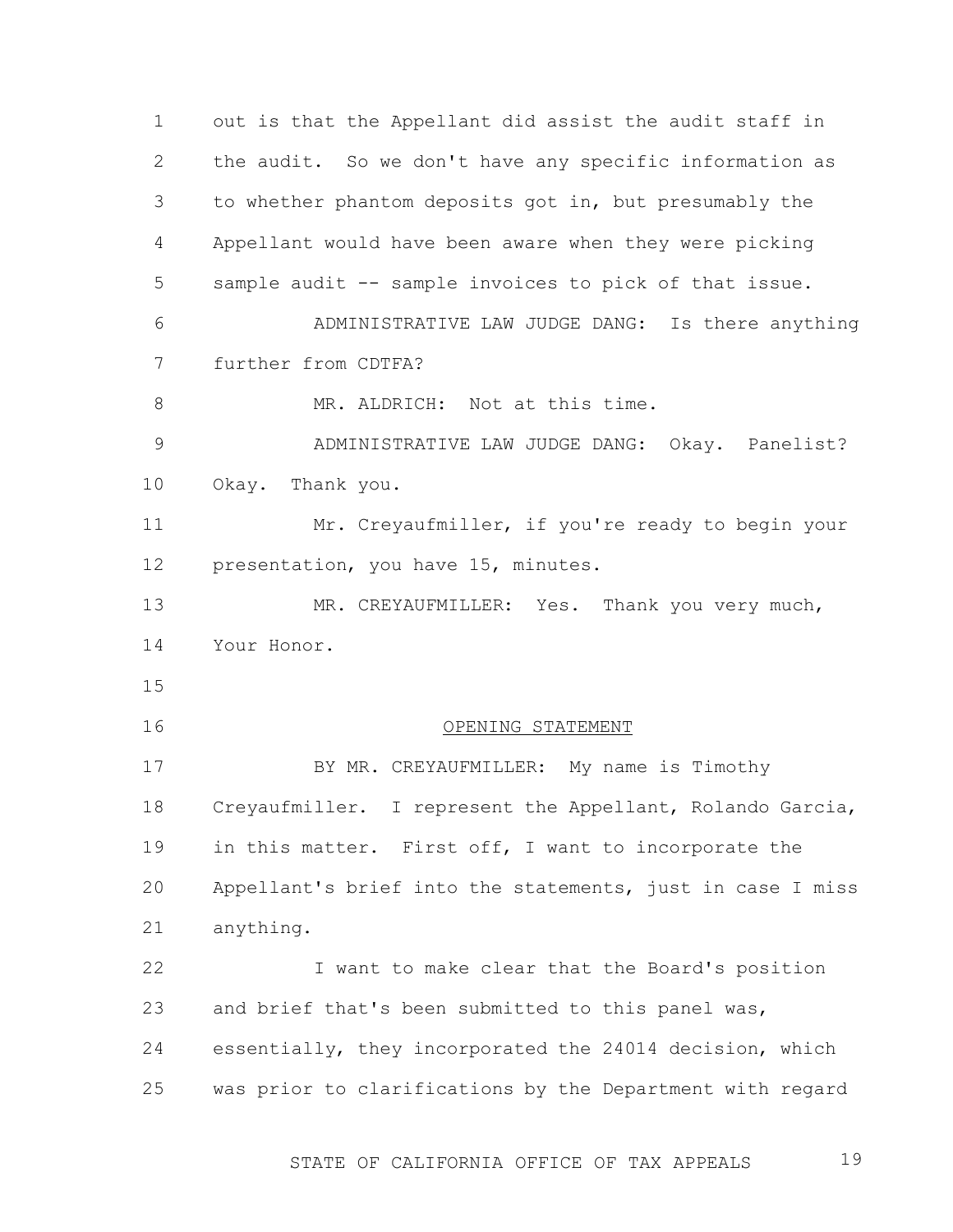1 2 3 4 to defining a responsible person. I believe that happened in 2016. However, they are incorporating that same information without actually applying it in this particular instance.

5 6 7 8 9 10 11 12 As is this Court is aware, the personal liability of Iliana Garcia, who was the president of the company, and for the same company, has been dismissed in its entirety after determination by the Department that such liability was not appropriate under Revenue and Taxation Code Section 6829. I understand she held the position as the president of the company, signed on the seller's application, and signed all of the check.

13 14 15 16 17 In fact, the only check that is in evidence with regards to the sales tax was actually signed solely by Ms. Garcia. It's our position that for the same reasons she's found not responsible, Mr. Garcia is not responsible.

18 19 20 21 22 23 24 The position of Mr. Garcia and Ms. Garcia has always been, while they are officers of a corporation, it was essentially being run by Peter Tariche and Ray Simpson who kept the books, prepared the sales tax documents and all of the deposits. It was later determined that these individuals had committed fraud, and the -- on Appellant. They were found quilty of embezzlement and fraud.

25 In fact, Mr. Simpson was sentenced to jail for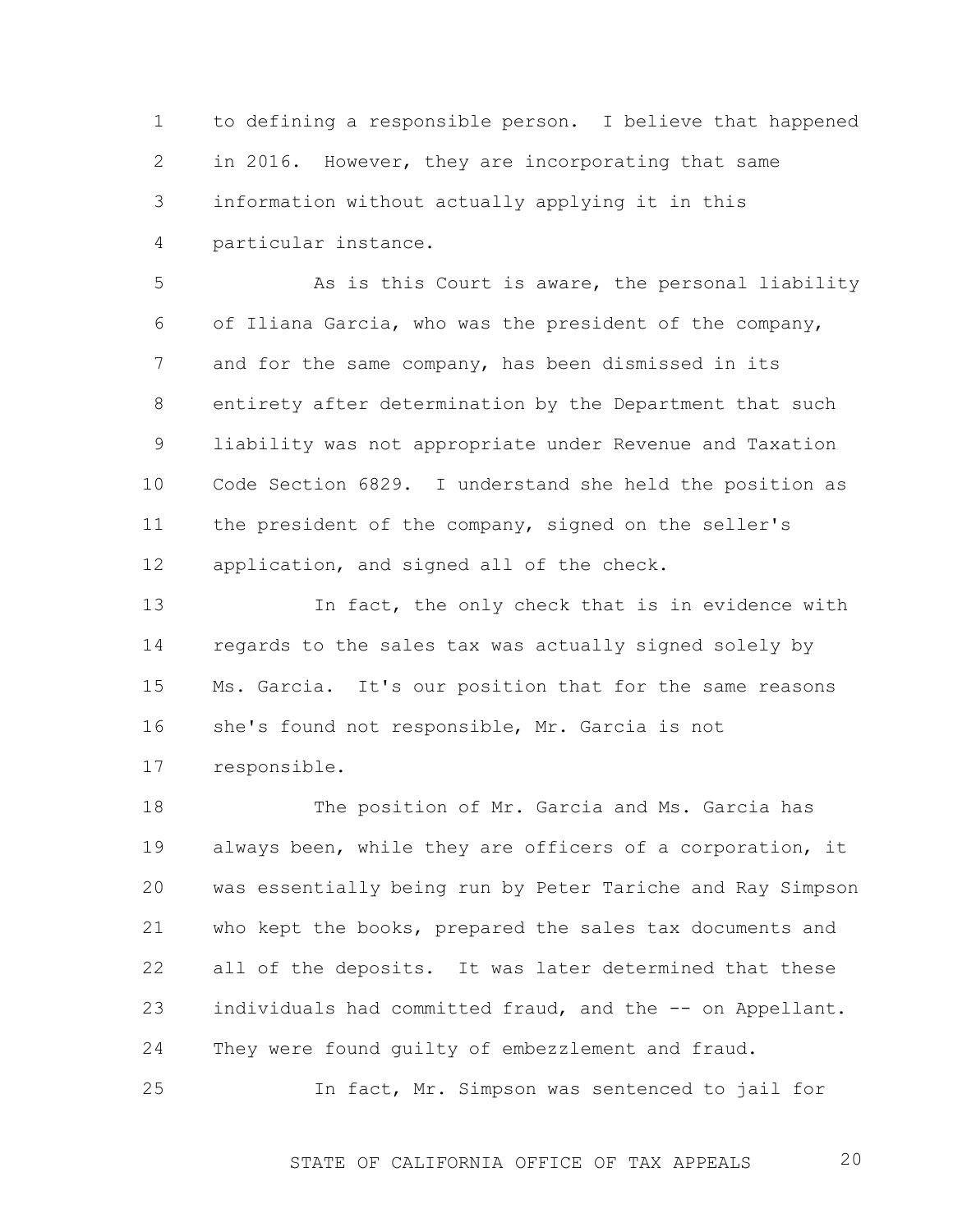1 2 3 4 three years, and Mr. Tariche for approximately six months. There was a third defendant also, who I believe got off with probation because he paid back, like, \$3,000 that he had taken.

5 6 7 8 9 10 11 12 It's important to understand that the Garcias are the American story. They're immigrants from Cuba. They came to the United States in 1995 without knowing any English and came to California. Mr. Garcia started as a box boy in a grocery store. Within a year he was able to drive the truck for that grocery store. And within another year, he able to start his own truck and start his own trucking business.

13 14 15 16 17 18 Now, at the time this occurred, he had approximately 10 trucks. But he relied on professionals, accountants, bookkeepers, people who knew the business as far as the financial side to take care of it. Mr. Garcia, especially at that time, had very limited ability to read English. He needed people to explain things to him.

19 20 21 22 23 24 25 And most of all, he went into business or did things with people whom he trusted. In this particular instance, he trusted Mr. Tariche, and he trusted Mr. Simpson because he knew them. He had worked with Mr. Tariche as one of his truckers for a few years. And Mr. Simpson actually indicated that he was a paralegal and had done some work for Roly's Trucking on occasion and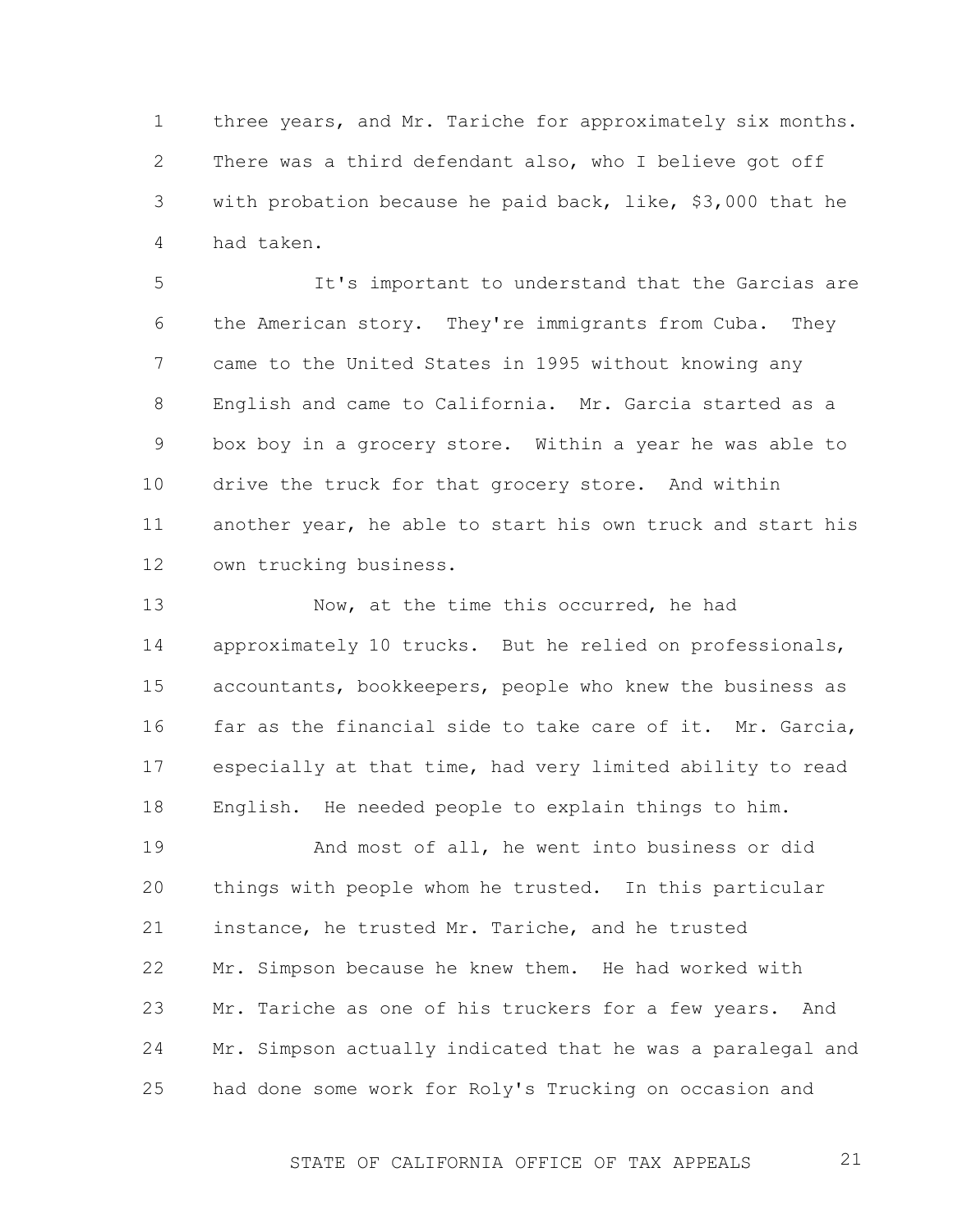1 helped him out.

2 3 4 5 6 7 8 9 So those two individuals were essentially running the company. Now, this company started in 2006 with Mr. Garcia, essentially, providing the financing for the company but did very little -- had very little involvement in it because he was running his trucking company at that time. At that time he was starting to build his company, and he trusted these individual to run the company for him.

10 11 12 13 14 15 16 17 If you look at the investigation report by the police, which starts with Exhibit J on page 149, there it includes interviews with numerous witnesses as well as the Appellant herein. And in those interviews, it's just clear from every one of those witnesses that Tariche and Simpson were running the company. They had control over the books and records. And Simpson prepared the documents from Mr. Garcia's signature, including sales tax reports.

18 19 20 21 22 23 24 25 Now, it's important to understand what -- as far as 1702.5 talks about a responsible person under the regulation, and they cite in their brief several instances on which they base the responsible -- Mr. Garcia's responsible person. He says he's listed on the application as assigned the seller's permit. Well, that was also signed by Iliana Garcia and signed by Peter Tariche.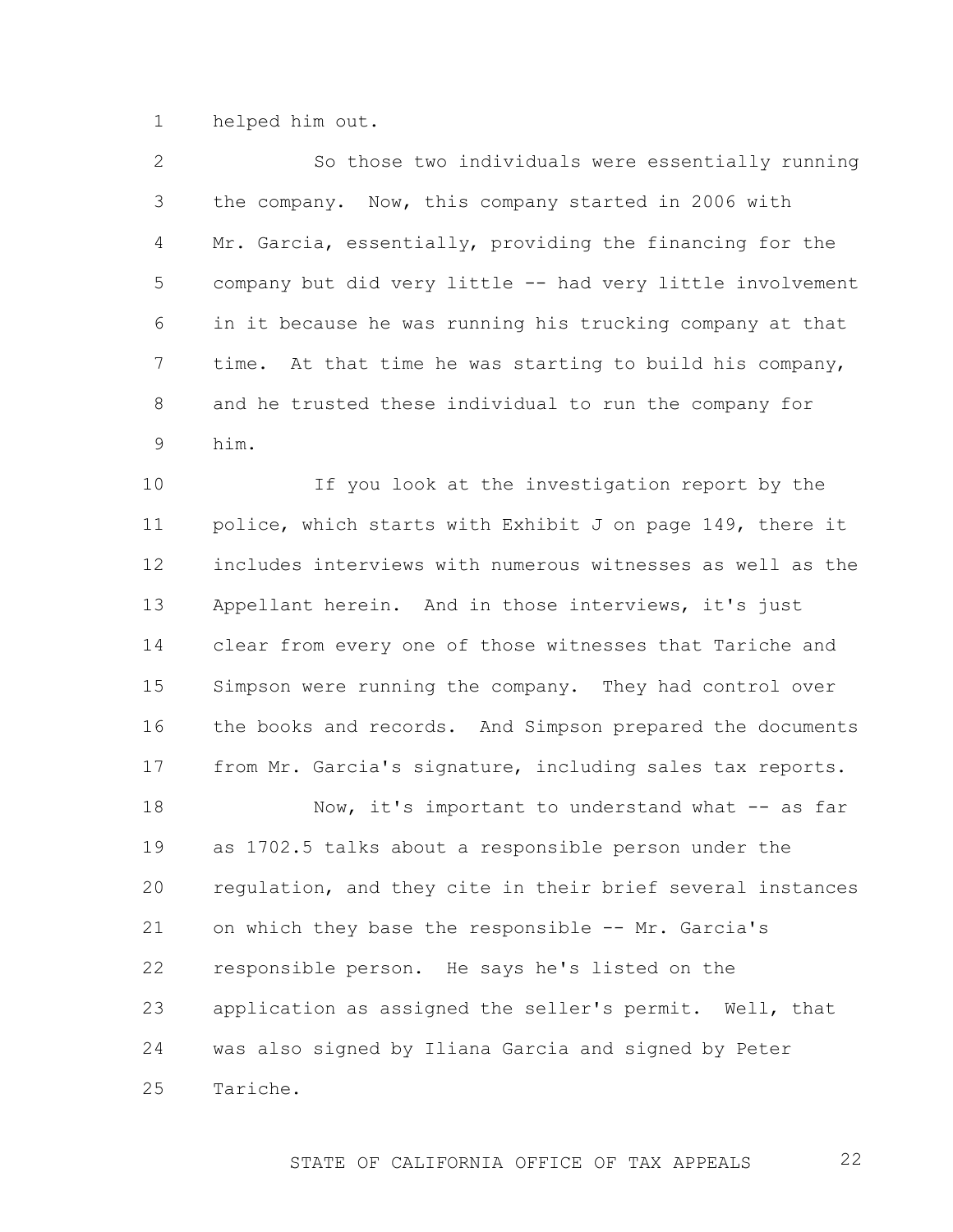1 2 3 4 5 6 He is a CFO listed on a statement of information for 2006, which was prepared by Mr. Simpson. Mr. Garcia would be more than honest with you, and tell you that the last thing he would need to be in a company would be a CFO. His ability to understand finance and numbers and how those things all work is extremely limited.

7 8 9 10 11 12 Understand also that Iliana Garcia and Mr. Tariche are listed in that same document, and Ray Simpson was listed as an agent for service of process. On the statement of 2007 signed by Iliana Garcia as president and again, it continues with Mr. Simpson as agents for service of process.

13 14 15 16 17 18 19 In the auto report, the Department lists him as secretary with Mr. Tariche as the vice president. All of these things are basically saying that because he has this title that he is, therefore, liable. As Section B of 1702.5 specifically indicates, just because you have that title, in it of itself is sufficient evidence that they're a responsible person.

20 21 22 23 24 25 The next thing they claim is that Mr. Garcia maintains the records based upon the questionnaire that's submitted. Well, that's somewhat misleading because if you're asking someone, do you maintain the records? Well, yeah, I have the records. So they're preserving the records, but I don't know how that means they are a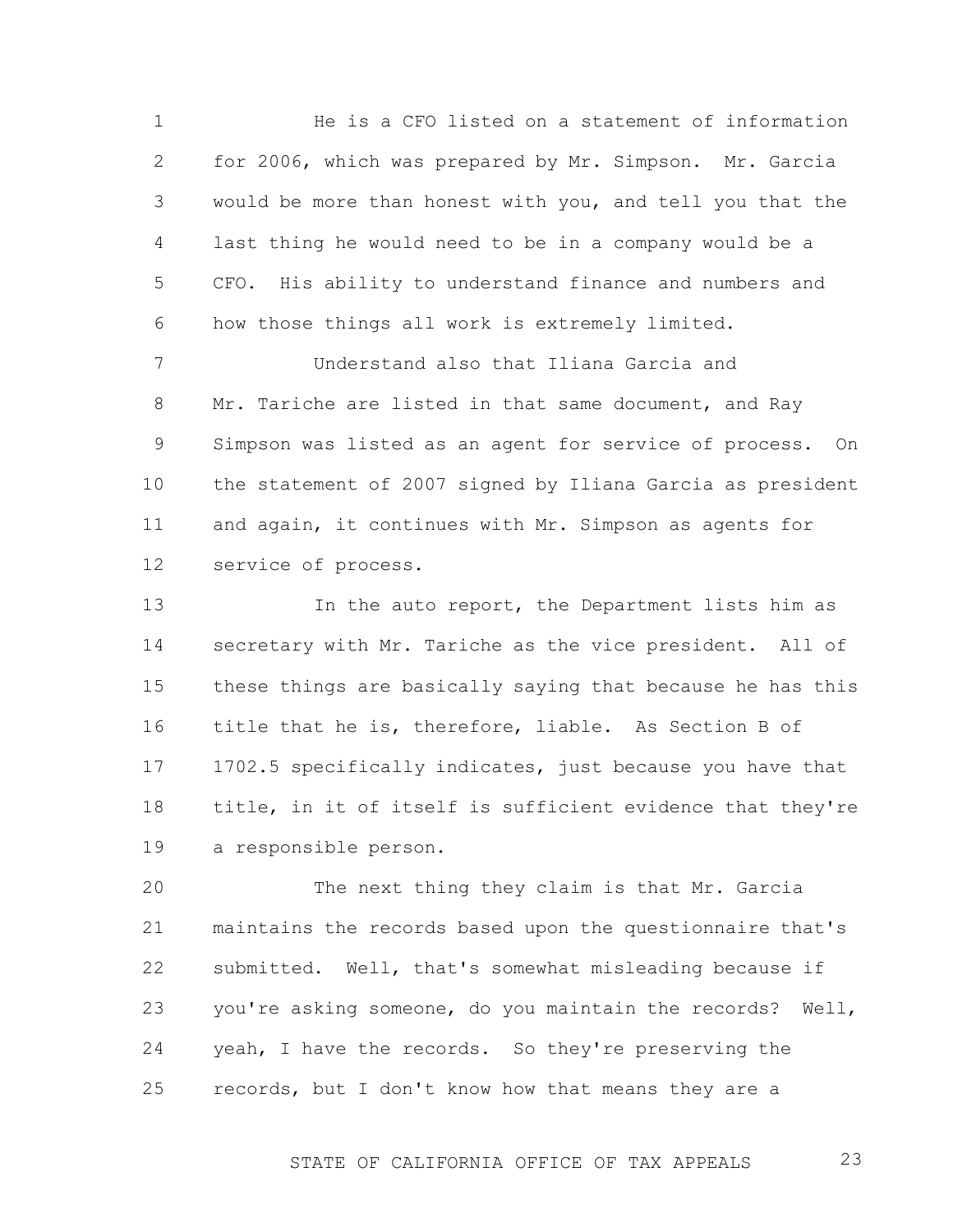1 2 3 4 5 6 7 responsible person. It could be they are in my possession. I have the records, but I don't know how that means they're a responsible person. It could be they are in my possession. I have the records because it's now 2009. Of course I'm going to hold the records because the other people were found guilty of embezzlement. I'm going to keep whatever records I have.

8 9 10 11 12 13 14 15 It indicates also that Mr. Garcia signed a tax return -- a sales tax returns for a portion of 2006 and 2007. And Mr. Garcia is going to testify here today. And as a surprise to me when I showed him the actual documentation, because he had not seen that before, that most of those signatures are forged. Those are not his signatures. All that documentation was prepared by Mr. Simpson, and he signed on the bulk of those.

16 17 18 19 20 21 22 23 24 25 He will indicate that there was a couple that he signed on, but, again, when he's provided with the documentation, he doesn't know -- he's never done a business in which there's a sales tax. He has no idea what this document is, and what it's supposed to be prepared for. He relies on people who have knowledge of that, and that was Mr. Tariche and Mr. Simpson. He's provided a document to sign, and he signs it because it's represented to him by people he trusted that this is what you need to sign.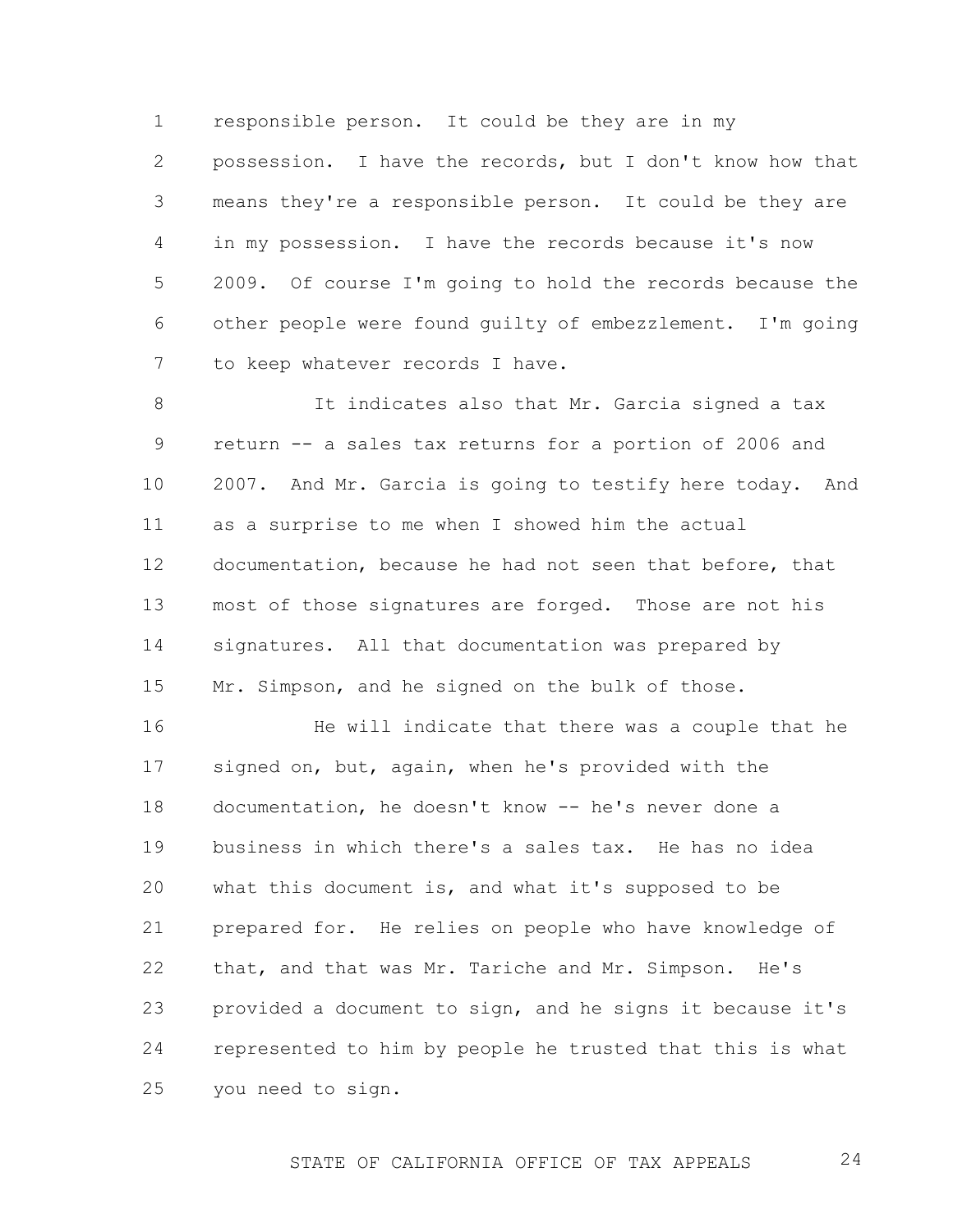1 2 3 4 5 6 7 8 9 10 11 12 13 14 15 16 17 18 19 20 21 22 23 24 25 It's also clear to indicate that there's no evidence here that he signed on any of the checks for the payments of any of the sales tax. The only check that they have is a \$200 check, and that is signed by Iliana Garcia. ADMINISTRATIVE LAW JUDGE DANG: Mr. Creyaufmiller? MR. CREYAUFMILLER: Yes. ADMINISTRATIVE LAW JUDGE DANG: If I could just interrupt you briefly. You had mentioned that the returns were not signed by Mr. Garcia, but I'm wondering if we have evidence in the record of Mr. Garcia's actual signature, if you will stipulate to any document which he has signed for a comparison? MR. CREYAUFMILLER: Yes, actually there is a -if I may, there's a -- if you look -- unfortunately, I don't have the number, but it's one of the last numbers. It's the statement he filed. It's about 10 pages from the bottom. There's a 104 at the bottom. There's a signature on June 5, 2014, and it has his signatures on it. It's his letter of -- ADMINISTRATIVE LAW JUDGE DANG: I'm sorry. Can you give me the page number once again? MR. CREYAUFMILLER: Well, it says 104 at the bottom. Unfortunately, the documents I have copied here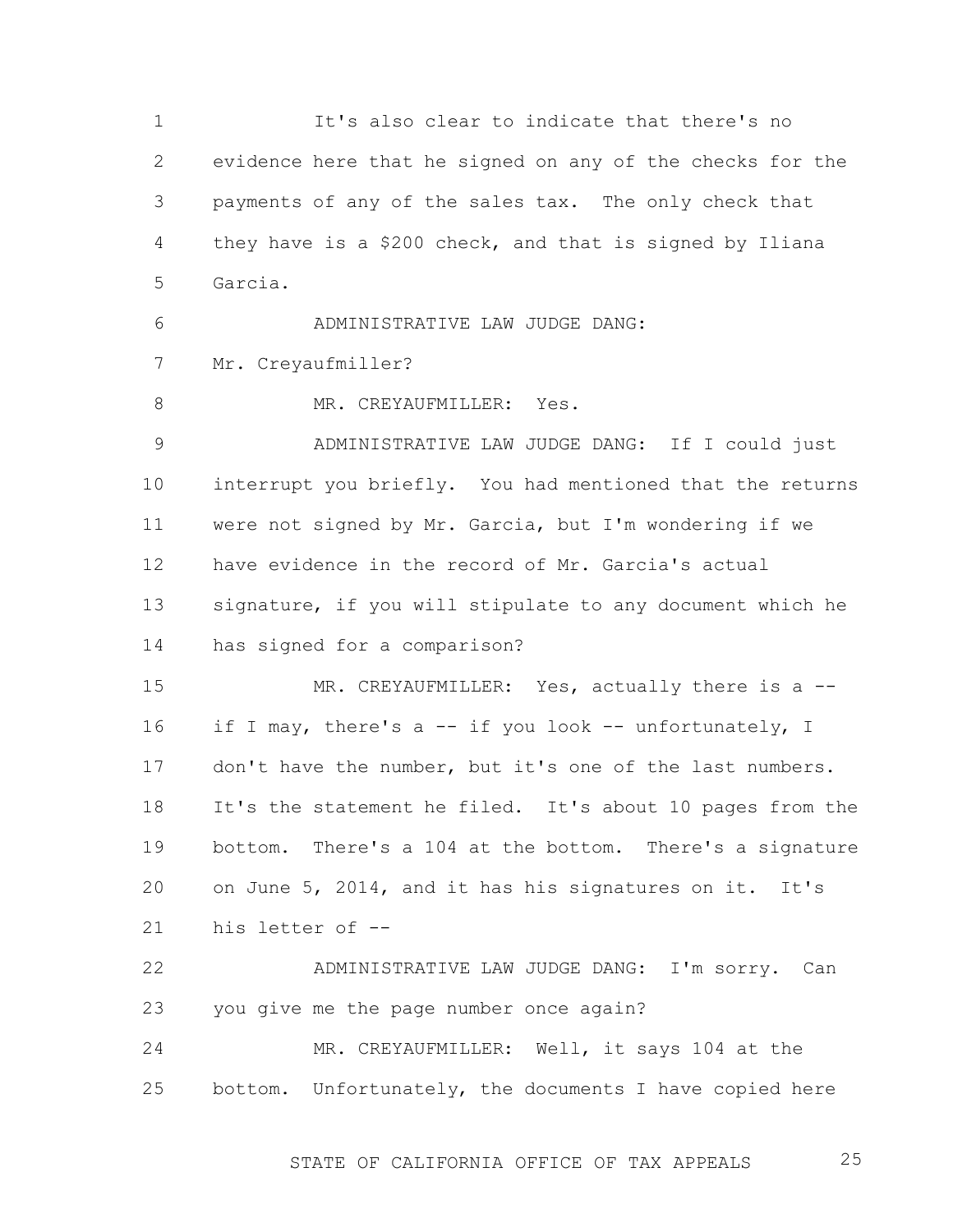1 2 3 4 5 6 7 8 9 10 11 12 13 14 15 16 17 18 19 20 21 22 23 24 25 don't have the Exhibit number -- I mean, the exact actual page number, but it's one of the very last documents contained in -- let's see -- exhibit -- it's -- it states Exhibit 5. It's a letter received dated June 3, 2014, dated June 5, 2014, and the signature it is page 106, 105, then 104 has his signature on it. And again, it's probably 10 pages back from the bottom. ADMINISTRATIVE LAW JUDGE DANG: We're having some difficulty locating this document. CDTFA are you able to locate this document? MR. ALDRICH: I'm trying but --MR. CREYAUFMILLER: It's one of the last few documents. MS. RENATI: Bates stamp 479. MR. ALDRICH: Yeah, it has both. ADMINISTRATIVE LAW JUDGE DANG: Thank you. Great. Thank you. MR. CREYAUFMILLER: Okay. The other factors which they include finding him a responsible person is that both Iliana Garcia and Rolando Garcia signed checks. Again, the only check that's involved here that shows any tax payment is actually signed solely by Iliana Garcia. They say that Mr. Garcia signed a waiver of statute of limitations as secretary of the company. I don't know how that's -- that's relevant here because he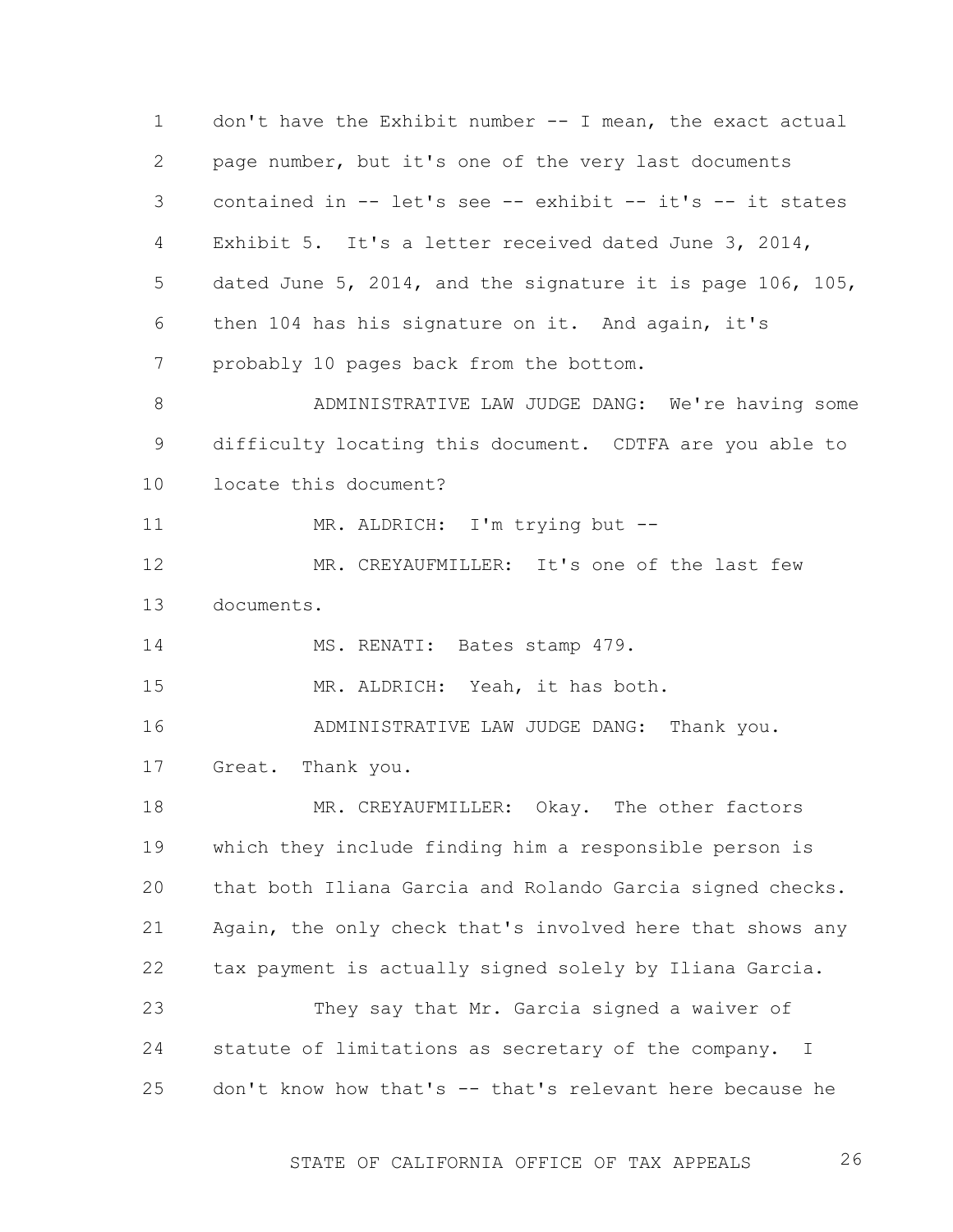1 2 3 4 5 6 just -- he was requested to sign any waiver, and he signs a waiver. And he was involved in a closeout. Well, the people who should have been involved in a closeout were in jail. So obviously, as an officer of the company, he's going to be involved somewhat in the close out. It's just the natural course of action.

7 8 9 10 11 It seems to me here that they're really only relying on the fact that Mr. Garcia is an officer of the company, full responsibility as set forth in  $1702.5(b)$  (1) responsible person. Just because he has that label does not mean he's the responsible person.

12 13 14 15 16 17 18 19 20 21 22 23 More importantly, again, with regard to the issues that are raised, we don't dispute that the company was terminated, nor do we dispute there was some tax collected. We're only talking about responsible person and willfulness. Second area is the willfulness itself. Now, it requires under  $172.5(b)(2)$ , the failure to pay has to be a result of voluntary, conscious, and intentional course of action on the part of Mr. Garcia, and to determine to have found that on or after the date the taxes became due, the responsible person had actual knowledge that taxes that were due were not paid. And here there's no evidence of that.

24 25 There's a claim that somehow because he was looking at invoices to determine what was stolen, also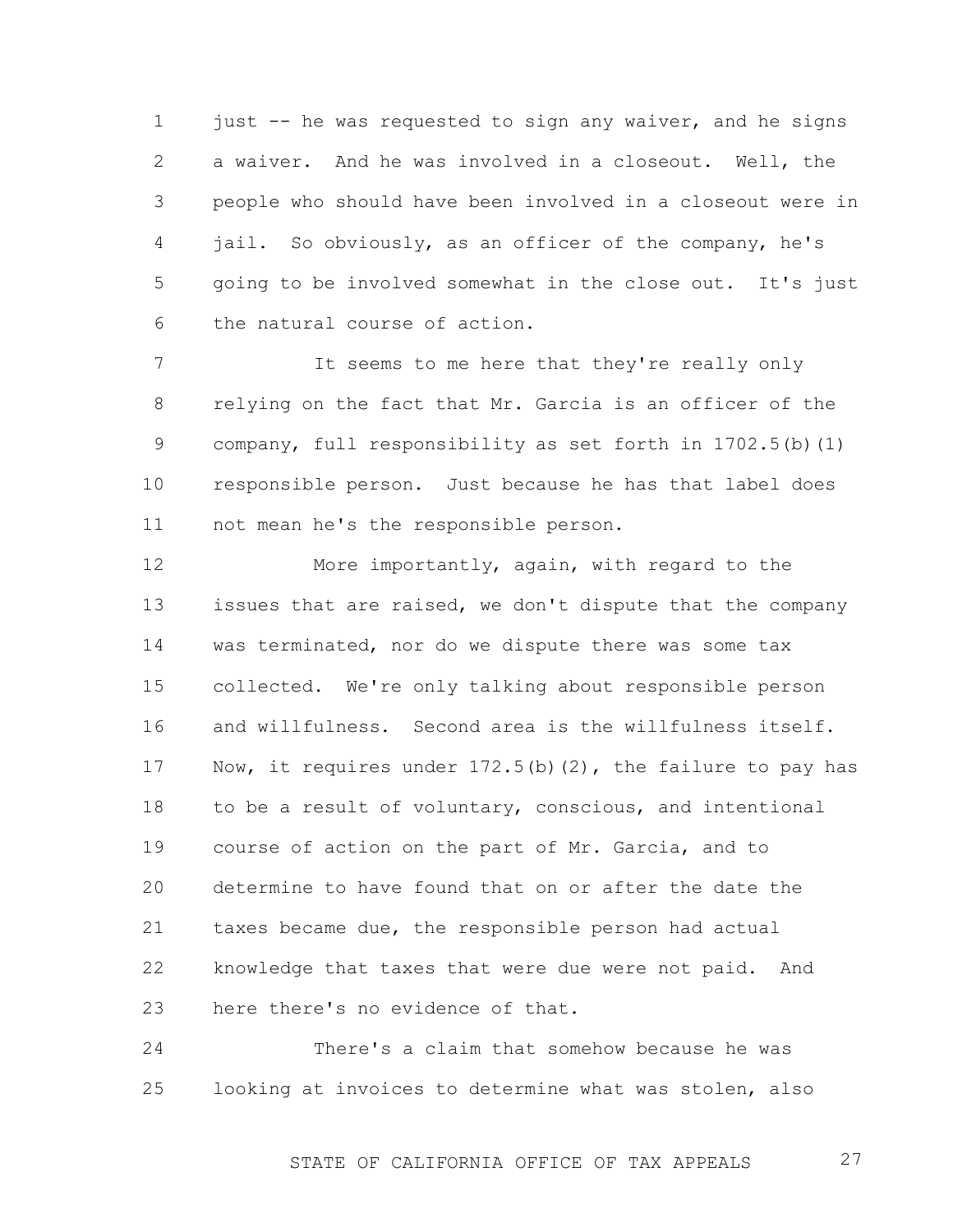1 2 3 4 5 means he's going to look and see whether there was the sales tax paid. Understand, this company -- the large portion of this company actually did wholesales. They sold everything wholesale, so there would be no taxes involved in the sales at all.

6 7 8 9 10 11 12 So for a -- a lay person not knowing what was sales tax and what was not, it would be impossible for him to determine, just based on what's deposited in the bank account, as to what was and is not subject to sales tax. And also, he's relying on people who supposedly have expertise on this to tell him what needs to be paid, and what doesn't need to be paid.

13 14 15 16 17 18 19 20 21 And it should be noted that we're not aware, other than the 17 invoices, that there were any other invoices recovered. Because what happened is Mr. Tariche had control over that documentation. That documentation has been missing. There are bank statements, and there's other documentation. But I went on where any invoices existed and that were turned over to the government that I'm aware of at this point in time, and I haven't seen anything in any exhibits that were produced.

22 23 24 25 Additionally, Mr. Garcia was not aware of any taxes or any issues until this actual audit took place. Look, the company had already been closed out. There's no issue with regard to the payment until its closeout. In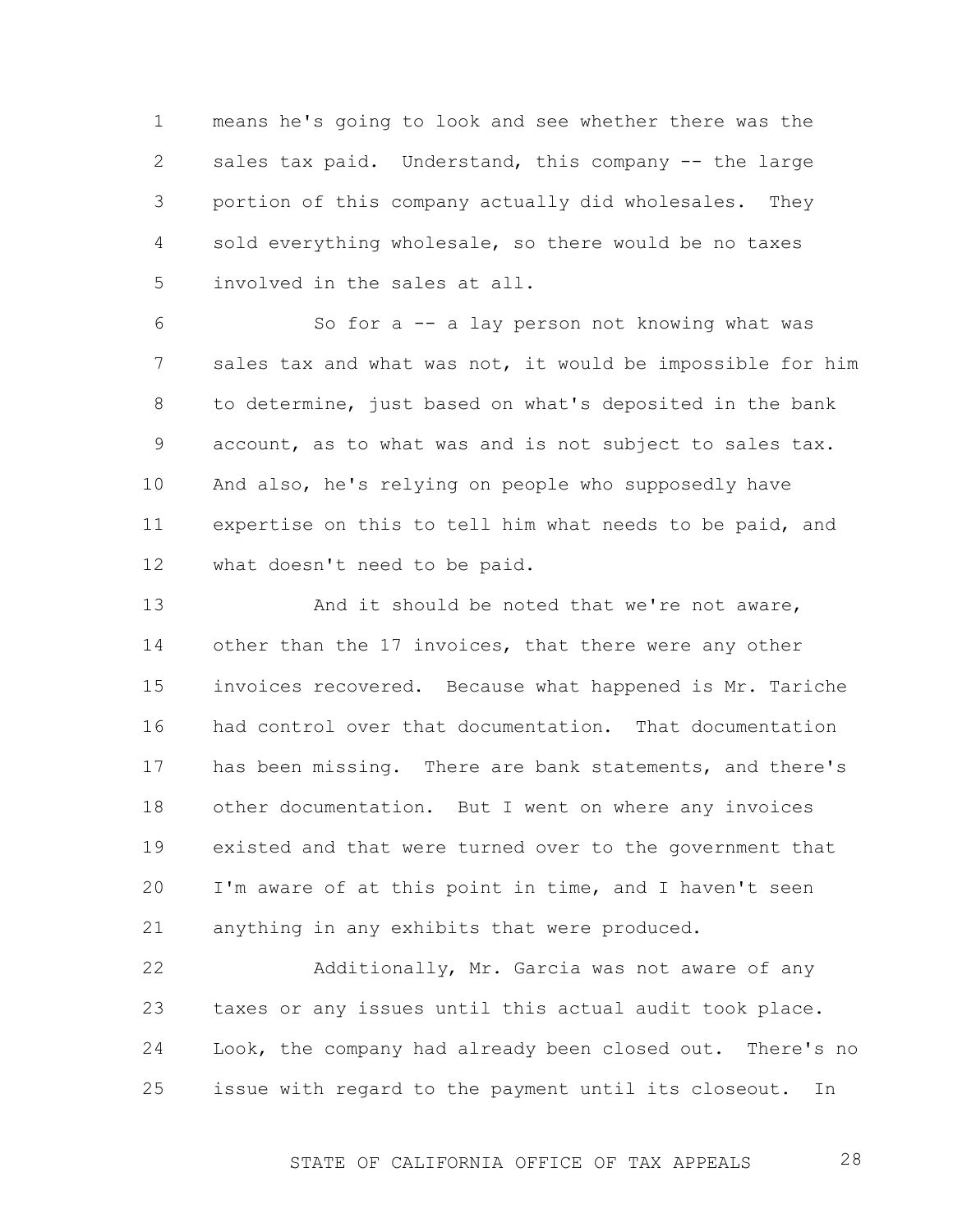1 2 3 fact, the government here has already indicated that Mr. Garcia is not responsible for the last quarter of 2007.

4 5 6 7 8 9 10 11 12 So they found, even though there was \$300,000 deposited in that time period, whatever needed to be paid or whatever sales tax was owed had been paid and/or Mr. Garcia was not responsible for that payment. So our position that there's no evidence there was any intentional, voluntary, conscious failure to pay tax returns. Mr. Garcia simply did not know they were due until he was told they were due from the Department itself.

13 14 15 16 And based upon that, we find that he's not a responsible person for whom -- from whom taxes are due and owing, under Section 6289, and that Appellant prevail on this appeal.

17 18 19 20 ADMINISTRATIVE LAW JUDGE DANG: Okay. Thank you for your presentation. At this time, if you're ready to begin with Mr. Garcia with his testimony, you may. Will you be directing questions to Mr. Garcia?

21 MR. CREYAUFMILLER: Yes.

22 23 ADMINISTRATIVE LAW JUDGE DANG: Okay. You may begin.

- 24 ///
- 25 ///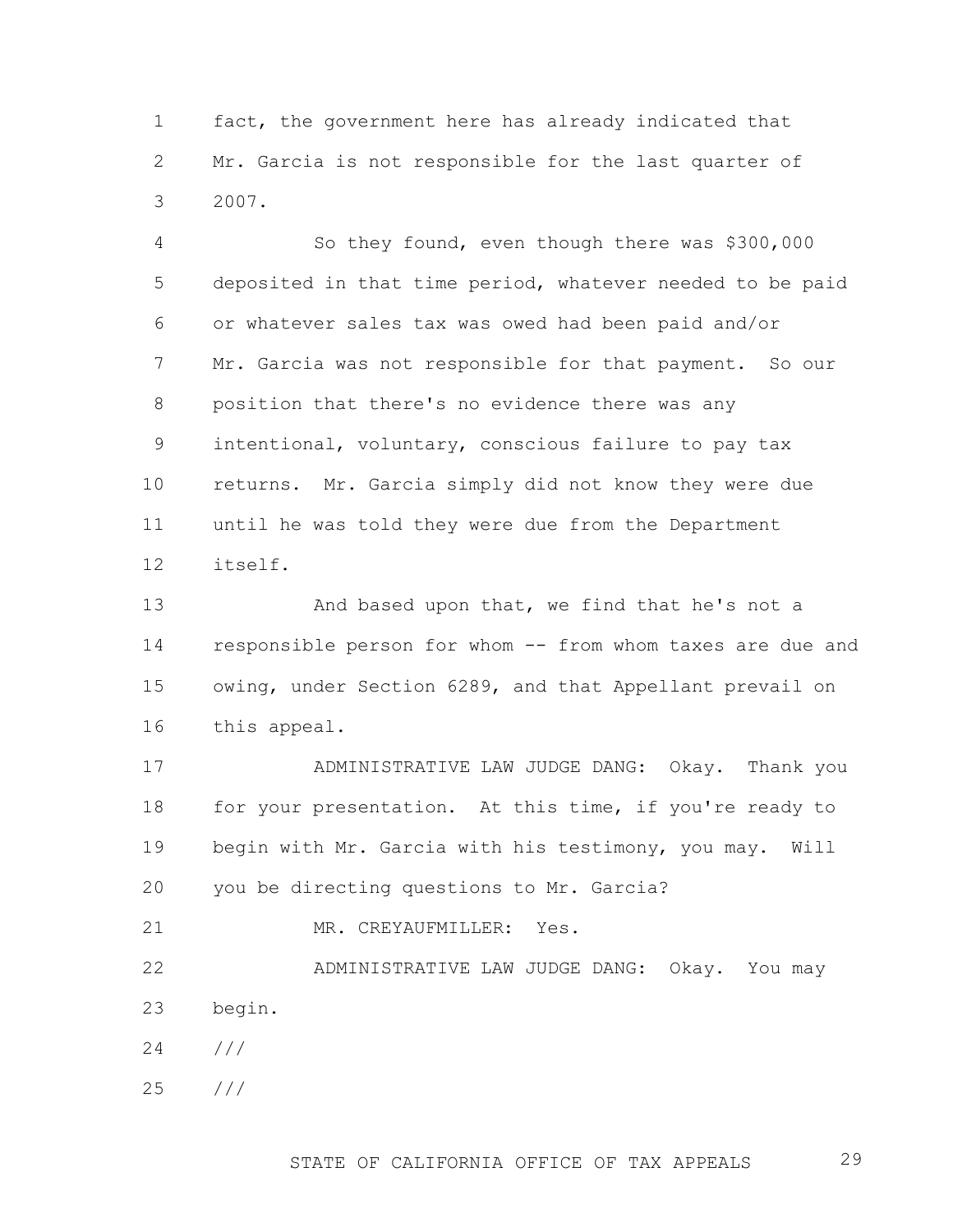| $\mathbf 1$   |                | DIRECT EXAMINATION                                  |  |  |  |  |  |
|---------------|----------------|-----------------------------------------------------|--|--|--|--|--|
| $\mathbf{2}$  |                | BY MR. CREYAUFMILLER:                               |  |  |  |  |  |
| 3             | Q              | Okay. Mr. Garcia --                                 |  |  |  |  |  |
| 4             | Α              | Yes.                                                |  |  |  |  |  |
| 5             | Q              | -- where were you born?                             |  |  |  |  |  |
| 6             | Α              | Cuba.                                               |  |  |  |  |  |
| 7             | Q              | And what level of schooling did you complete?       |  |  |  |  |  |
| 8             | Α              | High school.                                        |  |  |  |  |  |
| $\mathcal{G}$ | Q              | Now, when did you immigrate to the United States?   |  |  |  |  |  |
| 10            | А              | September of 1995.                                  |  |  |  |  |  |
| 11            | Q              | And you immigrated with your family?                |  |  |  |  |  |
| 12            | Α              | With my wife.                                       |  |  |  |  |  |
| 13            | Q              | And what was your occupation when you came to the   |  |  |  |  |  |
| 14            | United States? |                                                     |  |  |  |  |  |
| 15            | A              | I was, like, stocking shelves at the Spanish        |  |  |  |  |  |
| 16            | supermarket.   |                                                     |  |  |  |  |  |
| 17            | Q              | Okay. And you came to California about that same    |  |  |  |  |  |
| 18            | time?          |                                                     |  |  |  |  |  |
| 19            | Α              | Yeah.                                               |  |  |  |  |  |
| 20            | Q              | Okay. And about how much English did you know at    |  |  |  |  |  |
| 21            | that time?     |                                                     |  |  |  |  |  |
| 22            | Α              | None.                                               |  |  |  |  |  |
| 23            | Q              | And how did you learn English?                      |  |  |  |  |  |
| 24            | Α              | Basically, I went, actually, for about two or       |  |  |  |  |  |
| 25            |                | three months to school and the, you know, I kind of |  |  |  |  |  |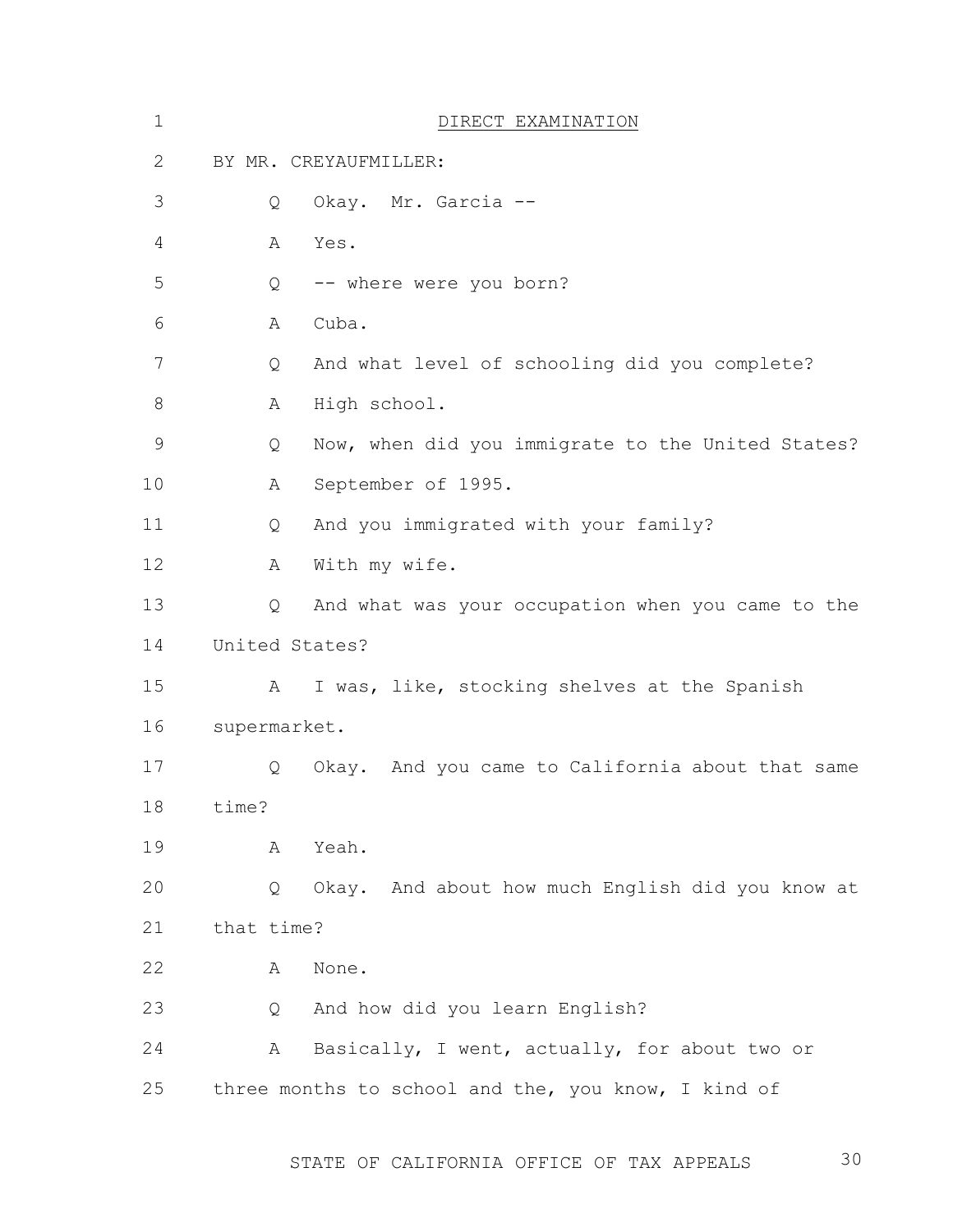1 2 3 4 5 6 7 8 9 10 11 12 13 14 15 16 17 18 19 20 21 22 23 24 25 dropped after that. I was working too many hours in the supermarket. So I learned English on the street. Q Okay. And you speak fairly well now. Did you have the same command of the English language back in 2006? A Absolutely not. Q Okay. Did you have any accounting experience? A Absolutely not. Q When you did start Roly's Trucking. That's your trucking company? A I started driving trucks in 1997. Q And as of 2006 how many trucks did you have? A It was 8 -- 8 trucks, something like that; 12 trucks, maybe. Q And during that time period, did you prepare any of Roly's Trucking financial documents? A No. Q Who did that? A It was, actually, the guy, I think, Simpson helping me with Roly's Trucking and my accounting firm. Q Okay. And then why were they doing the financial documentation? A Well, you know, I didn't have no knowledge about it at all. So I have to rely on somebody to help me to do that.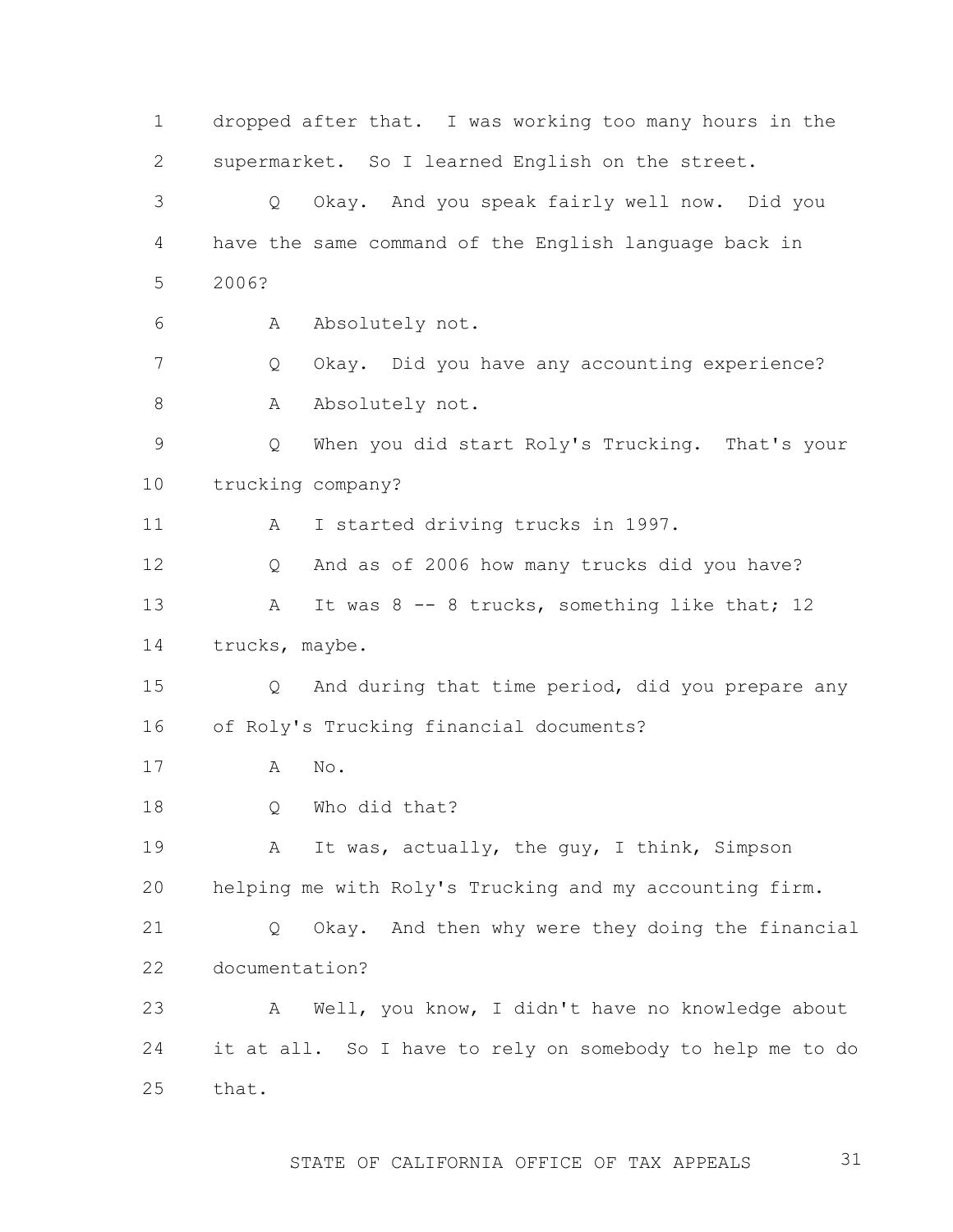1 2 Q Okay. Now, you're familiar with Caribbean BBQ's, Inc.; is that correct?

3 A Absolutely.

4 5 6 Q And how are you familiar with that company? A That was the nightmare of my life, you know. So anyway, you know.

7 8 9 10 11 12 13 Q Okay. Well, how did it become formed? A Well, in 2006, I think it was, I went to buy the BBQ item for my house. And then at that time I actually, you know, meeting the owner up there, you know. He went to me his interest to sell it, you know, that inventory and all of that. He was explaining with his wife something like that, I think it was.

14 15 16 17 18 19 So any anyway, I have equity in my house that I have purchase in 2000, you know. Then in 2005, '06, you know, there was a lot of equity. You know, the houses were pretty value, you know. So anyway, I got a line of credit from my house, and, you know, make an investment. In other words, to purchase that business.

20 21 22 23 24 25 But before I did that, actually, I consult with Mr. Tariche, you know, Peter Tariche who was actually working for me as a driver at that time. And he have knowledge of a retailer and all of that, and he used to have another bar. And then he offered me. He said, "Hey, I can help you. I can run, actually, the business for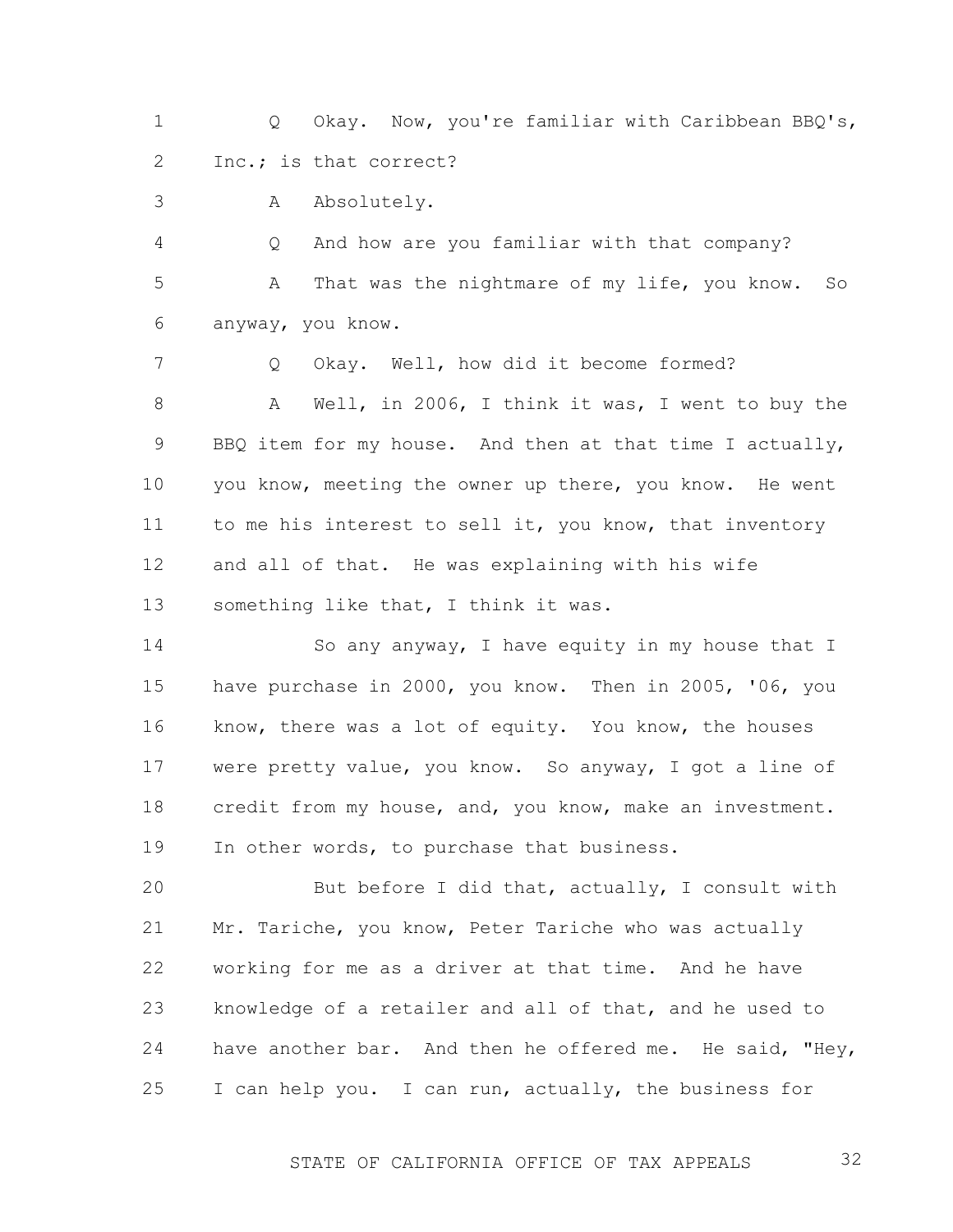1 2 3 4 you. I think you can do really well." So anyway, that was my motivation. Same with Simpson. He say, "I can do all of the paperwork. I mean, we can really do well with this."

5 6 7 8 9 10 At that time I'm renting a warehouse, and then I have room available in my warehouse to relocate or put a business there. I thought it was a great investment on it. And these guys were, you know, very knowledgeable and smart people, you know, and trustworthy for me at that time. Then they would run the business of it.

11 12 13 14 15 16 And then, you know, that's what motivate me to borrow against, actually, against my house on a line of credit and go and invest to that, and, you know, bring the, you know, the business into my building and to, actually, the building I was renting. And that's basically how it start.

17 18 19 20 21 22 23 24 Simpson actually formed the corporation and did all the documents. Honestly, all I did was just to sign it. I didn't know how to read. I mean, you know, I was trusting them, actually, and they would do all the documents. And, you know, Simpson I knew since late 1990s, and for me, you know, he was a trustworthy person on him. And then I thought, actually, I have a great thing. Good people.

25 Q Okay. Now, you said Simpson prepared the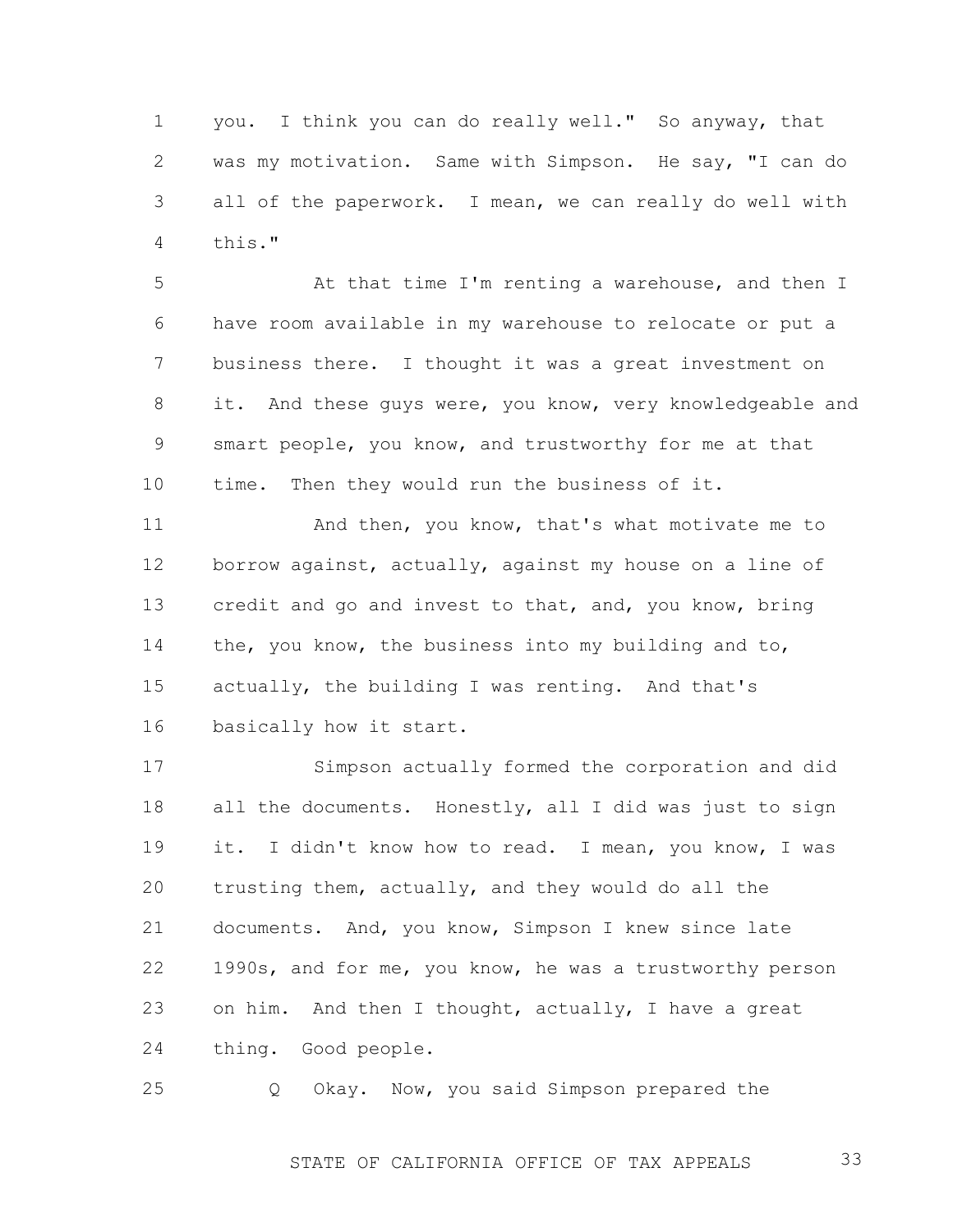1 2 3 4 5 6 7 8 9 10 11 12 13 14 15 16 17 18 19 20 21 22 23 24 25 documents. What do you mean? He prepared what? A He actually formed the corporation, and he did all of the documents and everything; all the legal stuff, and everything. Q Okay. And who ran that company? A Actually, Tariche and Simpson. Q Okay. And what was your role in the company itself? What did you do? A Well, realty, I just used to go there and, you know, once a week, once every other week. Mainly over the weekends because I was really busy with my trucking business. And then, you know, just check in and see, you know, how things are going. Are you doing okay, you know? So the first year is going to be some losses, but, you know, this is a good business. And then I kind of trust, actually, what they're telling me. Q Okay. Now, you said you went there. At some point in time, did they move out of your warehouse? A Actually, within two or three months of, you know, we kind of realized, you know, what they are saying. They are coming to me and say, "Hey, look, you know, this warehouse is no place for this in the middle of nowhere in the City of Industry. We need to find a location on the freeway. Something where people can see the product. It's a really good product, you know." Which it was a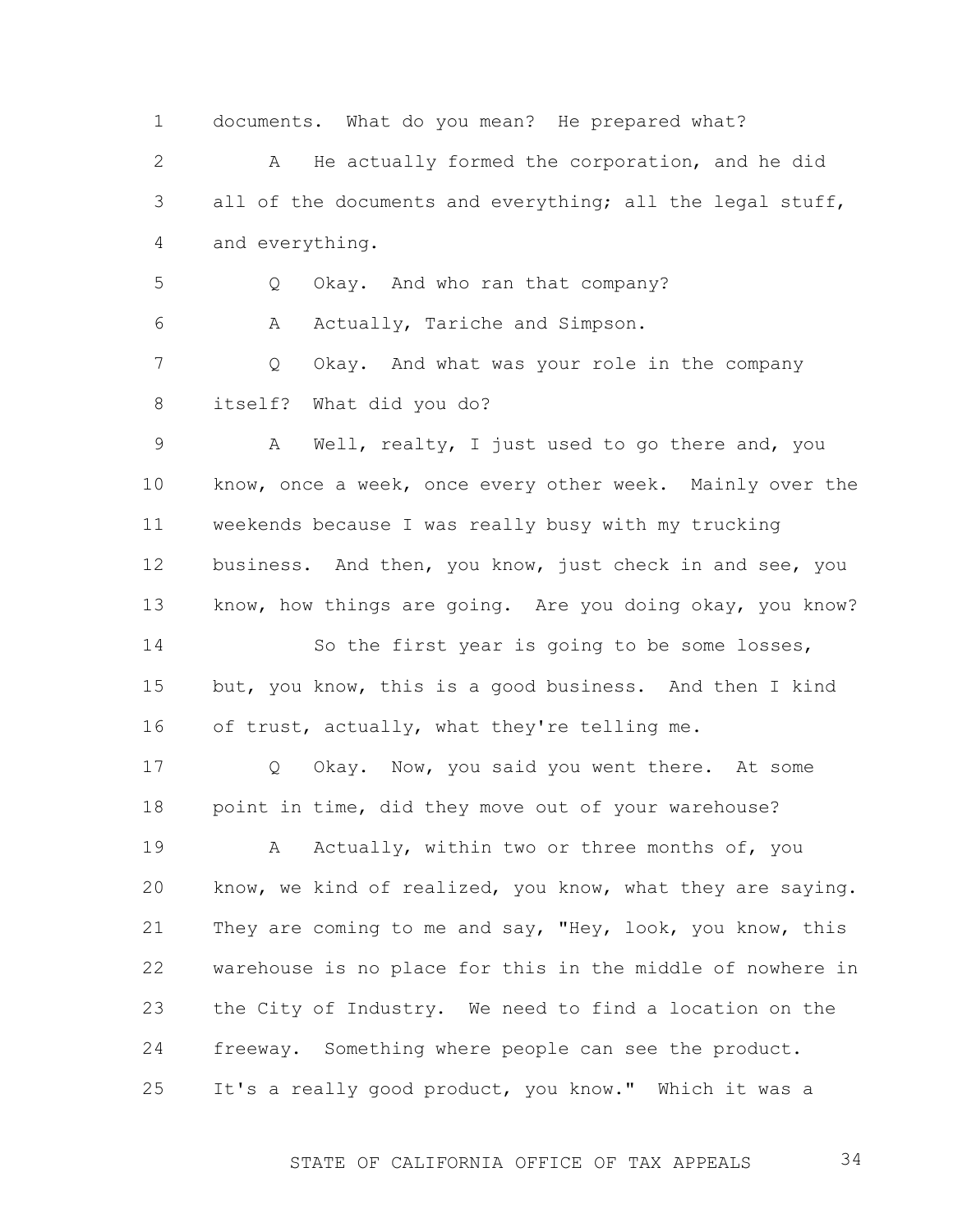1 really good product.

| $\overline{2}$ | And so then, you know, Tariche found a location                   |
|----------------|-------------------------------------------------------------------|
| 3              | in Santa Fe Spring, you know, on the 5 Freeway, you know,         |
| 4              | right by Carmenita. And it was, you know, a great                 |
| 5              | location. I said wow, you know. That's good. Hey, you             |
| 6              | have to put some money in there, but, you know, it will be        |
| $\overline{7}$ | great, you know. 200,000 cars everyday driving by, you            |
| 8              | know. We can do really well.                                      |
| $\mathsf 9$    | So who prepared the corporate documentation, you<br>$Q_{\rm max}$ |
| 10             | know, the tax document and so forth for the company?              |
| 11             | Simpson.<br>A                                                     |
| 12             | Okay. Let me show you what's marked as page 144,<br>Q             |
| 13             | and ask you to take a look at this document. It says              |
| 14             | sales use return. It says January through March of 2007,          |
| 15             | dated 7/30/2007. Is that your signature?                          |
| 16             | No. That's not my signature.<br>A                                 |
| 17             | Okay. Do you recall ever seeing this document?<br>Q               |
| 18             | No, that's not my handwriting either. This<br>A                   |
| 19             | actually looks like the report Simpson used to do.                |
| 20             | Okay. Let me have you take a look at the next<br>Q                |
| 21             | page, which is 145, and it's for April through June 2007.         |
| 22             | It's dated 9/1/2007. Is that your signature?                      |
| 23             | No.<br>I don't think so that's my signature.<br>A                 |
| 24             | Right.                                                            |
| 25             | Do you recall ever seeing this report?<br>Q                       |
|                |                                                                   |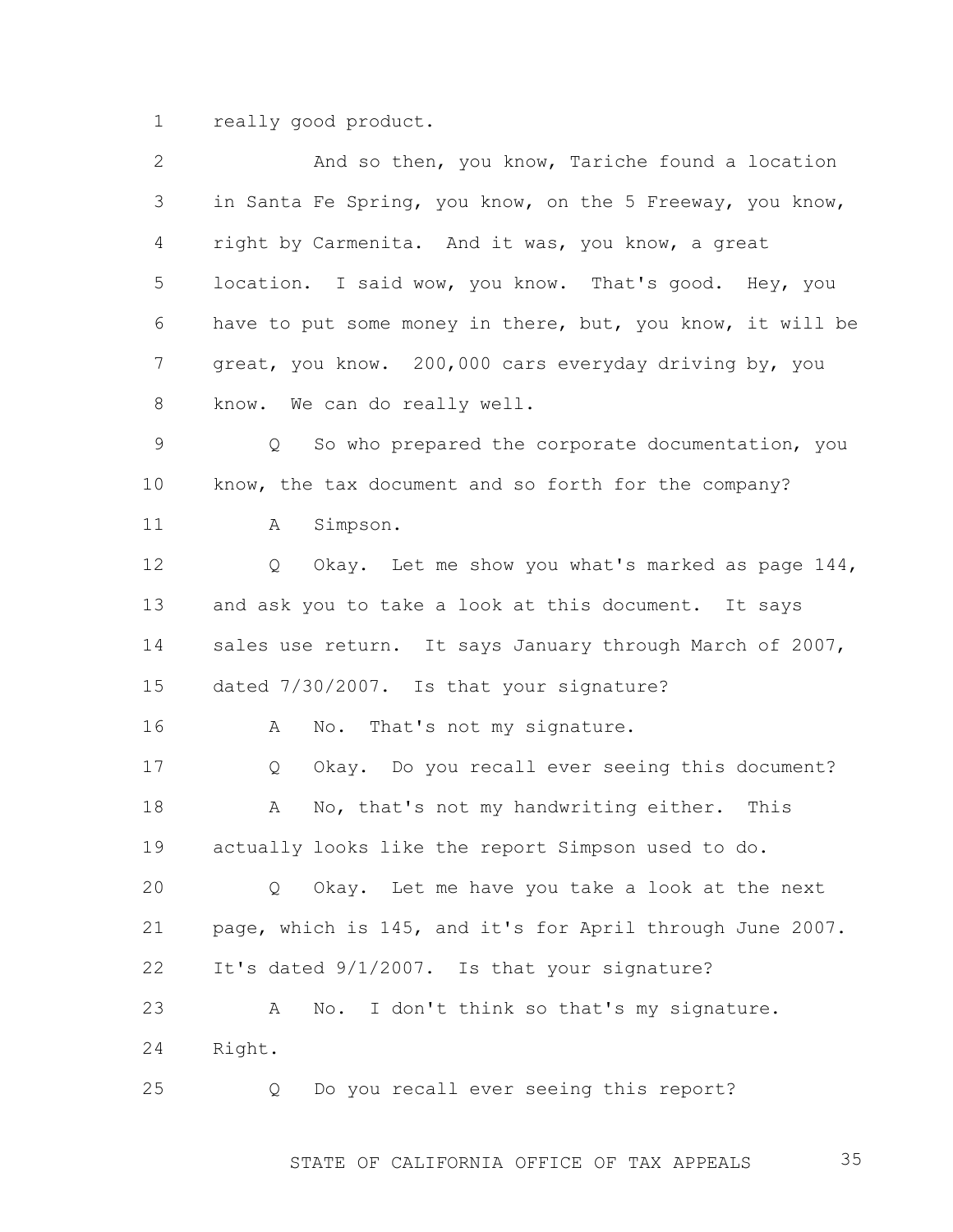1 2 3 4 5 6 7 8 9 10 11 12 13 14 15 16 17 18 19 20 21 22 23 24 25 A I don't recall it, to be honest with you. No. Q Do you recognize the handwriting on here? A That's Simpson handwriting, yeah. Q Okay. Let me show you 146. Again, it's for the same period as the first document. It's dated April 30, 2007. Is that your signature? A No. I don't think so that's my signature. I don't think so. Q Do you recall seeing this document? A No, I don't recall seeing that document. Q Okay. And is that also Mr. Simpson's handwriting? A Yes, it's his handwriting. Yeah. Q Okay. Let me show you the next in order, which would be 147. Do you recall seeing this? Is this your signature on the document? A No, that's not my signature. Q And it's dated December 22, 2006. Do you recall ever seeing this document? A No. That's Simpson's handwriting. Q Okay. Let me show the next document, 148. This one is dated 1/31/2007. Is that your signature? A This looks like my signature, yes. Q Okay. Do you recall signing this document? A I don't recall, actually, but I know Simpson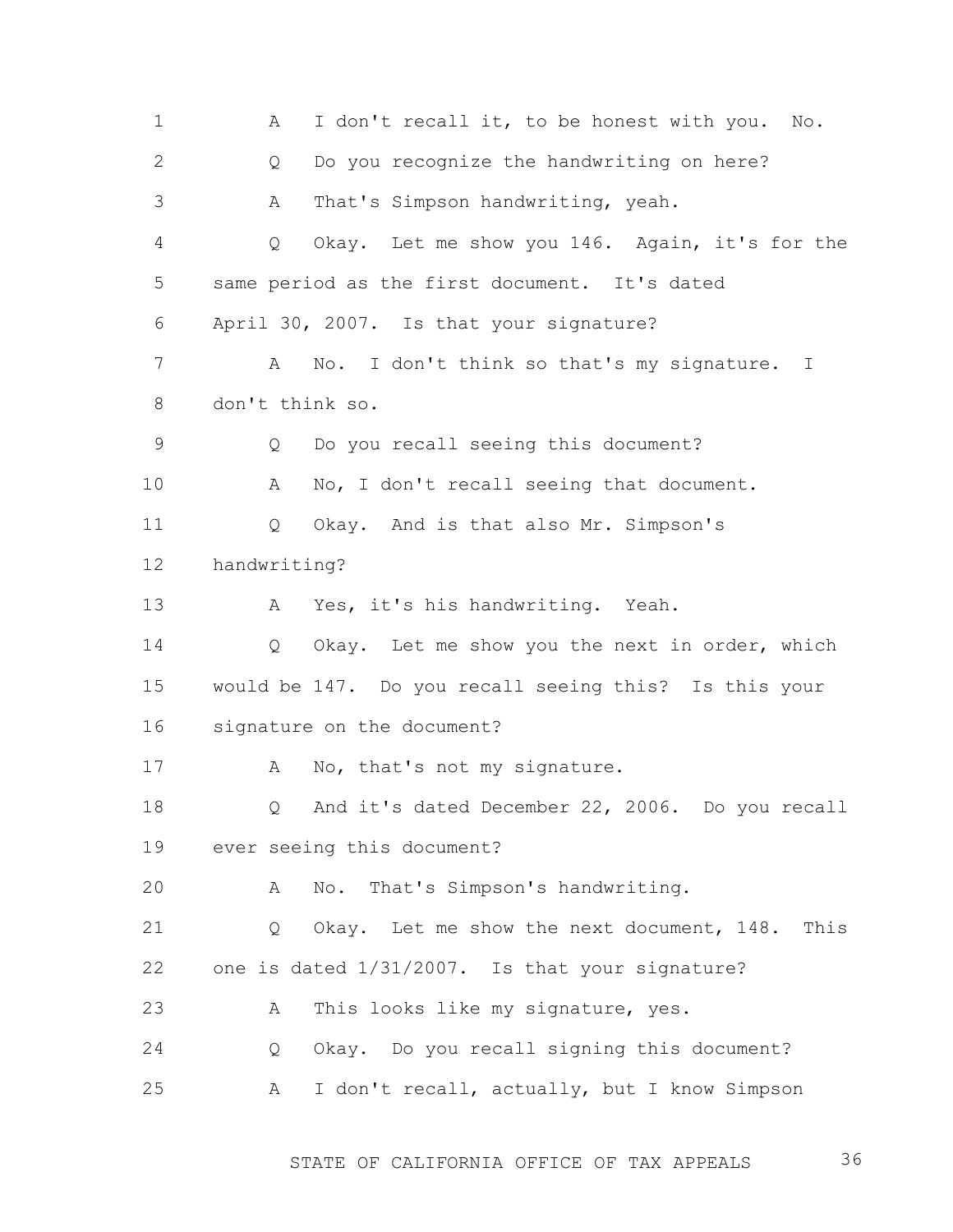1 2 3 4 5 6 7 8 9 10 11 12 13 14 15 16 17 18 19 20 21 22 23 24 25 report on it. It could be that I had signed it. Actually, this is his handwriting. Could be he give it to me, and then I sign it, actually. Q Okay. Do you recall whether he explained anything as far as what he calculated or how this was calculated? A No. That was his job, actually. Q Do you know how to calculate a sales tax or prepare a document of this type? A Absolutely not. Q Is that why you were relying on Mr. Simpson to prepare it? A Yes. ADMINISTRATIVE LAW JUDGE KWEE: I'm sorry. What was the document that you said that was your signature, where you did admit it was your signature? MR. CREYAUFMILLER: 148. ADMINISTRATIVE LAW JUDGE KWEE: Okay. Thank you. BY MR. CREYAUFMILLER: Q At the time of any of these sales tax returns were prepared, were you aware that the returns were reporting -- under reporting sales or paying less sales tax than what was required? A Absolutely not. Q Now, did the company itself do anything other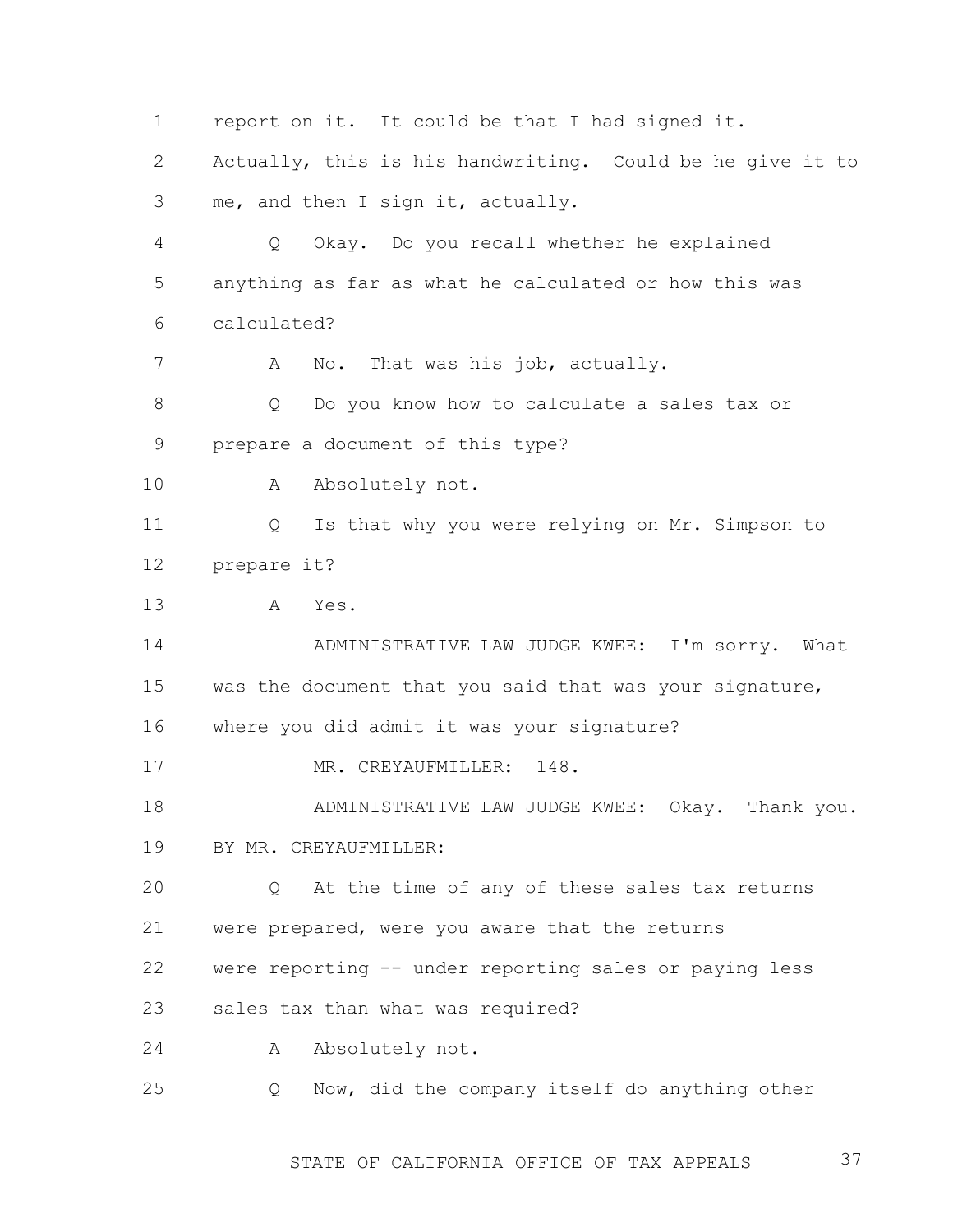1 than retail business?

2 3 A Wholesale, actually, but that was the majority of the business, actually.

4 5 Q Okay. So who are your clients for wholesale with?

6 7 8 A Retailers, actually. People who used to sell those BBQ islands to the public on it. You know, we wholesale it to them.

9 10 11 Q Okay. So was your understanding is that when you sold property -- I mean, sold products as wholesale that you weren't paying sales tax on?

12 13 A Yeah. I knew the wholesale we would not, actually, not getting taxed.

14 15 Q Did you ever look at the bank accounts for the company?

16 A No, no.

17 18 19 Q Is there any way to look at the bank account to determine, out of the money that's deposited, what was for wholesale and what was for retail?

20 A Oh, no. Absolutely not.

21 22 Q Did there come a point in time when you became aware that there were some problems with the company?

23 A I think --

24 Q Is that a yes?

25 A Yes, actually.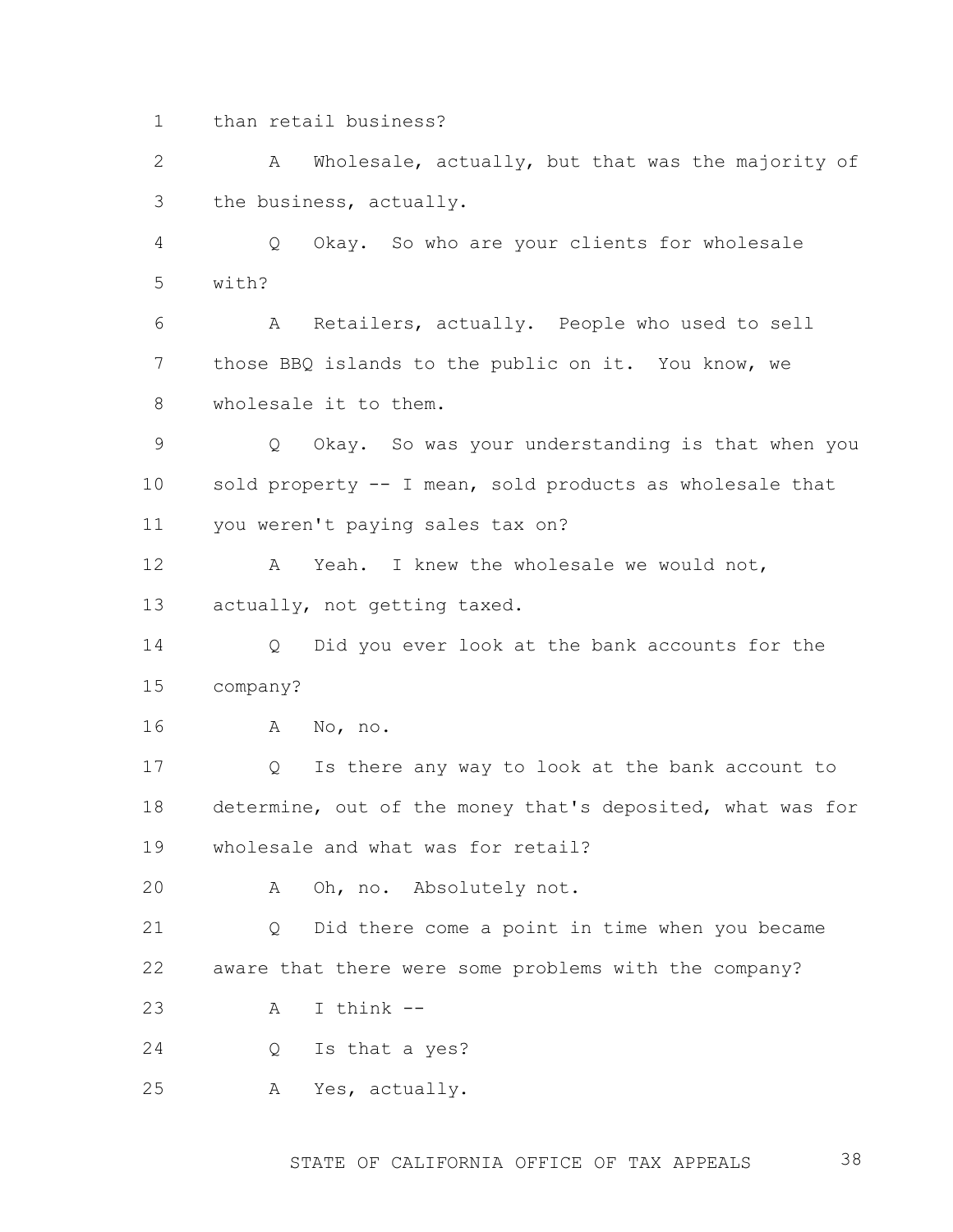1 2 3 4 5 6 7 8 9 10 11 12 13 14 15 16 17 18 19 20 21 22 23 24 25 Q And when was that? A I think in the summer of 2007, I think it was. Q And what happened? A Actually, my -- actually, my niece's husband called me on Saturday and asked me to borrow a tile cutter, that he was doing a job. And then -- a side job outside of the company. He was an employee of the company. And then I asked him -- I say, "Yeah, yeah. You know, no problem. Go get it, actually. But what are you doing?" And then he said, "Oh, I'm doing a job, a side job here, you know," he, actually, and my nephew. And I said, "Really. What are you doing?" So he said, "Oh, I'm doing a -- I'm putting tile on an island, in a BBQ island." And then Peter had sold -- Mr. Tariche, actually, right. So, you know, I was like, "For the customer, you know?" He say, "Yeah, yeah. It's a customer." "Where is it?" "Somewhere in Santa Monica." And I said, "Hold on a second. How that happen? Are you saying you're going to be putting tile, actually, on the island that we have sold? We sold the frame?" He say, "Yeah, yeah, yeah. The customer coming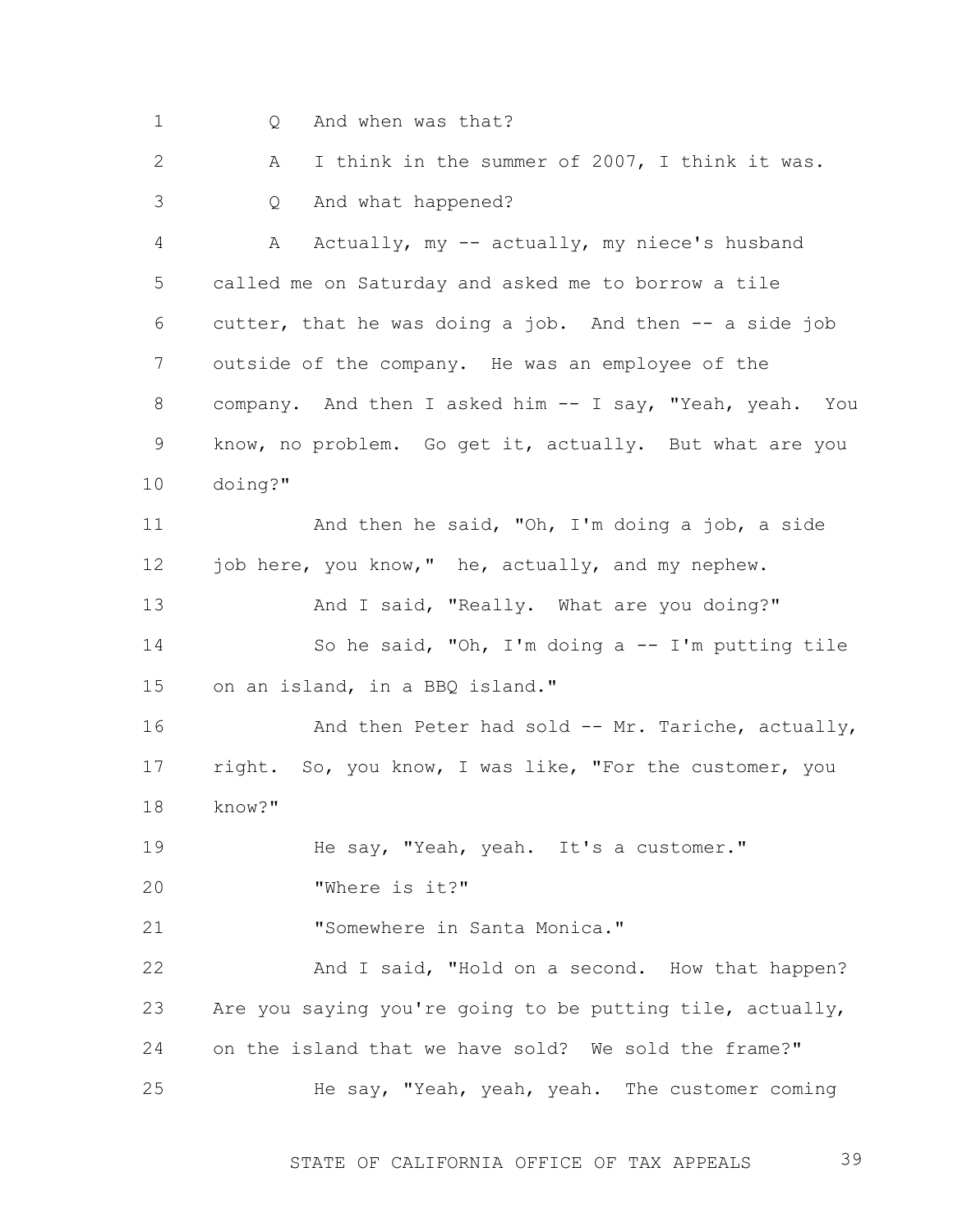1 2 to talk to me and asked me, you know, if I could do this over the weekend."

3 4 5 6 7 8 9 10 11 12 13 14 15 16 And then -- and then I asked him, "But Peter knows about that? Because, you know, that's our business. We're supposed to, you know, put the tile, basically, sell the, you know, finished product, you know." He say, "Oh, yeah. You know, he's the one who sold it, and I think he send it to me." And then I said, "Really?" So that didn't make no sense on it, you know. I said you know, something is cut up. Awkward. Bad. So I told him, "Okay. Just send me the address of the guy and then, actually you know, don't say anything. Just go ahead and do the job." Then, actually, you know -- then, actually, I started looking into, you know -- and then I ask my wife, "Hey, can we check, actually, on the bank account, you

17 18 19 know, see what was deposit on it." And then, you know, she check the deposit they were making, actually, the day before. You know, this sounded very suspicious on it.

20 21 22 23 24 25 Then, you know, then I went to the office. And then I started looking for, you know, what was done the day before, you know, to see papers on it. And then it was like, you know, nothing was found out there. So any way I decided to go to Santa Monica to see the customer. Then I go to Santa Monica and got there. And then I just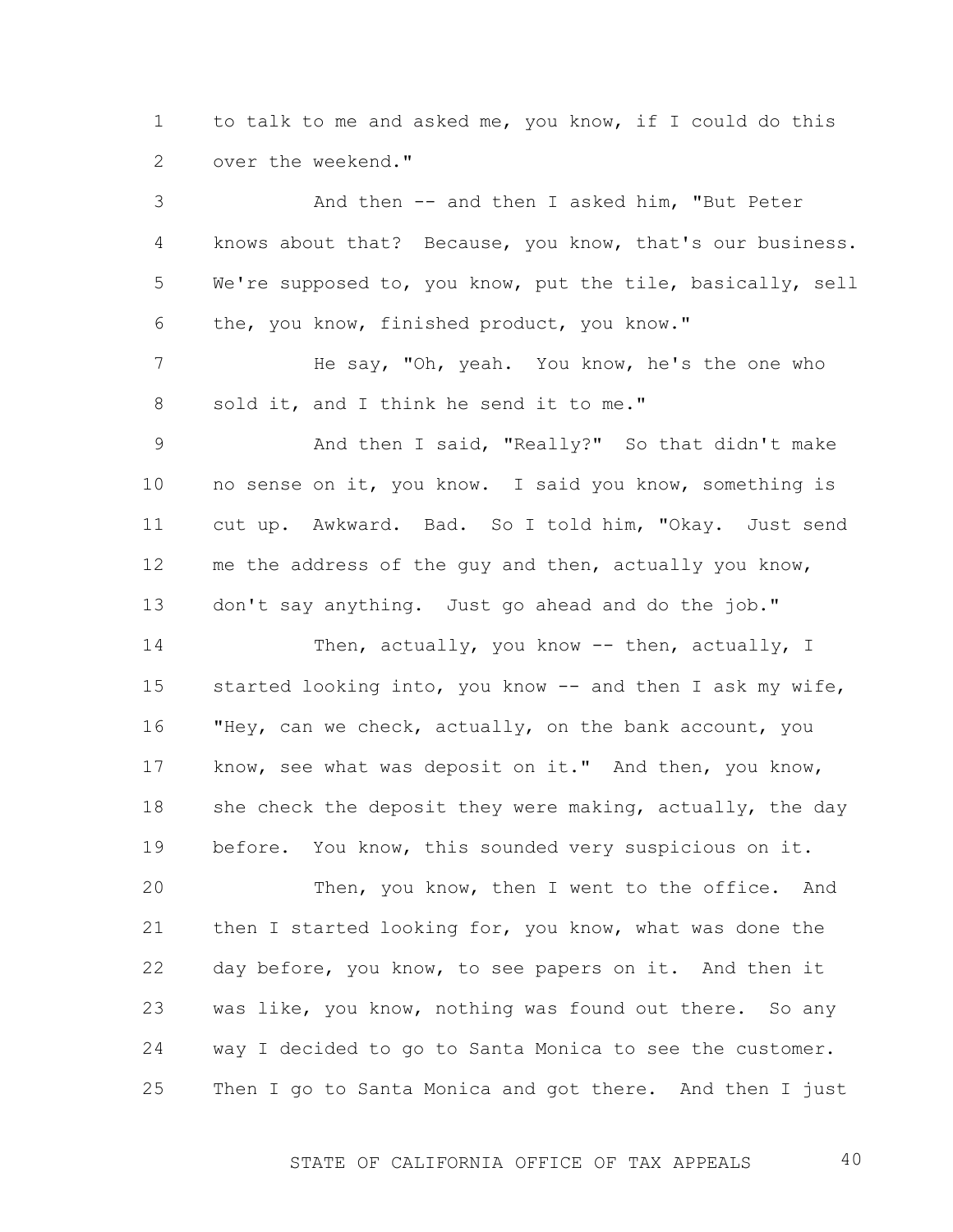1 2 introduced myself as another worker, and then talked to the owner of it.

3 4 5 6 7 8 And, you know, he started, you know, bragging about what a great deal he got, you know, from Peter and all that, and that he paid in cash, you know, all that stuff. And then I was playing dumb, you know, asking questions. "Oh, what a great deal. So well, how much did you pay for this, you know? \$10,000?"

9 10 11 And then he said, "Oh, no, no, you know. I paid, like, \$2,000 or \$3,000. Something like that. Something ridiculous, you know, cheap on it."

12 13 14 So then I said but wait a minute. This is not making sense, but I don't tell him anything, you know, on it. I say, "Well, was it Peter?"

15 16 17 He say, "Yeah. Peter is the one who did the, you know, deal on it. And then, you know, yeah. And then yeah, he's the owner of the company."

18 19 20 21 22 Oh, wow. Okay. So anyway, I went back and then, you know, make a phone call to Peter and asking, "Hey, you know, what did do yesterday, all the deposit, and all of that stuff?" And that wasn't part of it. He never said anything about it.

23 24 25 So then, actually, I went to my wife, "oh, this is bad, honey." So then, actually, then we just basically went to the office and, you know, said, you know what?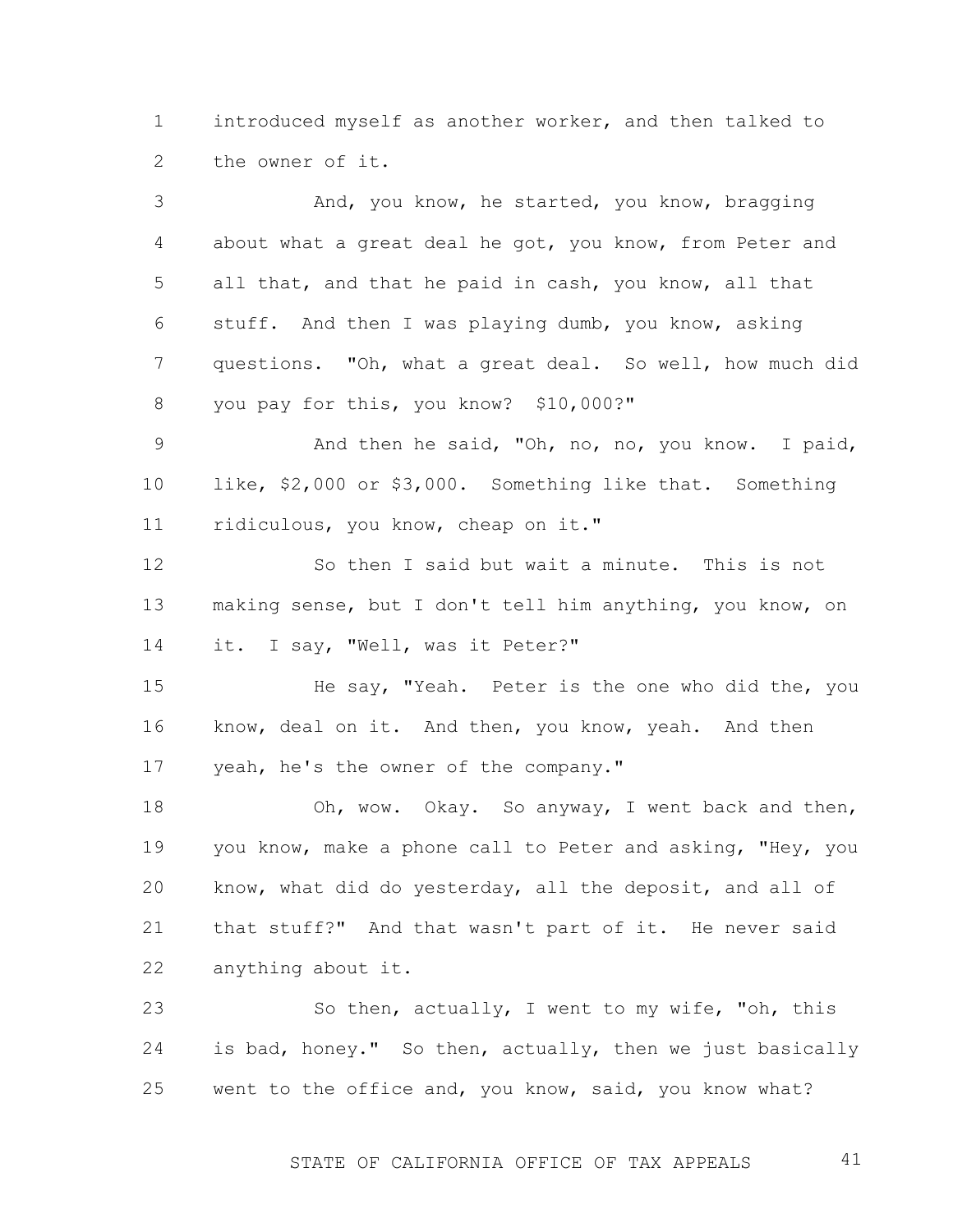1 2 3 4 5 This guy is stealing from us. I started looking at stuff on it, and got into his office. And now getting into his office, I think we started finding, actually, invoices that were hiding on his drawer in his office. He got his office locked.

6 7 8 9 10 11 12 13 And then you know, now, we started looking and finding. Hey wait a minute. None of this has actually been reported. So these guys are actually stealing from us. And then I started making phone calls to, you know, those clients and go visiting those clients and find that these guys were paying it. They was getting checks and in trouble with checks, and checks are blank putting it under his name.

14 15 16 17 18 And it was, like, wow, you know. It was unbelievable. I could not believe it, actually. Then from there, basically you know, I say we need to go to the police. And then I called the police and making a report. And from there started finding, you know a mess.

19 Actually, these guys were stealing right and left from us.

20 21 22 23 24 25 So we trusted him, and he was actually, you know, just ripping us off. And then, you know, the sad part for us -- for me is he's a Cuban too, and it's a guy that I trust. He drove for me, actually, a truck for about a year or so. And he was a really good guy, you know and, you know, I trust.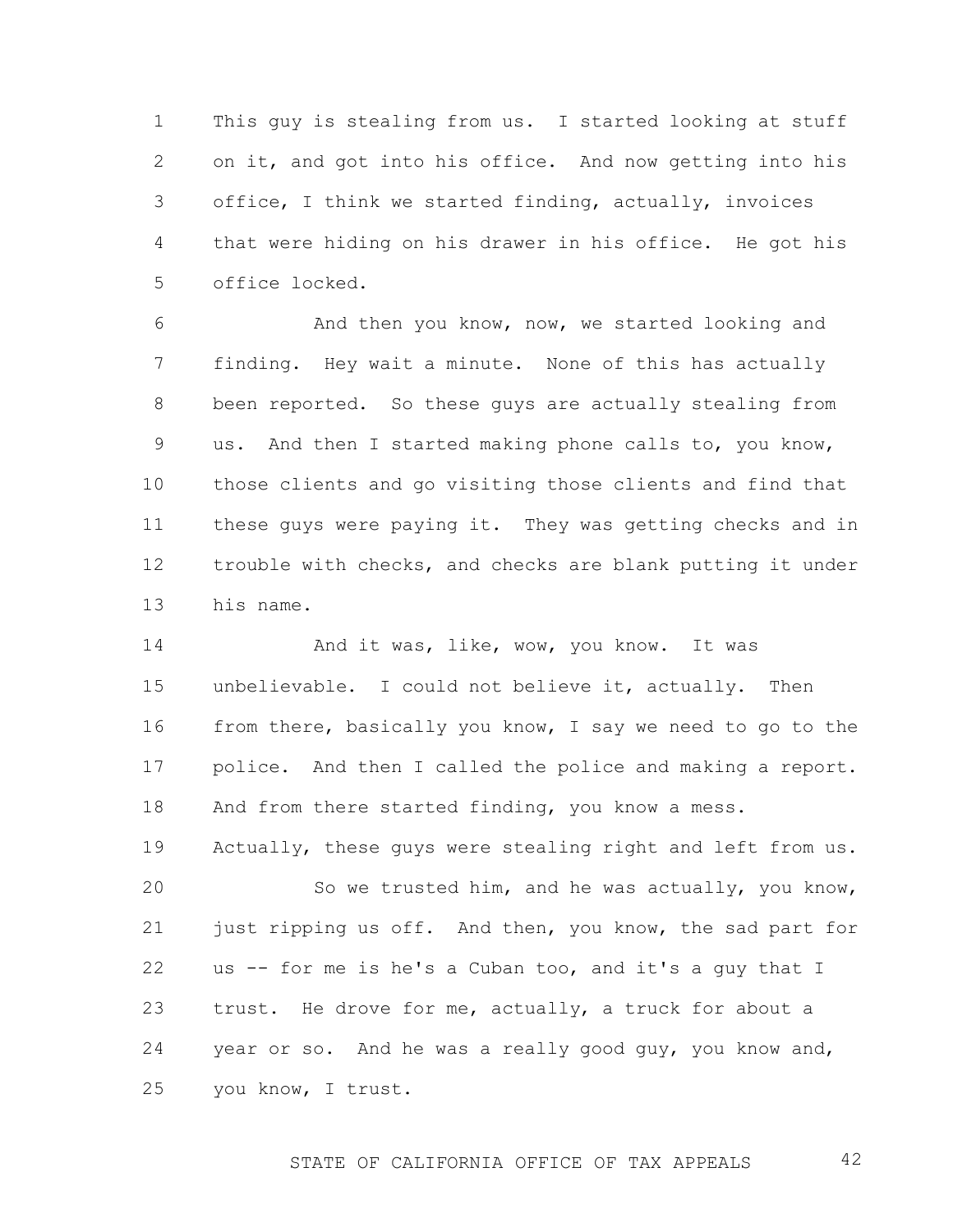1 2 3 4 And he come and offer me, I have a lot of experience on this. I can run this business. Man, this is a great product. It can be doing real well. And then, you know, here we go, you know.

5 6 Q Okay. So did the police tend to do an investigation on this?

A Of course, they did.

7

8 9 Q And were these individuals ultimately convicted? A Yeah. Absolutely. Yeah.

10 11 12 13 Q Okay. Now, at the time you went and started looking through these invoices, were you also in your mind to look to see whether or not sales tax had been -- the proper sales tax had been paid?

14 15 16 17 18 A Well, honestly, no because we were focused on finding, actually, the theft of what had happened on it. We didn't have no clue on it. Then, you know, we start finding, you know, that Raymond was also involved, a part of it. And then also Oscar was involved on it.

19 20 21 22 23 They were, actually, basically all three of them. They were getting the check and splitting it three ways. Tariche was cashing the check, then writing checks to the other two guys or writing to one of the guys. The guy that was doing the sale was getting 50 percent.

24 25 And then whatever they were collecting on it, and they were, actually, splitting the money. Which all of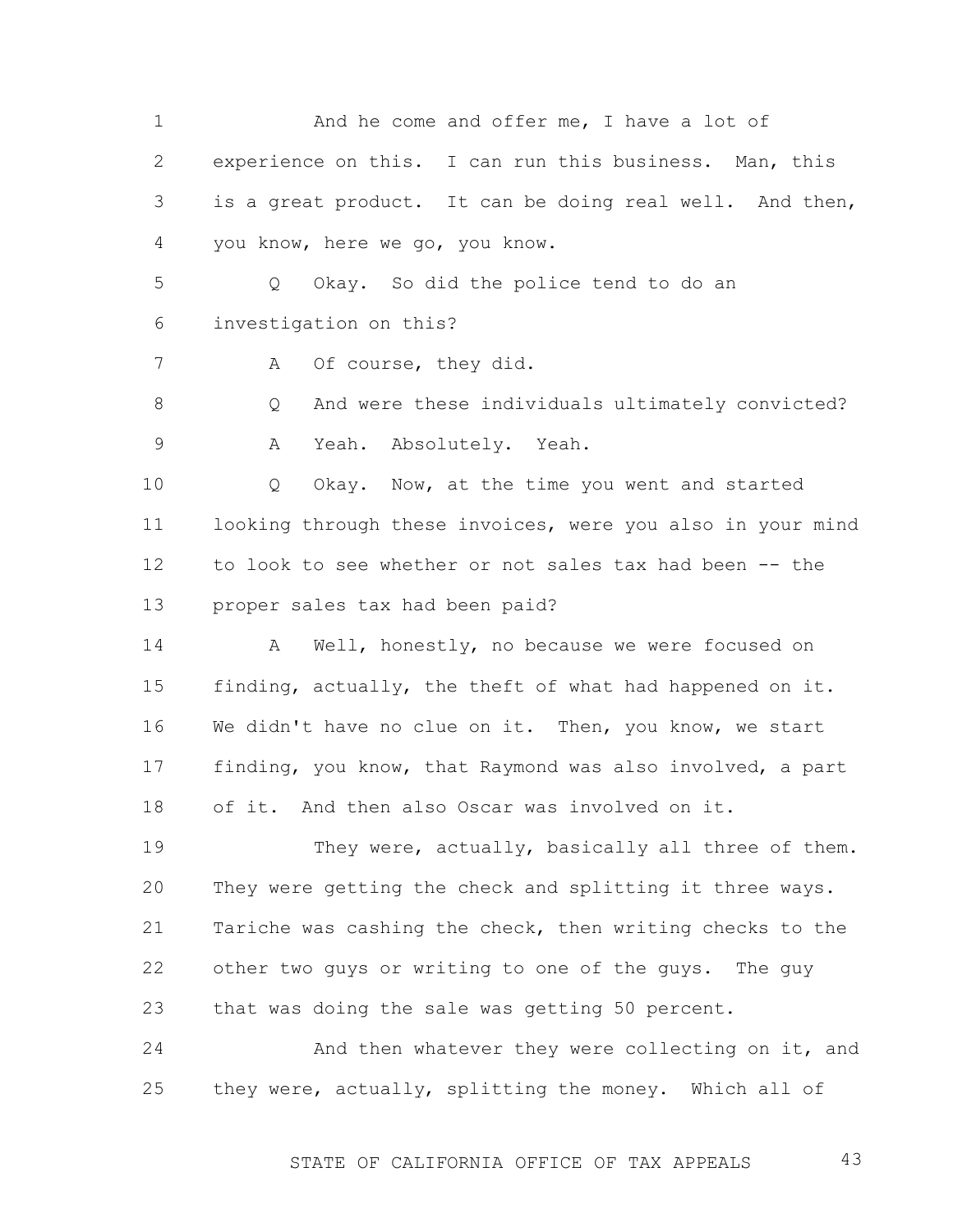1 2 3 4 5 6 7 8 9 10 11 12 13 14 15 16 17 18 19 20 21 22 23 24 25 this was basically found, actually, as, you know, the police started, you know, getting to Tariche's bank account and all of that stuff. Q Now, did you ultimately fire these individuals? A Oh, yeah. Absolutely. Q And this was approximately when? In the summer of 2007? A In the summer of 2007, yeah. Q Okay. Now, was the company also dissolved? A Yes, actually. Q Do you recall approximately when that was? A By the end of 2007, I think it was. Q Okay. And when did you first become aware that there were sales tax that were owed but had not been paid? A When the audit come in, actually, and we did all audit. And then the auditor basically brought it to my attention. And then we started to look and see. Oh, no way. This is a big deal. I mean, I cooperated with them and helped them and said, "Hey look. This is everything I found here that I have." Q Okay. Now, at the time you became aware that there were sales tax due for the company, did you have the ability to pay those taxes? A No. I was actually broke. Q Did you ever voluntarily fail to pay any sales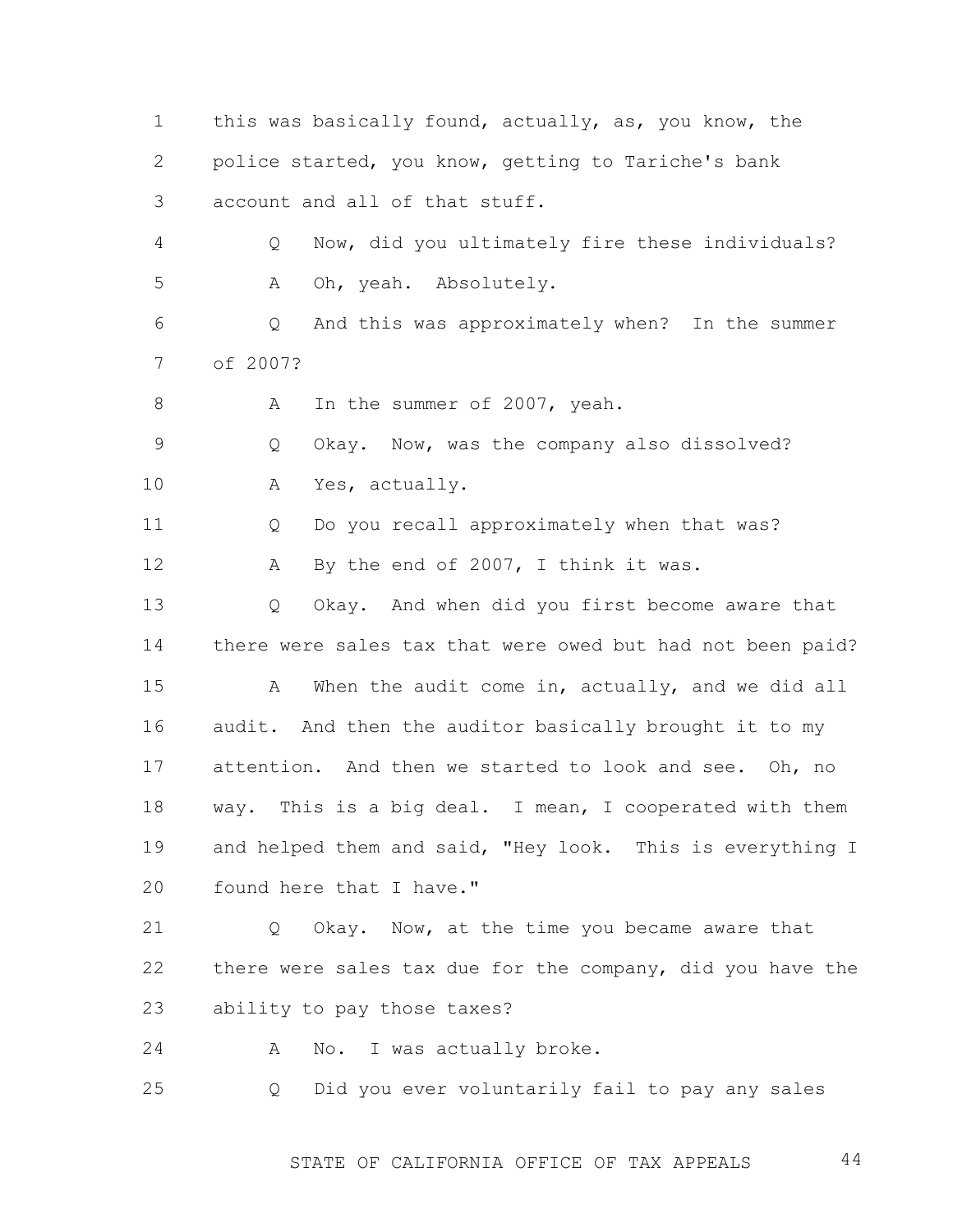1 tax owed by the company?

2 A No.

3 4 Q Did you ever consciously fail to pay any sales tax owed by the company?

5 A No.

6 7 Q Did you ever intentionally fail to pay any sales tax owed by the company?

8 A No.

9 10 Q Now, approximately, how much did you invest into this company that you lost?

11 12 13 A Well, you know, I got probably 3 or \$400,000 out of the equity of my house. It's something like that, maybe \$500,000.

14 Q And you lost all of that money?

15 A I lost all of that, actually, yeah.

16 17 MR. CREYAUFMILLER: I have no further questions. ADMINISTRATIVE LAW JUDGE DANG: Thank you.

18 CDTFA, do you have any questions for Mr. Garcia?

19 20 MR. CLAREMON: Can we request, like, a 10-minute recess to review his testimony before we determine?

21 22 ADMINISTRATIVE LAW JUDGE DANG: Sure. Let's reconvene in 10 minutes.

23 (There is a pause in the proceedings.)

24 25 ADMINISTRATIVE LAW JUDGE DANG: Okay. We're back on the record now.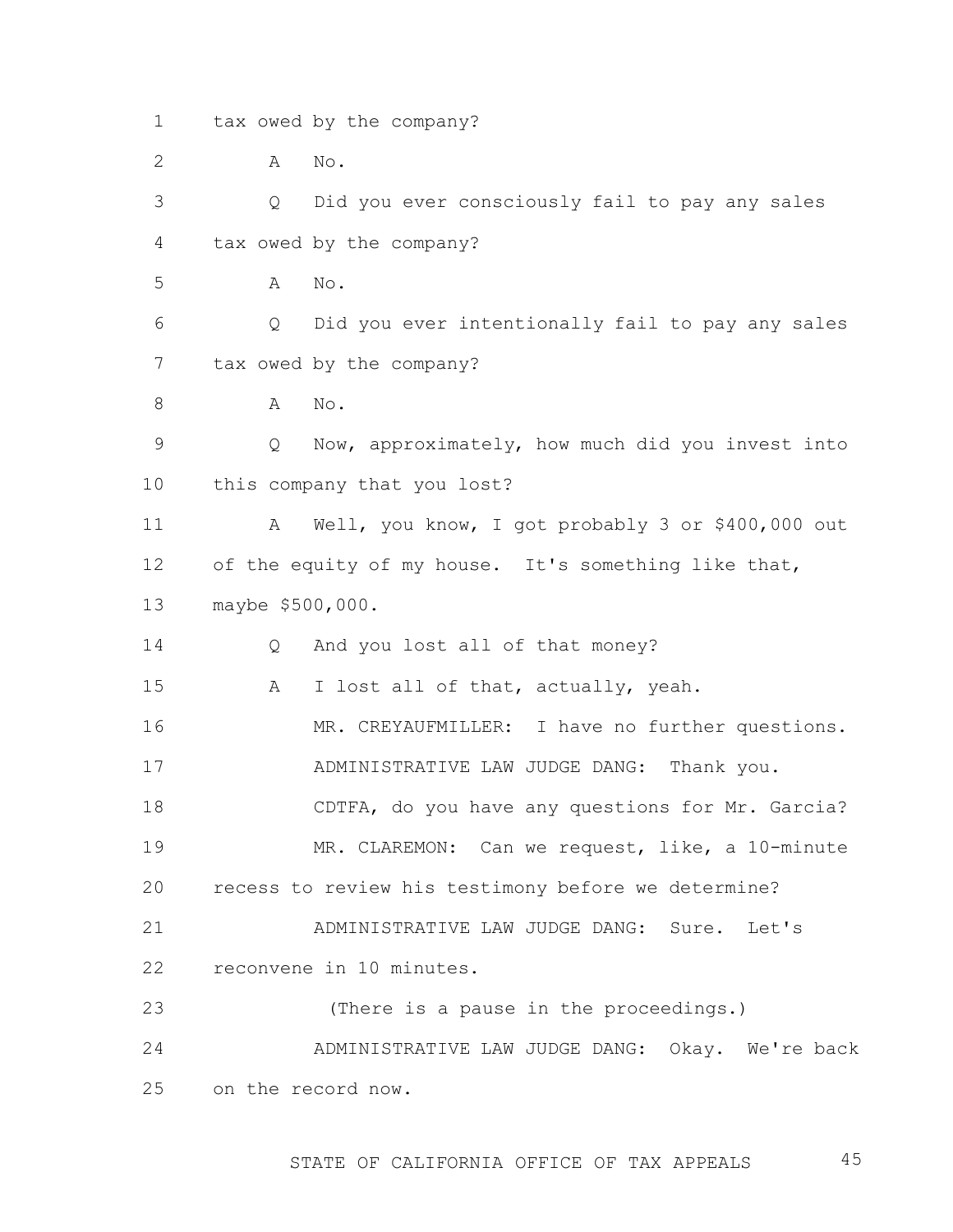1 2 CDTFA, do you have any questions for Mr. Garcia? MR. ALDRICH: No, we do not.

3 4 5 ADMINISTRATIVE LAW JUDGE DANG: Okay. Thank you. Co-panelist, do you have any questions for the witness?

6 7 8 9 10 11 ADMINISTRATIVE LAW JUDGE BRAMHALL: No. ADMINISTRATIVE LAW JUDGE KWEE: Yes, thank you. I was just trying to get my mind around what was going on with the bank scenario. So I have a couple of questions about that. Who had access to the bank account where this money went through?

12 13 14 15 16 THE WITNESS: I was a signature on the bank account and my wife. So we were signing, but in reality, the checks were make and create by Simpson. So on -- all we were doing is, actually, really signing, you know, the checks, actually, to pay to, actually, to say.

17 18 19 So Simpson provide, you know, the checks and then said, "Okay. Here you go. Sign it." And that's what I did, actually. And then my wife did it.

20 21 22 23 ADMINISTRATIVE LAW JUDGE KWEE: Okay. And was there any dispute whether or not Simpson or -- I forgot how to pronounce the other person -- but anyone other than your wife signed the checks for the corporate bank

24 account?

25 THE WITNESS: Ask me again?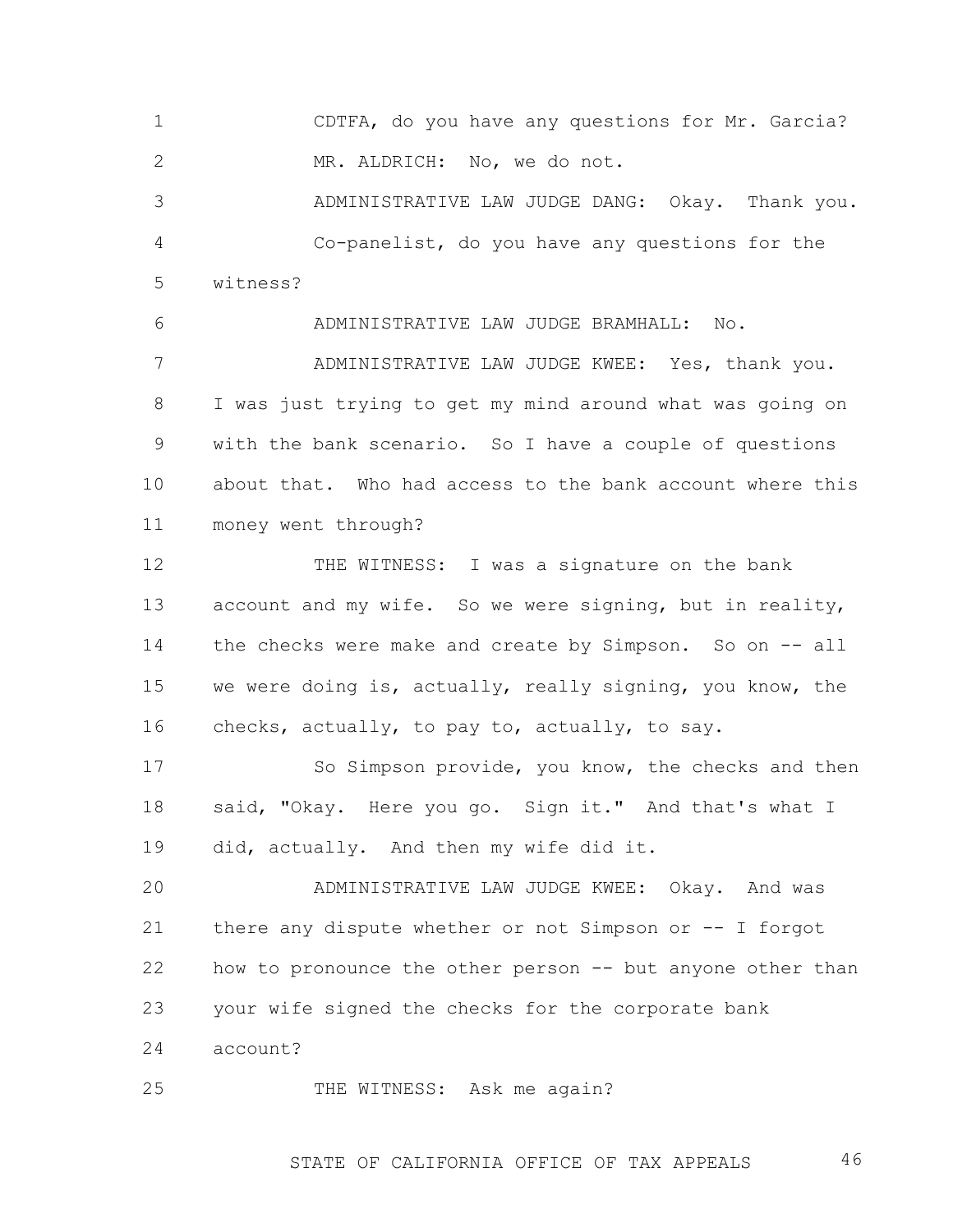1 2 3 4 5 6 ADMINISTRATIVE LAW JUDGE KWEE: Oh, did anyone other than you or your wife ever sign those checks? THE WITNESS: No. We were, actually, the only signature person on the bank account. So we have authority to sign the checks. ADMINISTRATIVE LAW JUDGE KWEE: Okay. And I'm

7 8 just trying to get an idea of how much money was, I guess, embezzled from the corporation.

9 10 THE WITNESS: The detective could prove was actually, like, over \$200,000.

11 12 13 14 15 16 17 ADMINISTRATIVE LAW JUDGE KWEE: Okay. And as far as the Department's analysis, I think they were saying that when they were looking at the account, there was around 2.7 million, but if that, maybe like half -- a little lower, half a million was loans. So then they did an analysis based on, I guess, the remaining 2 million and determined those to be related to sales.

18 19 20 Do you have any dispute about the way they did that, or the way they determine the amount of sales based on bank deposits?

21 THE WITNESS: I don't recall.

22 What do you think about that?

23 24 25 MR. CREYAUFMILLER: Well, I mean, we don't know how they came up with that amount. And the thing is, that 2 million dollars is over a period of time. So I mean, 2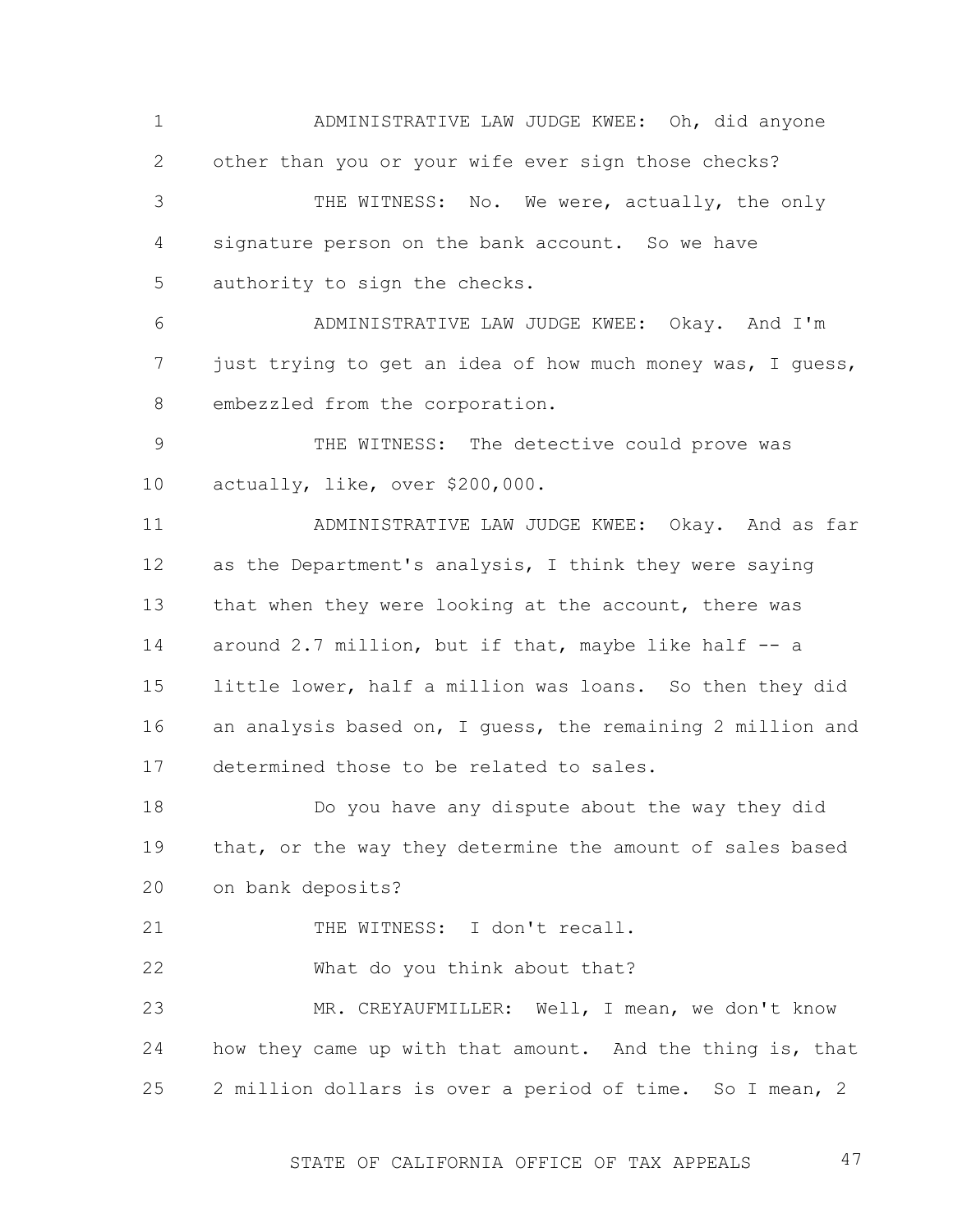1 2 3 million dollars was deposited but what went out at that same time period, because there was overdrawn constantly on the account.

4 5 ADMINISTRATIVE LAW JUDGE KWEE: Okay. Let me ask you this.

6 7 8 9 THE WITNESS: And let me also just point to you, Judge. Those, actually, majority of that for my understanding was actually wholesale, you know, revenues we can call it. Nontaxable revenues I can say.

10 11 12 ADMINISTRATIVE LAW JUDGE KWEE: Okay. And that bank account, was that only being used by this business or was that bank account used by more than one business?

13 14 15 16 THE WITNESS: No. By that business only. ADMINISTRATIVE LAW JUDGE KWEE: Okay. And so there were no, like, personal, like, expenditures from that bank account?

17 18 19 20 21 22 23 24 25 THE WITNESS: No. And then I also, I want to actually ensure you guys. I never got any salary from that company. I never got any compensation or nothing on it. Honestly, you know, that company all it did was actually sucked my money. And then, you know, there were Tariche who was telling me, "Hey, look. It's the first year. You're going to lose money. You need to know that, you know. You're not going to do well because it's a new business and all of that."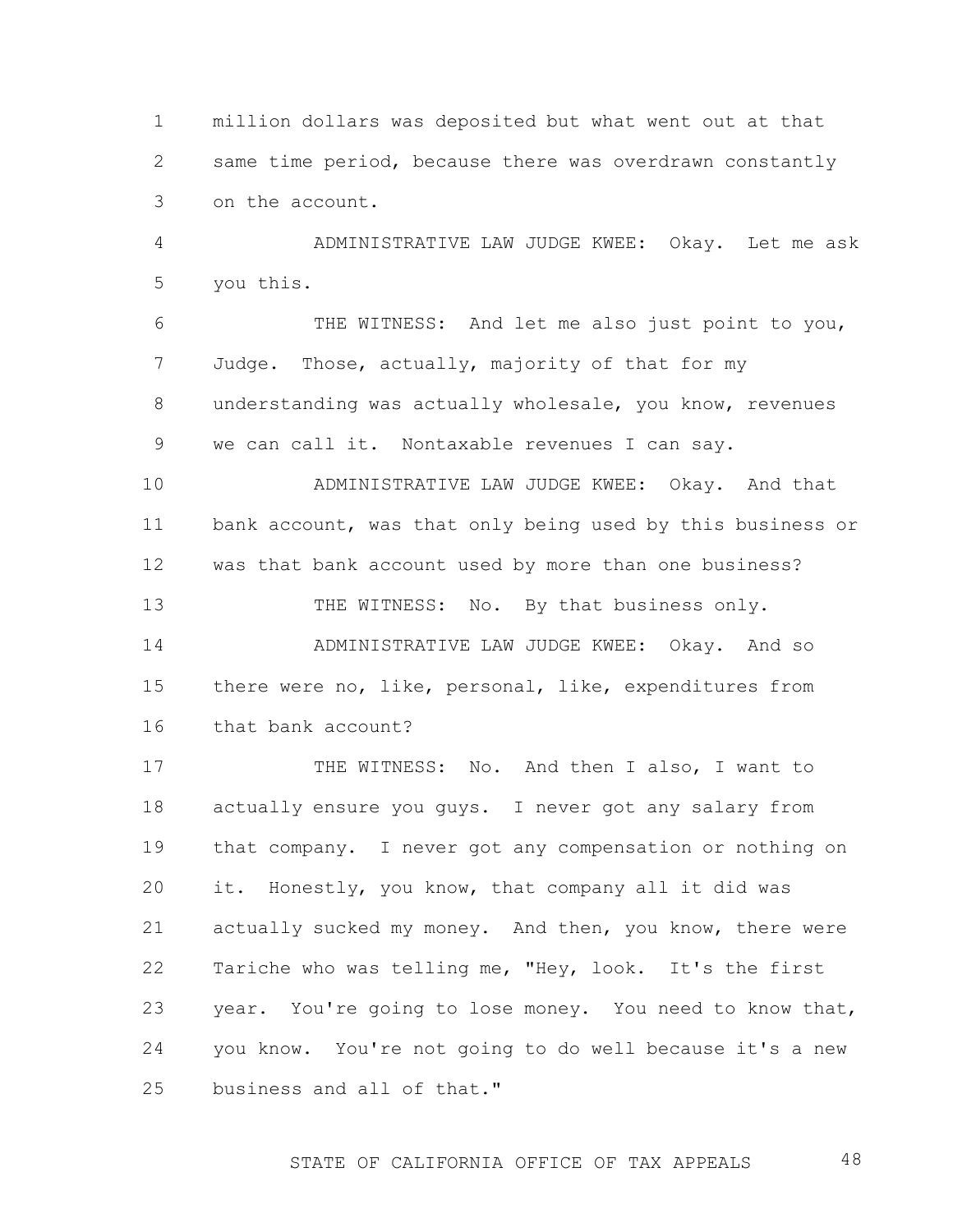1 2 3 4 5 6 7 8 9 10 11 12 13 14 15 16 17 18 19 20 21 22 23 24 25 Then, you know, he got me, actually, basically, like, you know, brainwashed, we can call it, you know, with that on it. And I was actually putting money and putting money and putting money in it. And, you know, we're gonna do well. This is a good product. Then it's basically what really happened on it. MR. CREYAUFMILLER: Can I ask follow-up questions from what you just asked of the witness? ADMINISTRATIVE LAW JUDGE DANG: Yes. Go ahead. BY MR. CREYAUFMILLER: Q Mr. Garcia, did you ever sign any checks that were not actually paying out to venders but actually ended up going into, like, Mr. Tariche's pocket or someone else's pocket? A Yes. Q How did that come about? A Well, Tariche was actually -- they create, actually, a false vendor. And then, you know, were actually creating false invoices. And then, you know, here, those things are common and they give me the checks to be signed for venders. And then, you know, I was signing the check, and the check was actually ending into Tariche's bank account. And that was, actually, found and discovered by the police, you know, when they went to his bank account and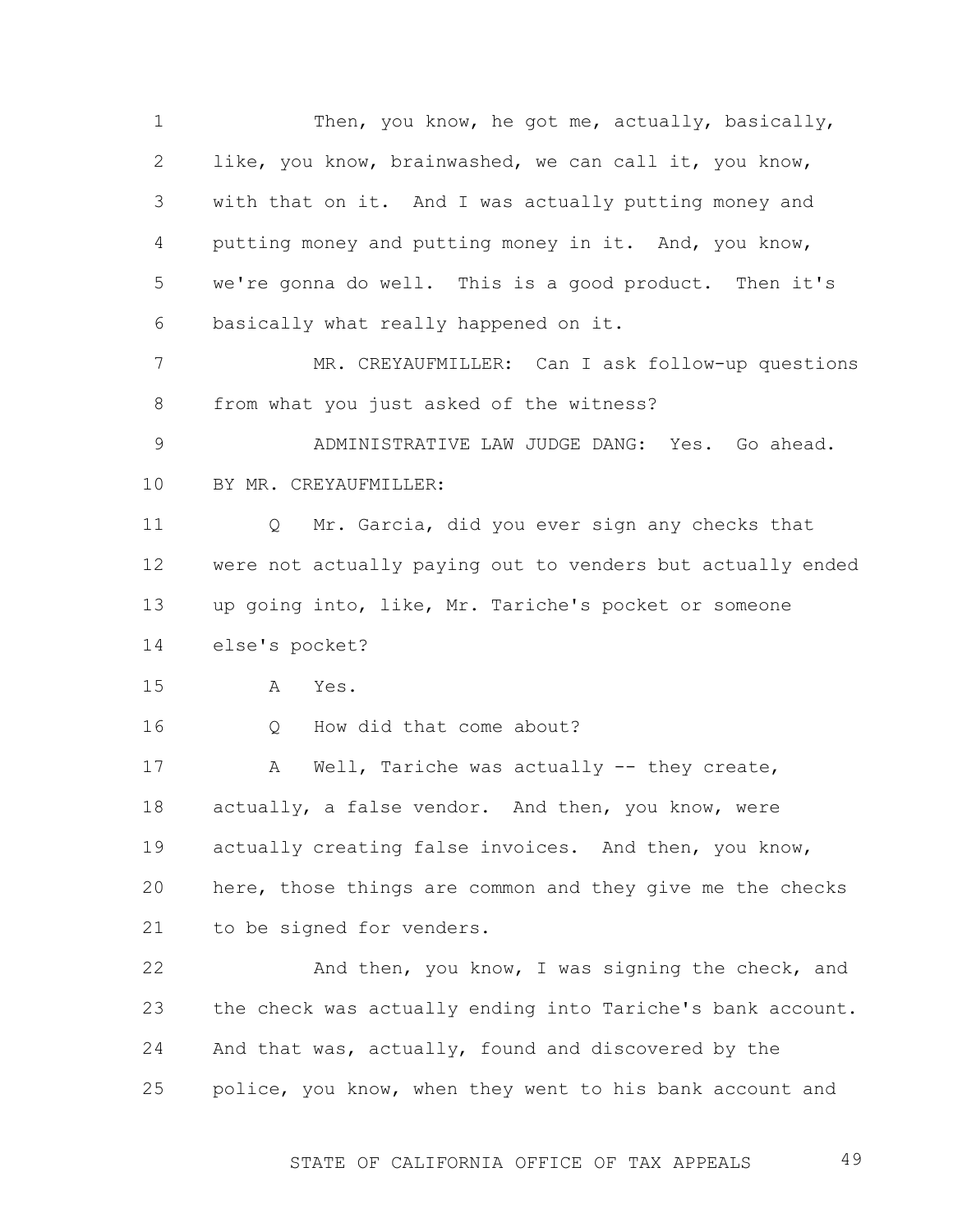1 2 3 all of his records on it. And here we go. This guy -- I was signing checks, then it was going to this guy's bank account, fake, actually, invoices or vendor.

4 5 6 ADMINISTRATIVE LAW JUDGE KWEE: Okay. And did you ever review the bank accounts, or how often would you review the bank accounts for your corporation?

7 8 9 10 11 12 13 THE WITNESS: Honestly, you know, I -- I don't know, actually. Honestly, I don't even have a pin on the bank account. All I was doing, really, was signing on the bank account. And then I thought I was under the impression on those days, okay. If I have the check, I should have control of the signature. You know, I think things are going to be fine, you know.

14 15 16 17 And I'm trusting these people. And then but I didn't -- I didn't actually check the balance of the bank account or, you know, what is in the bank account, where it coming from and all of that.

18 19 20 ADMINISTRATIVE LAW JUDGE KWEE: So then who would be responsible for making sure that checks didn't bounce if no one was --

21 22 23 THE WITNESS: Tariche and Simpson. They were actually the guys that were running the business. They were in control on it.

24 25 ADMINISTRATIVE LAW JUDGE KWEE: Oh, so those people also had access to view the bank accounts?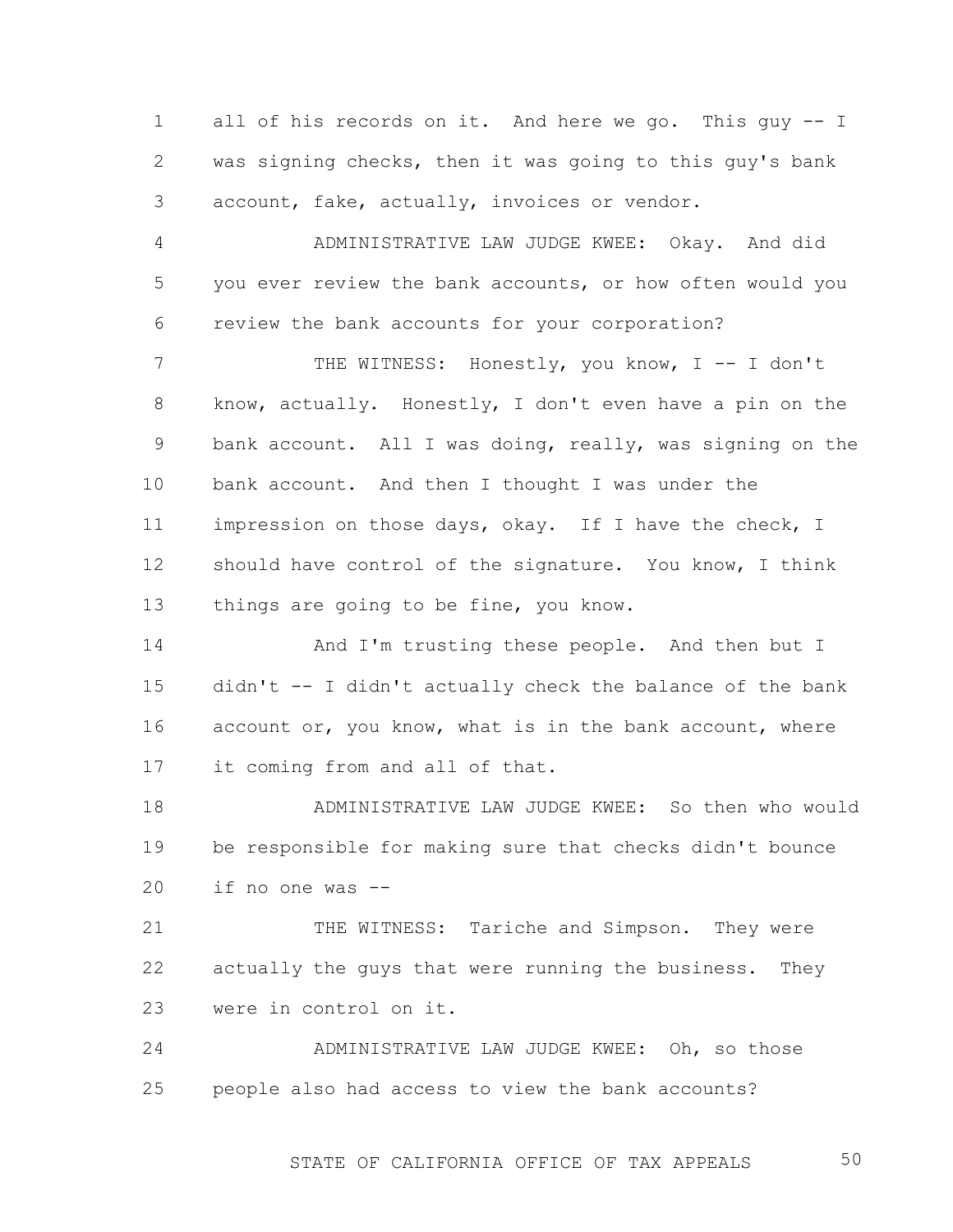1 2 3 4 5 6 7 8 9 10 11 12 13 14 15 16 17 18 19 20 21 22 23 24 25 THE WITNESS: Well, you know, they would have access to look into the statements and all of that stuff. They were receiving the mail and then, you know, they were actually running the company, you know. That's the reality. Then I trust them. I thought they were professionals and, you know, good people. ADMINISTRATIVE LAW JUDGE KWEE: Okay. Thank you. That's all I have. THE WITNESS: Thank you, Judge. ADMINISTRATIVE LAW JUDGE DANG: Thank you. I don't have any questions. At this time, CDTFA, if you're prepared for your closing, you have 10 minutes. CLOSING STATEMENT MR. ALDRICH: Appellant participated in the closeout audit. Appellant participated in the appeals process, even through to today. However, today was the first time that he's alleged that his signatures were forgeries. On page 395 is petitioner's opening brief. It states that the mere fact that "R.G." signed on those returns, does not mean that he was aware the taxes had been under reported. Furthermore, he's raised the issue of a wholesaler versus retailer. The audit showed that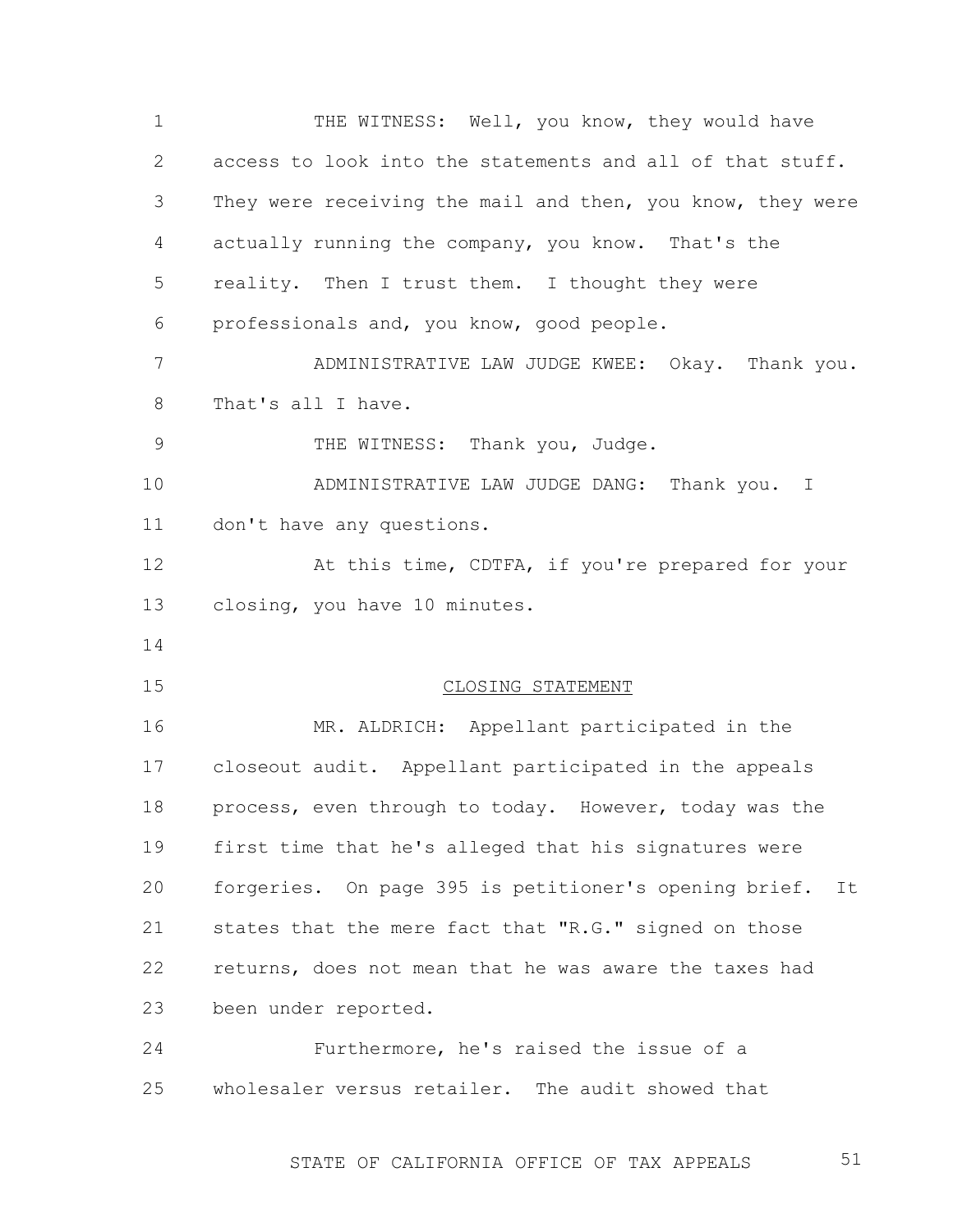1 2 3 4 85 percent of the sales were retail. And this was based off of 155 invoices provided by Appellant and -- which directly contradicts the fact that the majority -- his claim that the majority of the business was wholesale.

5 6 7 We're asked to believe that Appellant's purchase and subsequent \$500,000 HELOC on his home was left, unattended, which doesn't seem credible.

8 And that concludes.

9 10 11 ADMINISTRATIVE LAW JUDGE DANG: Thank you. Just one brief question. Could you clarify what you said at the last part about the HELOC?

12 13 14 15 MR. ALDRICH: So the fact that he purchased it using a home equity line of credit, subsequently infused another \$500,000, and then let the business go without any oversight doesn't seem credible.

16 17 18 19 MR. CLAREMON: And we would add, particularly in light of his signature on these documents and not on just all these checks and on the sales tax returns and on the Secretary of State filings.

20 MR. ALDRICH: The seller's application.

21 22 23 ADMINISTRATIVE LAW JUDGE DANG: Okay. Thank you. Panel members, do you have any questions for CDTFA?

24 25 ADMINISTRATIVE LAW JUDGE KWEE: I did have one follow-up question. When I was looking at the decision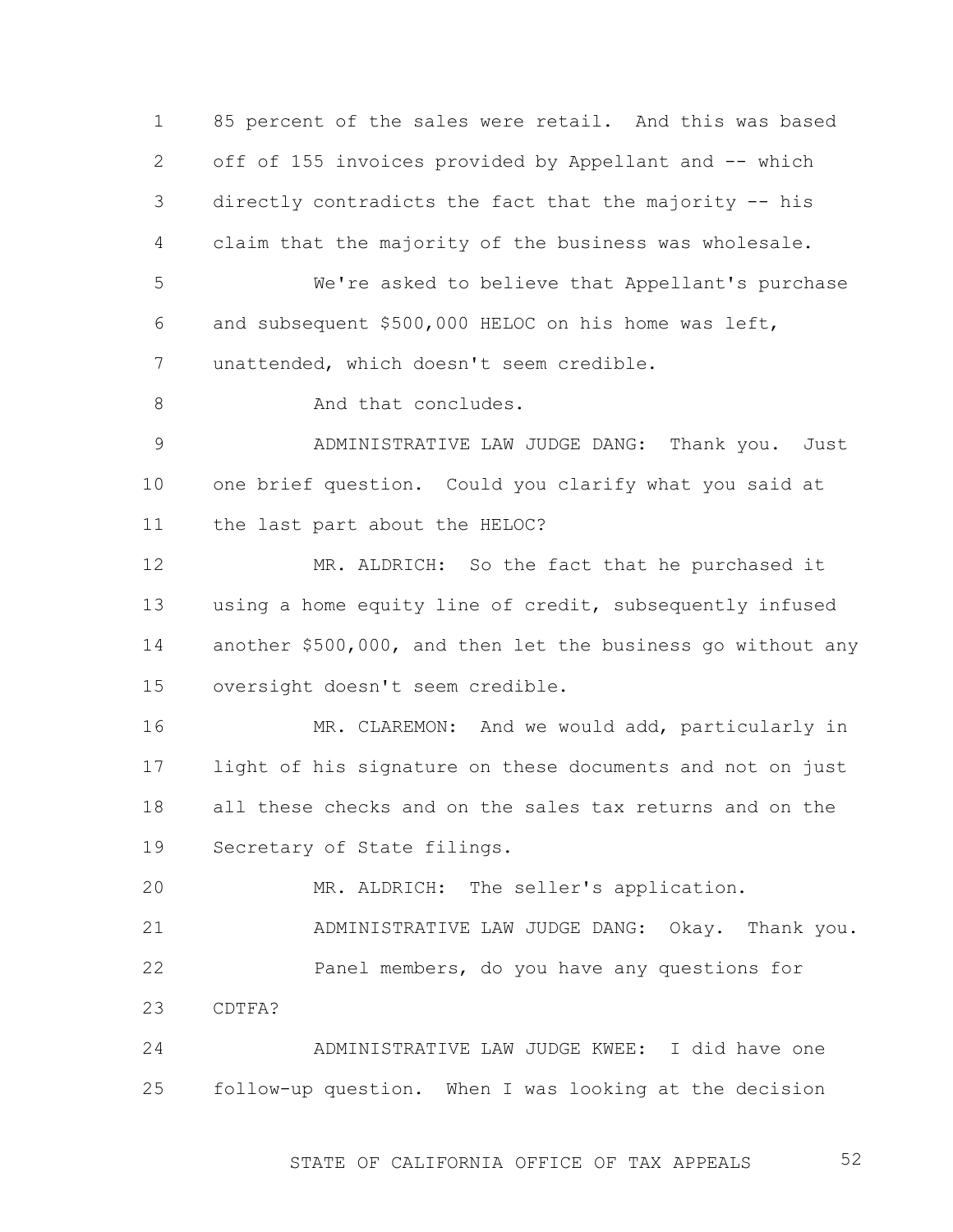1 2 3 4 and recommendation, I thought there was some reference to the taxpayer had been unwilling to provide documentation, and then some other reference to there being substantial records provided to the police department.

5 6 7 And I'm wondering if those were ultimately provided to CDTFA? And if so, if they were taken into consideration when doing the taxable ratio analysis.

8 9 10 11 12 13 MR. ALDRICH: So there was some delay in getting records from the Appellant. They're in the audit work paper notes, that timeline. But our initial requests for the substantiating documents was delayed because of the - well, Appellant attributed the delay due to the investigation.

14 15 16 17 18 19 But additional documents were provided by Appellant, even though he claimed that his Outlook and computer system crashed shortly before the audit started. But those -- the documents provided by Appellant were used by the auditor to remove things, like, not taxable sales, interstate sales.

20 21 MR. CLAREMON: And taxable sales for which reimbursement was not collected.

22 MR. ALDRICH: Right.

23 24 ADMINISTRATIVE LAW JUDGE KWEE: Okay. Thank you. ADMINISTRATIVE LAW JUDGE DANG: Thank you.

25 Mr. Creyaufmiller, you have 10 minutes for your closing.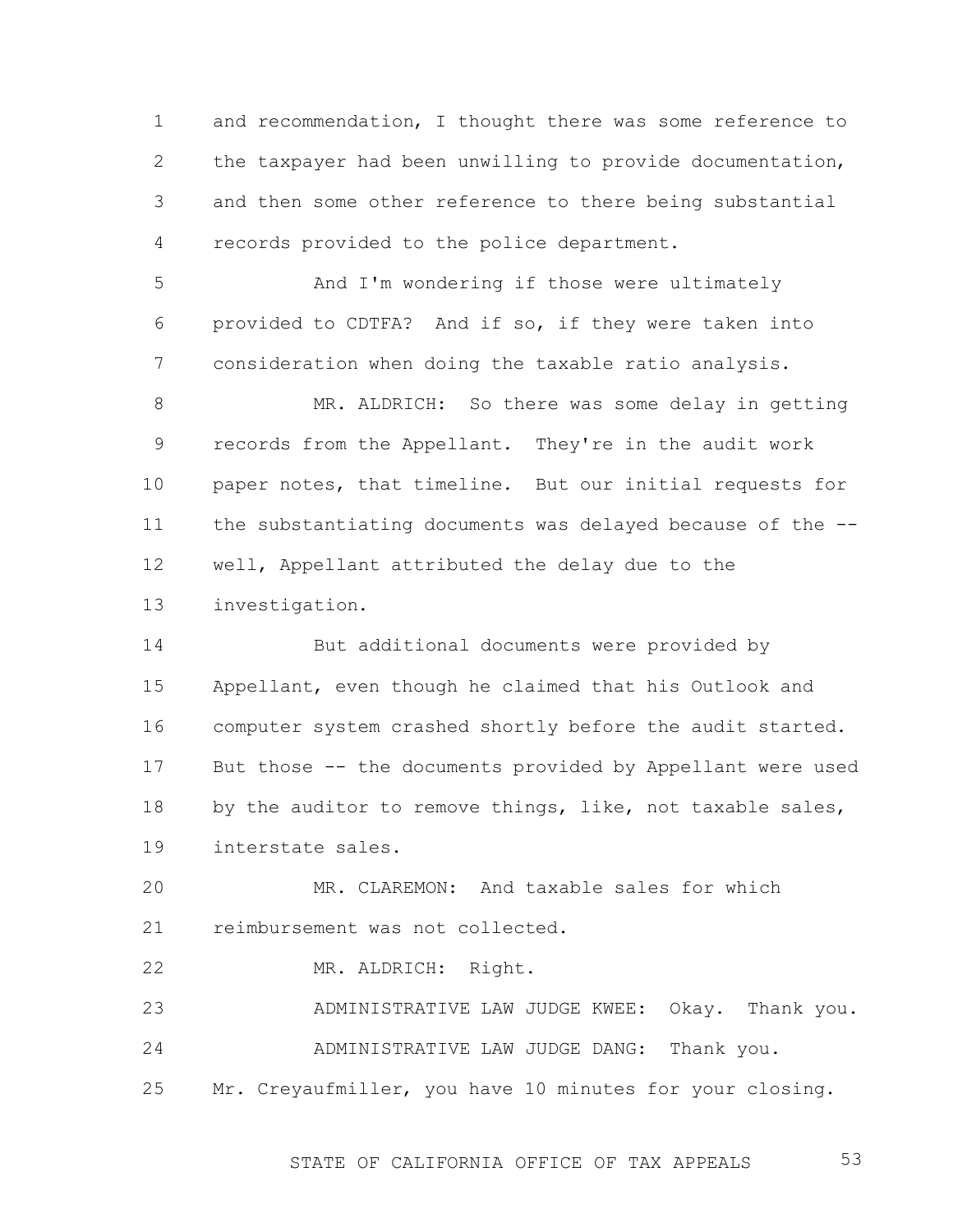1 2 3 4 5 6 7 8 9 10 11 12 13 14 15 16 17 18 19 20 21 22 23 24 25 MR. CREYAUFMILLER: Yes, very quickly. OPENING STATEMENT MR. CREYAUFMILLER: I believe I went over this all in my opening. But I want to make it clear that my client trusted these individuals, and the documentation shows that. And listen, if he thought something was wrong, as he did when he found the problem with the company, he immediately went to the police. If he had known there were issues with the sales tax, he would have done something about it earlier. The only time he found out, it was after the audit -- two years after the audit. I think its improper to be saying the fact I'm cooperating with you with regard to this audit, the fact that I'm doing things that you're asking me to do in relationship to this audit is -- somehow makes me now the responsible person. I'm trying to help you. And for whatever reason that should be counted against him, I think is clearly improper. But here's mostly important is that -- and I want to answer the statement they made. How come he -- he never indicated that these were forged before. I will indicate to the Court, the first time he saw this documentation was this morning when I was going over his testimony with him because it was not provided to him.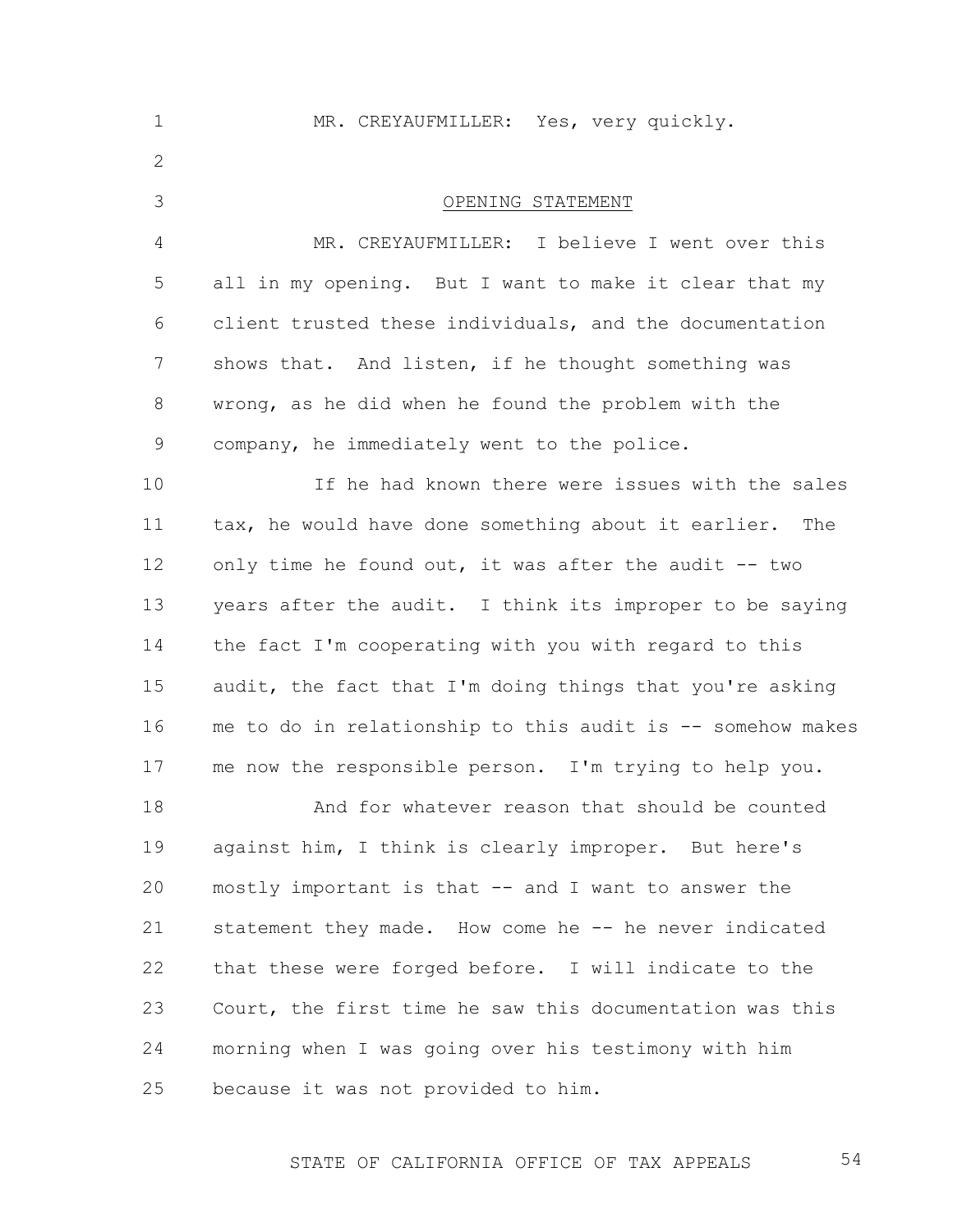1 2 3 4 5 6 7 8 9 10 11 12 13 14 15 16 17 18 19 20 21 22 23 24 25 It was provided to the previous counsel, and it was provided to me. But Mr. Garcia had never seen this actual documentation until this morning. So that's why that the issue arose at this late date. ADMINISTRATIVE LAW JUDGE DANG: Let me just interrupt you for a second. Would you like to have Mr. Garcia testify as to those statements so that we can consider that as evidence in this matter, since he's under oath and you are not? MR. CREYAUFMILLER: Sure that's fine. BY MR. CREYAUFMILLER: Q And if I may, Mr. Garcia, when is the first time you saw these sales documents -- sales reports you testified to earlier? A This morning. Q This morning? A This morning. Q Okay. And prior to that, had you remember seeing copies of that? A No, I don't remember seeing that before. MR. CREYAUFMILLER: Thank you. ADMINISTRATIVE LAW JUDGE DANG: Okay. Thank you. MR. CREYAUFMILLER: Again, the burden is on the Respondent in this action to show that there was a voluntary failure to pay, a conscious failure to pay, and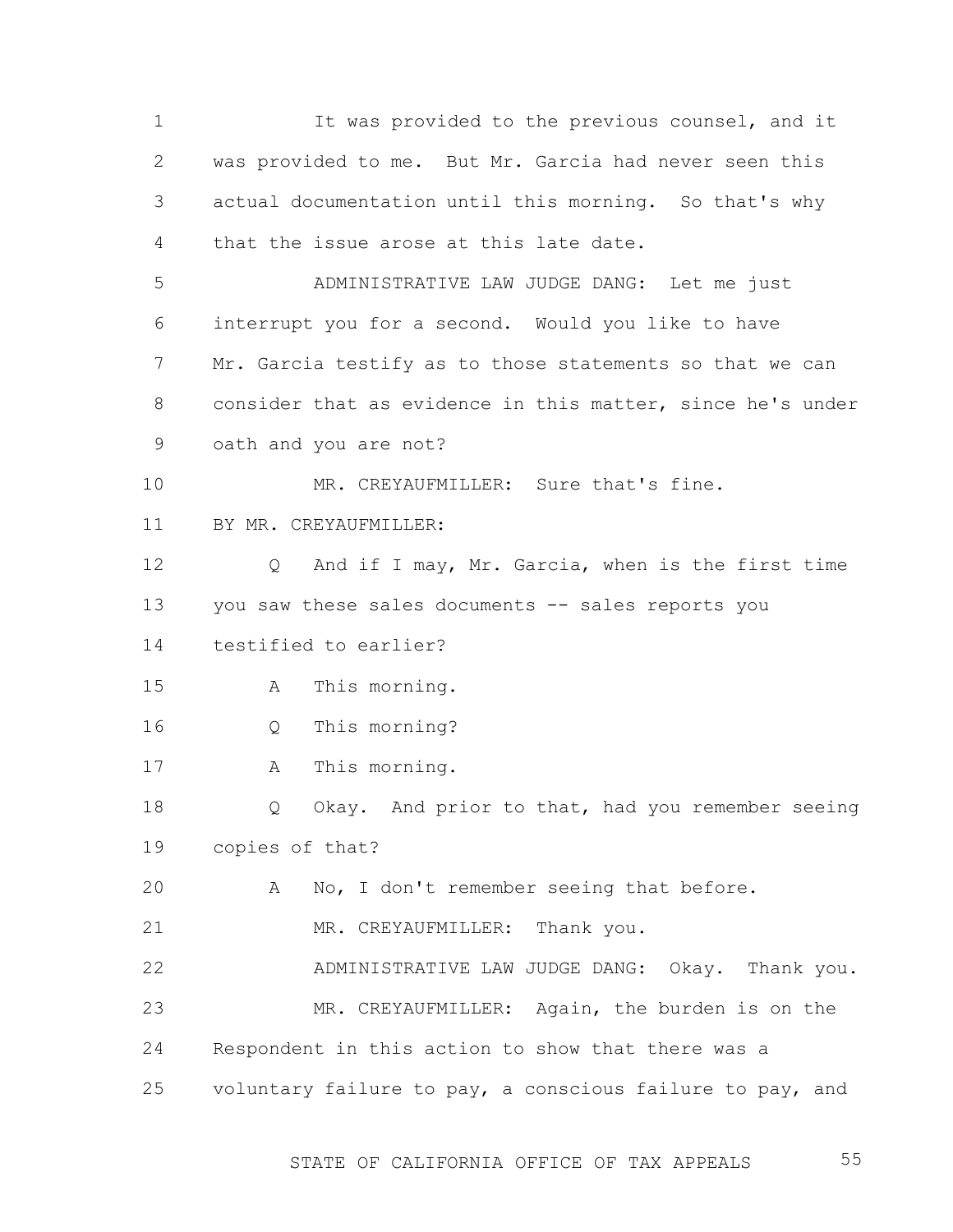1 2 3 4 intentional failure to pay. And none of those elements are shown here. All of the documentation prepared was prepared by other individual. And a number of those were forged by that individual.

5 6 7 8 9 10 And the first indication, as he testified to without dispute, that he was aware of any sales tax obligation was when the audit came about with regard to the company. And based upon that, we believe that Mr. Garcia, like his wife, is not a responsible person in this matter.

11 12 ADMINISTRATIVE LAW JUDGE DANG: Does that conclude your closing?

13 MR. CREYAUFMILLER: Yes, it does.

14 15 16 ADMINISTRATIVE LAW JUDGE DANG: Okay. Thank you. Panel members, do you have any final questions for Appellant?

17 18 ADMINISTRATIVE LAW JUDGE KWEE: No. Thank you. ADMINISTRATIVE LAW JUDGE BRAMHALL: No.

19 20 21 22 ADMINISTRATIVE LAW JUDGE DANG: Thank you, everyone, for your presentations today. This hearing is now adjourned. The record in the appeal is closed, and this appeal will be submitted for decision.

23 24 25 We generally endeavor to get our written decisions out within 100 days from today, just in case you were curious.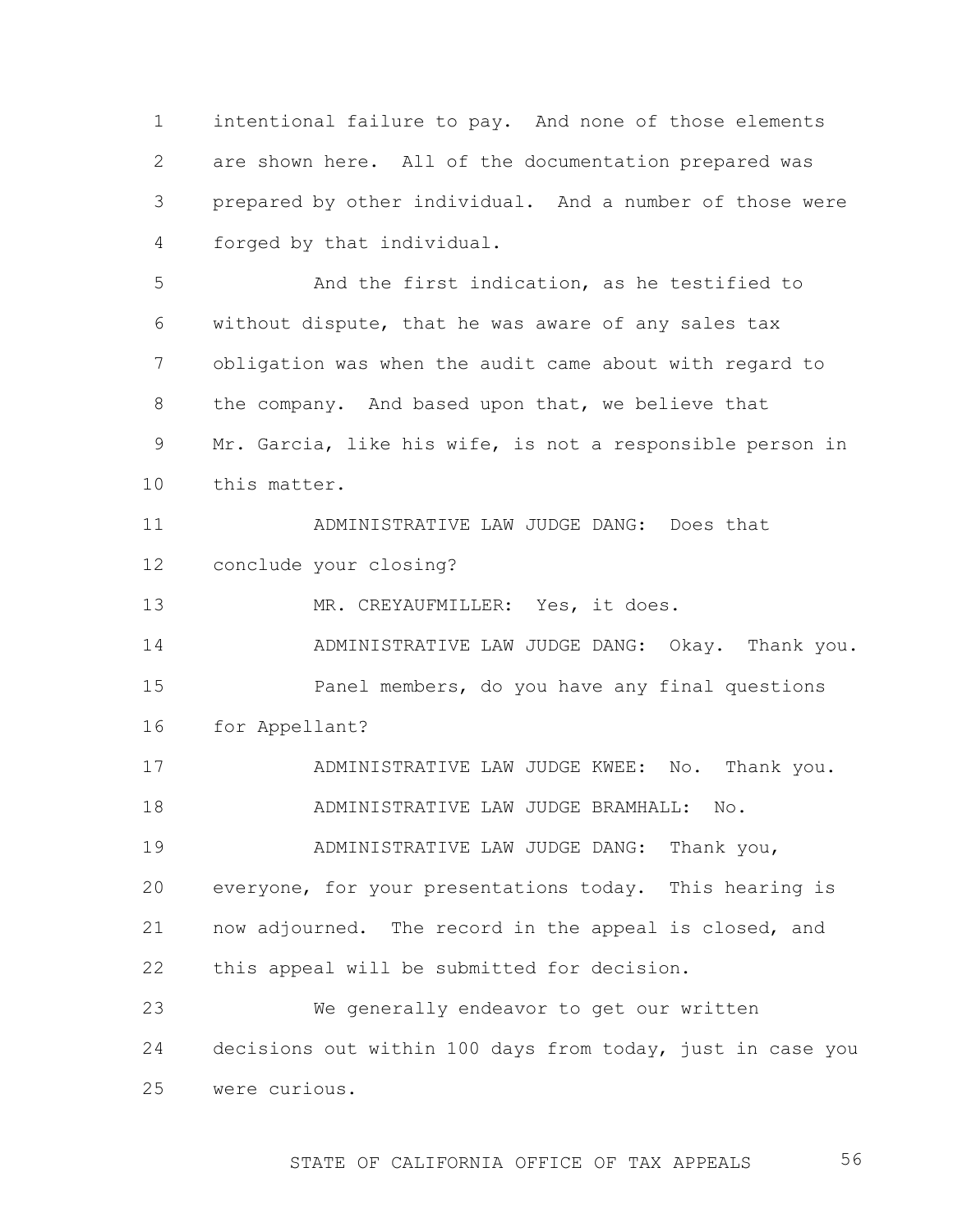| $\mathbf 1$      |  |                 | All right. Thank you, everyone. |  |                                      |  |
|------------------|--|-----------------|---------------------------------|--|--------------------------------------|--|
| $\mathbf{2}$     |  | Off the record. |                                 |  |                                      |  |
| $\mathsf S$      |  |                 |                                 |  | (Proceedings adjourned at 2:16 p.m.) |  |
| $\sqrt{4}$       |  |                 |                                 |  |                                      |  |
| $\mathsf S$      |  |                 |                                 |  |                                      |  |
| $\sqrt{6}$       |  |                 |                                 |  |                                      |  |
| $\boldsymbol{7}$ |  |                 |                                 |  |                                      |  |
| $\,8\,$          |  |                 |                                 |  |                                      |  |
| $\mathsf 9$      |  |                 |                                 |  |                                      |  |
| $1\,0$           |  |                 |                                 |  |                                      |  |
| 11               |  |                 |                                 |  |                                      |  |
| 12               |  |                 |                                 |  |                                      |  |
| 13               |  |                 |                                 |  |                                      |  |
| $1\,4$           |  |                 |                                 |  |                                      |  |
| 15               |  |                 |                                 |  |                                      |  |
| 16               |  |                 |                                 |  |                                      |  |
| 17               |  |                 |                                 |  |                                      |  |
| 18               |  |                 |                                 |  |                                      |  |
| 19               |  |                 |                                 |  |                                      |  |
| 20               |  |                 |                                 |  |                                      |  |
| 21               |  |                 |                                 |  |                                      |  |
| 22               |  |                 |                                 |  |                                      |  |
| 23               |  |                 |                                 |  |                                      |  |
| 24               |  |                 |                                 |  |                                      |  |
| 25               |  |                 |                                 |  |                                      |  |